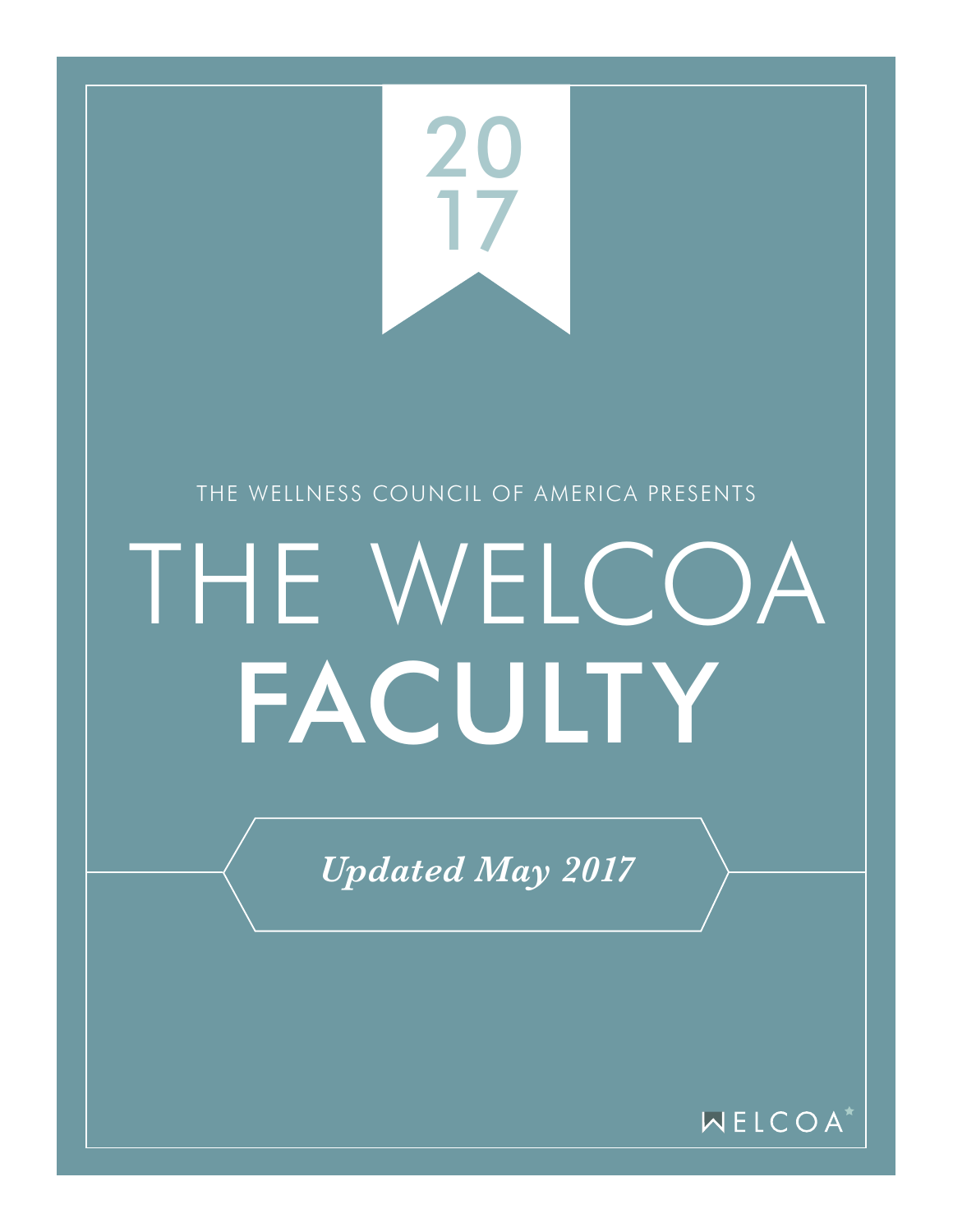## ABOUT THE WELCOA FACULTY

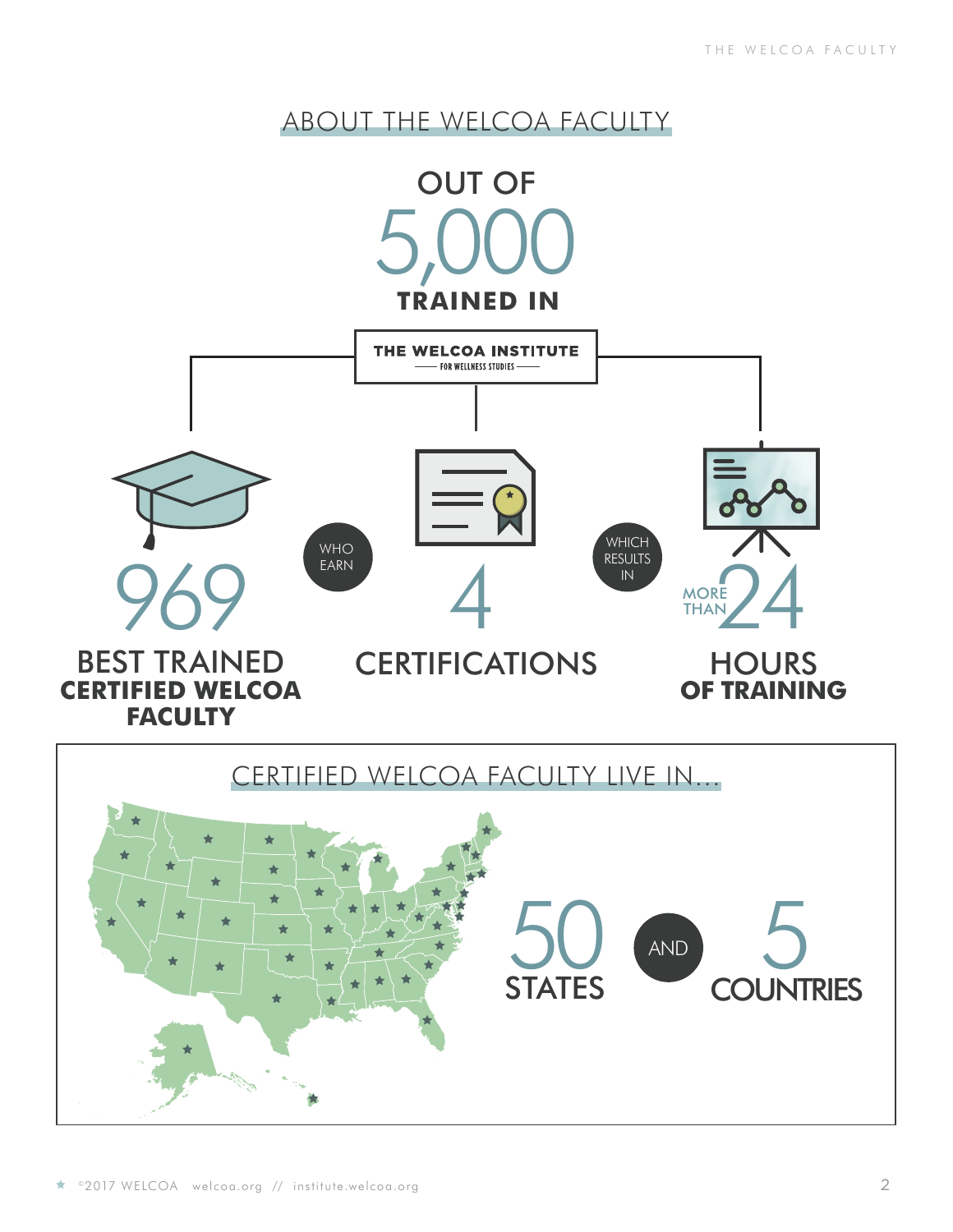#### **TRAINING CURRICULUM**

WELLNESS PROGRAM STRATEGY

- LATEST BEST PRACTICES FOR RESULTS-ORIENTED WELLNESS PROGRAMS
- PROGRAM EVALUATION
- MOTIVATION & BEHAVIORAL THEORY
- EMPLOYEE ENGAGEMENT
- LEADERSHIP AND PROGRAM MANAGEMENT SKILLS
- EMPLOYEE ENGAGEMENT
- MORE TOPICS ADDED MONTHLY

### REQUIREMENTS



#### **WELCOA CERTIFIED**

Completion of one Certification Series (approximately 6 hours of online training).



#### **WELCOA FACULTY CERTIFIED**

Completion of four Certification Series. Faculty must complete at least one additional Certification every two years and be an active WELCOA Member in good standing to maintain Certified Faculty Status.

## GET STARTED ON YOUR WELCOA FACULTY CERTIFICATION

Drawing from the latest science as well as best practices in the field, WELCOA offers dynamic and nationally recognized webinars and certification opportunities that engage workplace wellness practitioners, business leaders and health professionals all across the country.



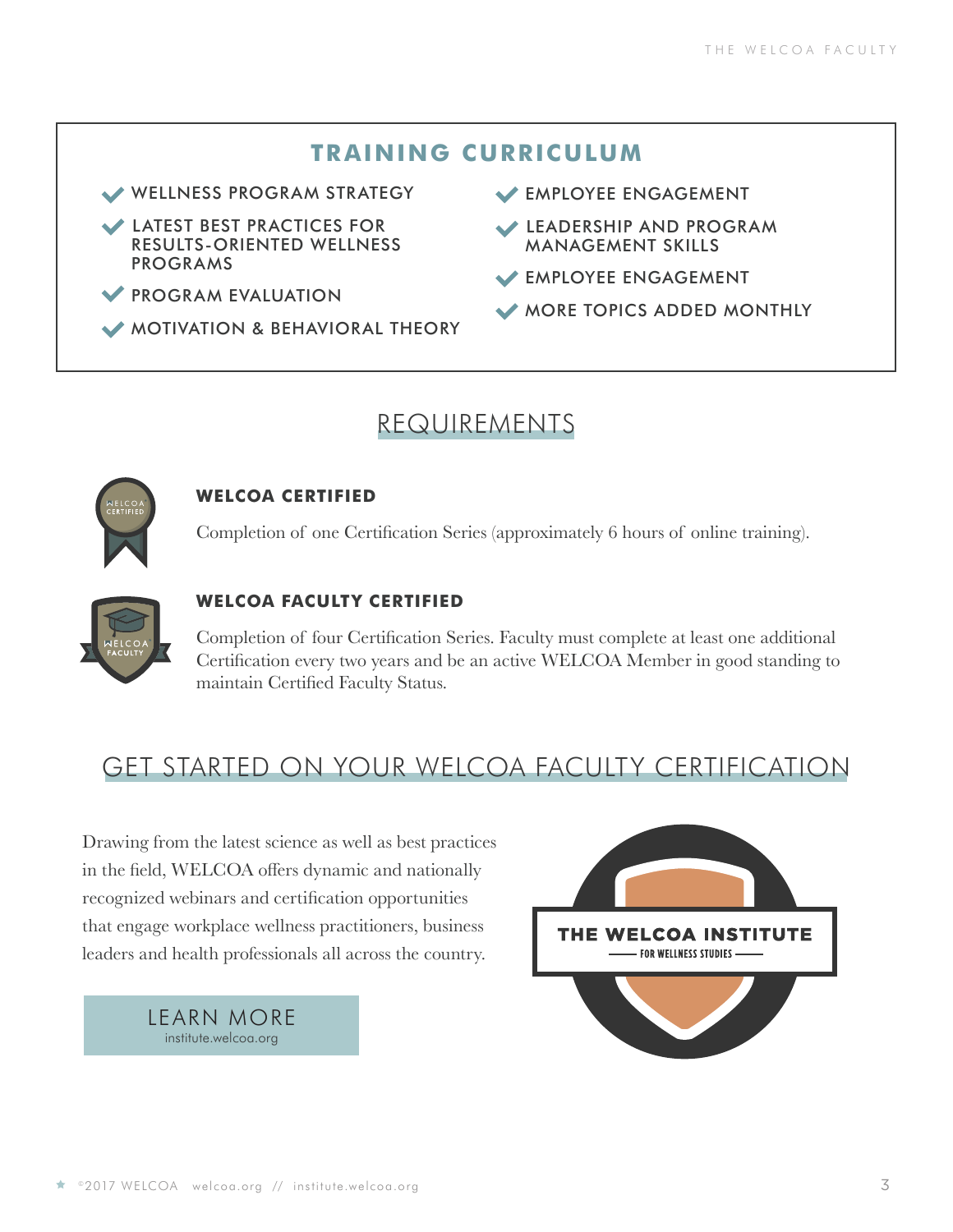| <b>NAME</b>            | <b>ORGANIZATION</b>                           | <b>STATE</b>               | <b>PROFILE</b>                                        |
|------------------------|-----------------------------------------------|----------------------------|-------------------------------------------------------|
| <b>Brittany Abadie</b> | Humana Inc. - Louisiana                       | LA                         | http://institute.welcoa.org/profile/brittanyabadie    |
| <b>Renee Abrantes</b>  | Arpin Group, Inc.                             | <b>RI</b>                  | http://institute.welcoa.org/profile/reneeabrantes     |
| Tiffany Adams          | Leavitt Group                                 | UT                         | http://institute.welcoa.org/profile/tiffanyadams      |
| Heather Ade            | Group & Pension Administrators                | TX                         | http://institute.welcoa.org/profile/heatherade        |
| Joy Ahern              | Metropolitan Council                          | <b>MN</b>                  | http://institute.welcoa.org/profile/joyahern          |
| Haley Akin             | Garmin International                          | KS                         | http://institute.welcoa.org/profile/haleyakin         |
| Carol Akiyama          | Kaiser Permanente                             | CA                         | http://institute.welcoa.org/profile/carolakiyama      |
| Nancy Aldrich          | Martin Memorial Health Systems                | FL                         | http://institute.welcoa.org/profile/nancyaldrich      |
| Joan Alewine           | BlueCross BlueShield / Florida                | FL                         | http://institute.welcoa.org/profile/joanalewine       |
| Germaine Alexander     | The University of the West Indies Open Campus | <b>TR</b>                  | http://institute.welcoa.org/profile/germainealexander |
| Shari Alonzo           | Humana Inc. - South TX                        | $\mathcal{T}\mathcal{X}$   | http://institute.welcoa.org/profile/sharialonzo       |
| Kris Alvey             | Humana Inc. - So Florida                      | FL                         | http://institute.welcoa.org/profile/krisalvey         |
| Lynise Anderson        | Virginia Private Colleges Benefits Consortium | VA                         | http://institute.welcoa.org/profile/lyniseanderson    |
| Glenda Anderson        | Vermeer Manufacturing Company                 | IA                         | http://institute.welcoa.org/profile/glendaanderson    |
| Laura Andros           | <b>ADURO</b>                                  | <b>WA</b>                  | http://institute.welcoa.org/profile/lauraandros       |
| Nisel Anello           | Humana Inc - Georgia                          | GA                         | http://institute.welcoa.org/profile/niselanello       |
| Anna Archer            | Monterey Bay Aquarium                         | CA                         | http://institute.welcoa.org/profile/annaarcher        |
| Stephanie Arellano     | Parkview Medical Center                       | CO                         | http://institute.welcoa.org/profile/stephaniearellano |
| Maarika Arget          | Tri Fit Inc.                                  | ON                         | http://institute.welcoa.org/profile/maarikaarget      |
| Krista Ariail          | Quintiles                                     | NC                         | http://institute.welcoa.org/profile/kristaariail      |
| Trina Armstrong        | Mercy Health                                  | OK                         | http://institute.welcoa.org/profile/trinaarmstrong    |
| Rob Arsenault          | <b>State Farm Insurance Company</b>           | <b>NY</b>                  | http://institute.welcoa.org/profile/robarsenault      |
| Jennifer Artman        | Active Wellness/MOB                           | $\mathop{\rm IL}\nolimits$ | http://institute.welcoa.org/profile/jenniferartman    |
| Mari Ascherin          | <b>Black Hills Corp</b>                       | <b>SD</b>                  | http://institute.welcoa.org/profile/mariascherin      |
| Teresa Athas           |                                               | <b>CT</b>                  | http://institute.welcoa.org/profile/teresaathas       |
| Michelle Atkinson      | Southeast Georgia Health System               | GA                         | http://institute.welcoa.org/profile/michelleatkinson  |
| Julie Augustine        | Anthem BC BS Missouri                         | <b>MO</b>                  | http://institute.welcoa.org/profile/julieaugustine    |
| Angela Augusto         |                                               | FL                         | http://institute.welcoa.org/profile/angelalehman      |
| Judy Austin-Hubsch     | <b>Buffalo Medical Group</b>                  | <b>NY</b>                  | http://institute.welcoa.org/profile/judyaustinhubsch  |
| Naomi Azama            | <b>HMAA</b>                                   | HI                         | http://institute.welcoa.org/profile/naomiazama        |
| Lisa Bailey            | Health Promotion Management                   | CO                         | http://institute.welcoa.org/profile/lisabailey        |
| Andrew Bailey          | Medova Healthcare Financial Group             | KS                         | http://institute.welcoa.org/profile/andrewbailey      |
| Monica Baker           | PyraMax Bank                                  | WI                         | http://institute.welcoa.org/profile/monicabaker       |
| Kim Baker              | Northern Kentucky University                  | KY                         | http://institute.welcoa.org/profile/kimbaker          |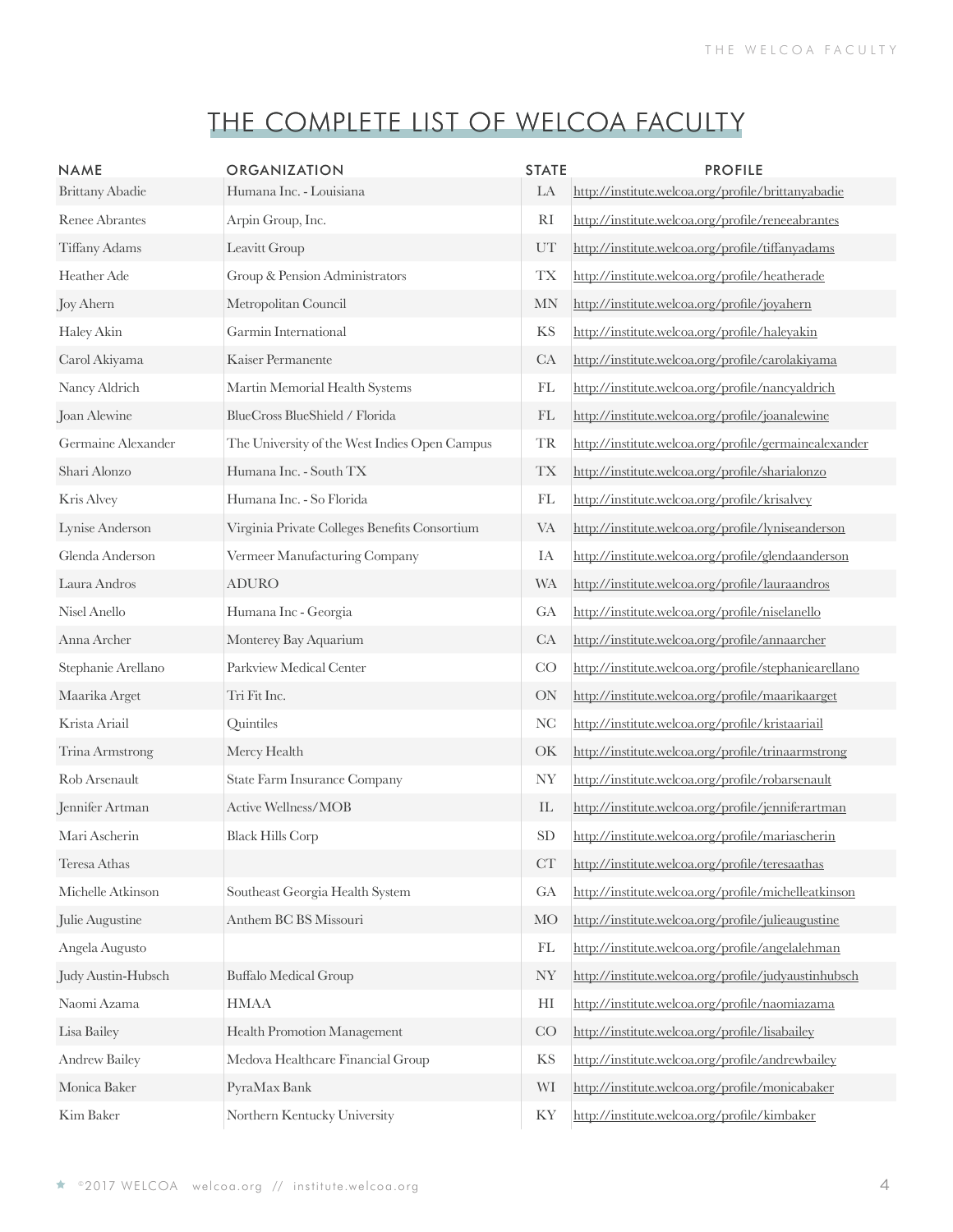| <b>NAME</b><br>Nancy Baker | <b>ORGANIZATION</b><br>Highmark BCBS                | <b>STATE</b><br>PA | <b>PROFILE</b><br>http://institute.welcoa.org/profile/nancybaker |
|----------------------------|-----------------------------------------------------|--------------------|------------------------------------------------------------------|
| Zeynep Balci               | Size Butunsel Yaklasim                              |                    | http://institute.welcoa.org/profile/zeynepbalci                  |
| Renee Ballenger            | Southern Utah University                            | UT                 | http://institute.welcoa.org/profile/reneeballenger               |
| Chana Bannister            | <b>SC</b> Johnson                                   | WI                 | http://institute.welcoa.org/profile/chanabannister               |
| Laura Barbieri             | <b>Body Systems Corporate Wellness</b>              | DF                 | http://institute.welcoa.org/profile/laurabarbieri                |
| Jane Barker                | RMD / Patti Insurance Services                      | IN                 | http://institute.welcoa.org/profile/rmdpatti                     |
| Mary Barley                | Leon County                                         | FL                 | http://institute.welcoa.org/profile/leoncounty                   |
| Melissa Barnett            | Corporate Fitness Works                             | <b>MO</b>          | http://institute.welcoa.org/profile/melissabarnett               |
| Kris Barteck               | ERCO Worldwide Inc.                                 | WI                 | http://institute.welcoa.org/profile/krisbarteck                  |
| <b>Barb Barton</b>         | Mercy Medical Center                                | IA                 | http://institute.welcoa.org/profile/barbbarton                   |
| Mary Baukus                | Saginaw County Community Mental Health<br>Authority | MI                 | http://institute.welcoa.org/profile/marybaukus                   |
| Cindy Beaman               | Whitehead & Associates                              | GA                 | http://institute.welcoa.org/profile/cindybeaman                  |
| Jaclyn Beaty               | <b>Sterling Wellness Solutions</b>                  | LA                 | http://institute.welcoa.org/profile/jaclynbeaty                  |
| <b>Shelley Beavers</b>     | Sterling Jewelers Inc.                              | OH                 | http://institute.welcoa.org/profile/shelleybeavers               |
| Diana Beeson               | Y of Central Maryland                               | MD                 | http://institute.welcoa.org/profile/dianabeeson                  |
| Derek Bell                 | <b>Ascension Employer Solutions</b>                 | WI                 | http://institute.welcoa.org/profile/derekbell                    |
| Heather Bennett            | Providence College                                  | RI                 | http://institute.welcoa.org/profile/heatherbennett               |
| Jamie Bennett              | Kaiser Permanente                                   | MD                 | http://institute.welcoa.org/profile/jamiebennett                 |
| RuthAnn Benninghoff        | <b>CIGNA</b>                                        | NJ                 | http://institute.welcoa.org/profile/ruthannbenninghoff           |
| Mary Bentz                 | <b>TAMU</b> Galveston                               | <b>TX</b>          | http://institute.welcoa.org/profile/marybentz                    |
| Sue Berg                   | McCain Foods USA                                    | WI                 | http://institute.welcoa.org/profile/sueberg                      |
| Talei Berger               | PTI Engineered Plastics, Inc.                       | MI                 | http://institute.welcoa.org/profile/taleiberger                  |
| Sara Bermudez              | <b>Body Systems Corporate Wellness</b>              | DF                 | http://institute.welcoa.org/profile/sarabermudez                 |
| Janette Berry              | Miniature Precision Components, Inc.                | WI                 | http://institute.welcoa.org/profile/janetteberry                 |
| Lisa Bertola               | The Segal Co.                                       | MA                 | http://institute.welcoa.org/profile/lisabertola                  |
| Maddison Bezdicek          | Hylant                                              | OH                 | http://institute.welcoa.org/profile/maddisonbezdicek             |
| Jennifer Bickel            | Humana Inc. - No Florida                            | FL                 | http://institute.welcoa.org/profile/jenniferbickel               |
| Jessica Biely              | Rytec Corporation                                   | WI                 | http://institute.welcoa.org/profile/jessicabiely                 |
| Kristina Bignoli           | Phoenix Children's Hospital                         | AZ                 | http://institute.welcoa.org/profile/kristinabignoli              |
| Emily Birch                | Central High School                                 | WI                 | http://institute.welcoa.org/profile/emilybirch                   |
| Heather Biron              | <b>CGI Business Solutions</b>                       | <b>NH</b>          | http://institute.welcoa.org/profile/heatherbiron                 |
| Diana Bishop               | Kaiser Permanente                                   | CA                 | http://institute.welcoa.org/profile/dianabishop                  |
| Jennessa Bissonnette       | <b>CGI Business Solutions</b>                       | <b>NH</b>          | http://institute.welcoa.org/profile/jennessab                    |
| Cameron Black              | Ollis & Company                                     | <b>MO</b>          | http://institute.welcoa.org/profile/cameronblack                 |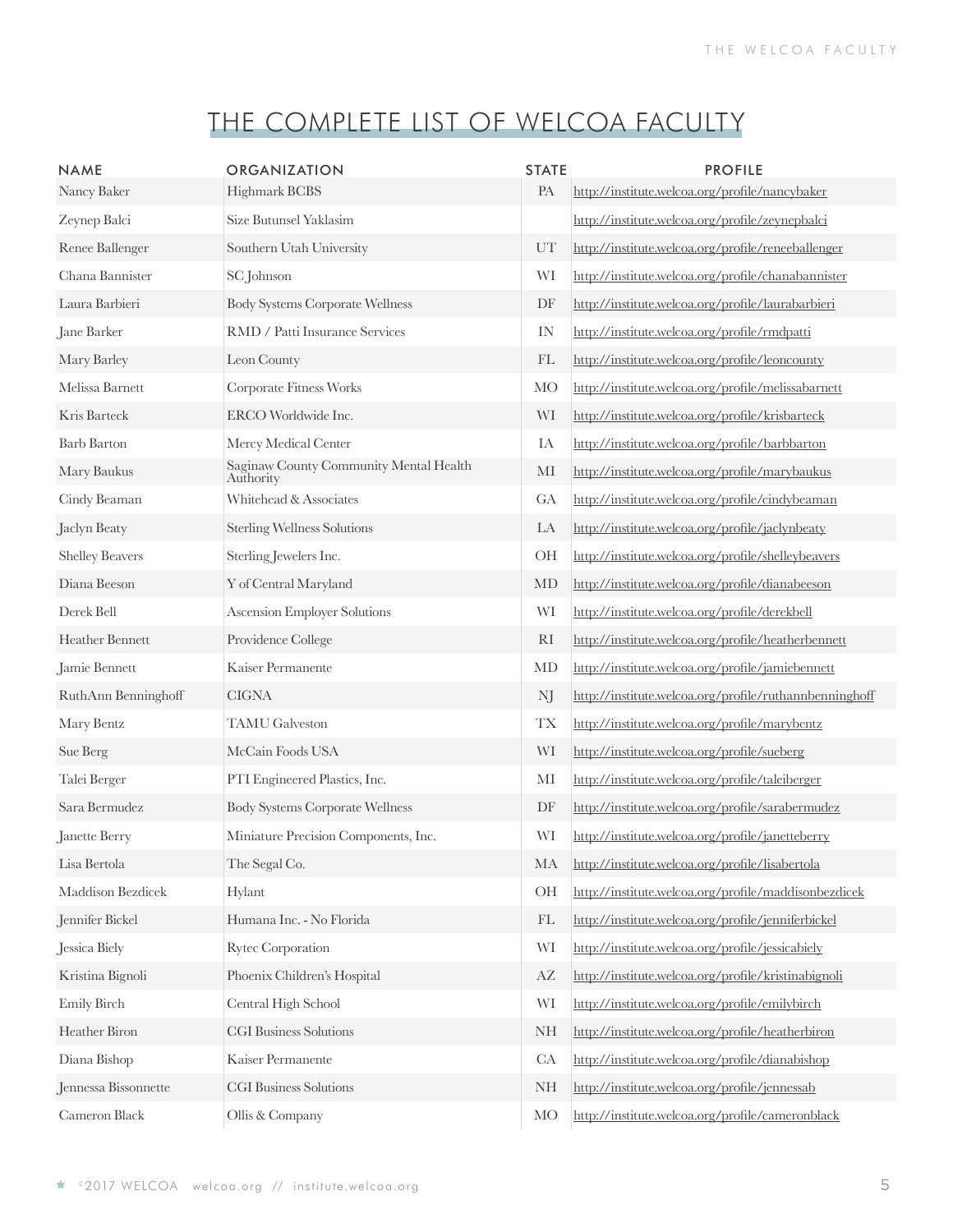| <b>NAME</b><br>Hema Black | <b>ORGANIZATION</b><br>Beyond Business Ltd. | <b>STATE</b><br>$\mathop{\rm FL}\nolimits$ | <b>PROFILE</b><br>http://institute.welcoa.org/profile/hemablack |
|---------------------------|---------------------------------------------|--------------------------------------------|-----------------------------------------------------------------|
| Ryan Black                | Job Seeker                                  | CA                                         | http://institute.welcoa.org/profile/ryanblack                   |
| Lynda Blades              | Public Employees Health Program             | UT                                         | http://institute.welcoa.org/profile/pehp                        |
| Melissa Blanco            | Kaiser Permanente Healthworks               | CA                                         | http://institute.welcoa.org/profile/melissablanco               |
| Jim Blazek                | OneDigital - Chicago                        | IL                                         | http://institute.welcoa.org/profile/jimblazek                   |
| Renee Bleecker            | The Aristotle Corporation                   | WI                                         | http://institute.welcoa.org/profile/reneebleecker               |
| Trish Blocker             | Wallace Welch & Willingham                  | FL                                         | http://institute.welcoa.org/profile/trishblocker                |
| Susan Bloomberg           | <b>WEC Energy Group</b>                     | WI                                         | http://institute.welcoa.org/profile/susanbloomberg              |
| Krista Bobo               | <b>Beaumont Health</b>                      | MI                                         | http://institute.welcoa.org/profile/kristabobo                  |
| Roger Bockweg             | Humana Inc. - Ohio                          | OH                                         | http://institute.welcoa.org/profile/rogerbockweg                |
| Melissa Bodi              | Sargent & Associates                        | MA                                         | http://institute.welcoa.org/profile/melissabodi                 |
| Christine Boe             | Agnesian Health Care                        | WI                                         | http://institute.welcoa.org/profile/christineboe                |
| Kelly Boeldt              | Kohler Co.                                  | WI                                         | http://institute.welcoa.org/profile/kellyboeldt                 |
| Caley Bohn                | <b>Bradley Corporation</b>                  | WI                                         | http://institute.welcoa.org/profile/caleybohn                   |
| Elizabeth Bohren          | City of Wauwatosa                           | WI                                         | http://institute.welcoa.org/profile/elizabethbohren             |
| Krista Bouchard           | Healthtrust                                 | <b>NH</b>                                  | http://institute.welcoa.org/profile/kristabouchard              |
| Sara Bousfield            | The Permanente Medical Group                | CA                                         | http://institute.welcoa.org/profile/sarabousfield               |
| John Bowe                 | Bon Secours Health System                   | MD                                         | http://institute.welcoa.org/profile/johnbowe                    |
| Amy Bozenhard             | Aetna Inc.                                  | CT                                         | http://institute.welcoa.org/profile/amybozenhard                |
| Sally Brackett            | City Utilities Of Springfield               | <b>MO</b>                                  | http://institute.welcoa.org/profile/sallybrackett               |
| Martha Braddock           | PGA Tour                                    | FL                                         | http://institute.welcoa.org/profile/marthabraddock              |
| Brianna Bradford          | <b>Oswald Companies</b>                     | OH                                         | http://institute.welcoa.org/profile/briannabradford             |
| Rani Brar                 | Duke Realty Corporation                     | IN                                         | http://institute.welcoa.org/profile/ranibrar                    |
| Cindy Breed               | HealthPoint                                 | <b>WA</b>                                  | http://institute.welcoa.org/profile/cindybreed                  |
| Tom Brew                  | <b>Oswald Companies</b>                     | OH                                         | http://institute.welcoa.org/profile/tombrew                     |
| Teresa Brick              | Anthem Inc.                                 | OH                                         | http://institute.welcoa.org/profile/teresabrick                 |
| Julie Bringer             | <b>AGC Glass Company</b>                    | KY                                         | http://institute.welcoa.org/profile/juliebringer                |
| Jeff Brizzolara           | Viverae                                     | <b>TX</b>                                  | http://institute.welcoa.org/profile/viverae                     |
| Alli Broich               | Humana, Inc.                                | WI                                         | http://institute.welcoa.org/profile/allibroich                  |
| Christy Brooks            | Kaiser Permanente Healthworks               | MD                                         | http://institute.welcoa.org/profile/christybrooks               |
| Jessica Brown             | City & Borough Of Juneau                    | AK                                         | http://institute.welcoa.org/profile/jessicabrown                |
| Ryan Brown                | Humana Inc - Illinois                       | ${\rm IL}$                                 | http://institute.welcoa.org/profile/ryanbrown                   |
| Carrie Brown              | Kenaitze Indian Tribe                       | AK                                         | http://institute.welcoa.org/profile/carriebrown                 |
| Jackie Brown              | City Of Raleigh                             | $\rm NC$                                   | http://institute.welcoa.org/profile/jackiebrown                 |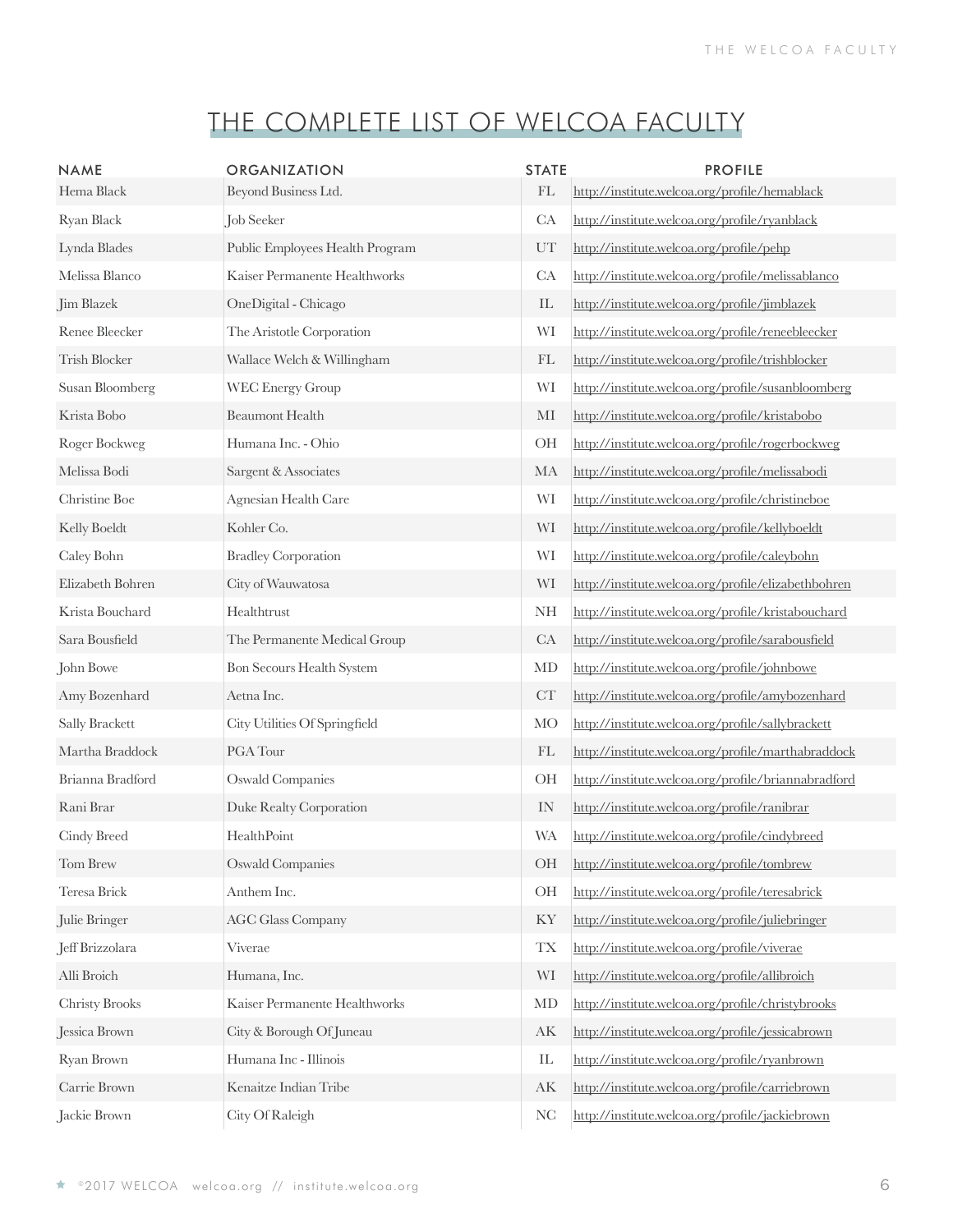| <b>NAME</b><br>Sandy Broyles | <b>ORGANIZATION</b><br>Piedmont Athens Regional | <b>STATE</b><br>GA         | <b>PROFILE</b><br>http://institute.welcoa.org/profile/sandybroyles |
|------------------------------|-------------------------------------------------|----------------------------|--------------------------------------------------------------------|
| Cassie Bruce                 | Harden                                          | FL                         | http://institute.welcoa.org/profile/cassiebruce                    |
| Renee Bruckschen             | Lakeshore Technical College                     | WI                         | http://institute.welcoa.org/profile/reneebruckschen                |
| Kim Bruner                   | Lockheed Martin                                 | GA                         | http://institute.welcoa.org/profile/kimbruner                      |
| Rachel Bryan                 | Alliance Data Retail Services                   | OH                         | http://institute.welcoa.org/profile/rachelbryan                    |
| <b>Brad Buchanan</b>         | Ithaca College                                  | <b>NY</b>                  | http://institute.welcoa.org/profile/bradbuchanan                   |
| Gretta Buckley               | Plymouth State University                       | CT                         | http://institute.welcoa.org/profile/grettabuckley                  |
| Denae Buda                   | MidMichigan Medical Center                      | MI                         | http://institute.welcoa.org/profile/denaebuda                      |
| Kelli Buono                  | <b>Buffalo Medical Group</b>                    | <b>NY</b>                  | http://institute.welcoa.org/profile/kellibuono                     |
| Nathan Burandt               | Florida International University                | FL                         | http://institute.welcoa.org/profile/nathanburandt                  |
| Eric Burke                   | <b>Baptist Health Corbin</b>                    | KY                         | http://institute.welcoa.org/profile/ericburke                      |
| Barbara Burke                | The Maryland School for the Blind               | MD                         | http://institute.welcoa.org/profile/barbaraburke                   |
| Sarah Burt                   | Gehring Group                                   | $\mathop{\rm FL}\nolimits$ | http://institute.welcoa.org/profile/sarahburt                      |
| Randi Burt                   | CarePro Health Risk Management                  | IA                         | http://institute.welcoa.org/profile/carepro                        |
| Joshua Burton                | Kootenai Health                                 | ID                         | http://institute.welcoa.org/profile/joshuaburton                   |
| Randi Buttke                 | Grotberg Electric Inc                           | ND                         | http://institute.welcoa.org/profile/randibuttke                    |
| Paula Buttner                | Kwik Trip, Inc.                                 | WI                         | http://institute.welcoa.org/profile/paulabuttner                   |
| Jeff Butz                    | <b>FABOH</b>                                    | WI                         | http://institute.welcoa.org/profile/jeffbutz                       |
| Christina Cagle              | <b>State Farm</b>                               | <b>WA</b>                  | http://institute.welcoa.org/profile/christinacagle                 |
| Dorothy Cain                 | Ochsner Health System                           | LA                         | http://institute.welcoa.org/profile/dorothycain                    |
| Wendy Callahan               | Alexandria Renew Enterprises                    | <b>VA</b>                  | http://institute.welcoa.org/profile/wendycriswell                  |
| Elizabeth Campbell           | BlueCross BlueShield / South Carolina           | SC                         | http://institute.welcoa.org/profile/bcbssc                         |
| Sandy Campbell               | Ascension Employer Solutions                    | WI                         | http://institute.welcoa.org/profile/sandycampbell                  |
| Florence Campbell            | Humana Inc - KY/IN                              | KY                         | http://institute.welcoa.org/profile/florencecampbell               |
| Sheena Campbell              | City Of Longmont                                | CO                         | http://institute.welcoa.org/profile/longmont2                      |
| Jessica Campo                | SchoolCare                                      | <b>NH</b>                  | http://institute.welcoa.org/profile/jessicacampo                   |
| Wednesdee Canale             | St. Jude Children's Research Hospital           | <b>TN</b>                  | http://institute.welcoa.org/profile/wednesdeecanale                |
| Carrie Carbonneau            | Anthem Blue Cross and Blue Shield               | <b>ME</b>                  | http://institute.welcoa.org/profile/carriecarbonneau               |
| Steven Cardwell              | <b>ACH Food Companies</b>                       | <b>TN</b>                  | http://institute.welcoa.org/profile/stevencardwell                 |
| Linda Carignan               | <b>NYS EAP</b>                                  | <b>NY</b>                  | http://institute.welcoa.org/profile/lindacarignan                  |
| Marti Carl                   | Proview Resource Group / BBandT                 | CA                         | http://institute.welcoa.org/profile/marticarl                      |
| Rachel Carmen                | University Of Rochester                         | <b>NY</b>                  | http://institute.welcoa.org/profile/rcarmen                        |
| Michelle Carmichael          | <b>BCBS</b> of KC                               | <b>MO</b>                  | http://institute.welcoa.org/profile/michellecarmichael             |
| Stacie Carre                 | American Behavioral                             | AL                         | http://institute.welcoa.org/profile/staciecarre                    |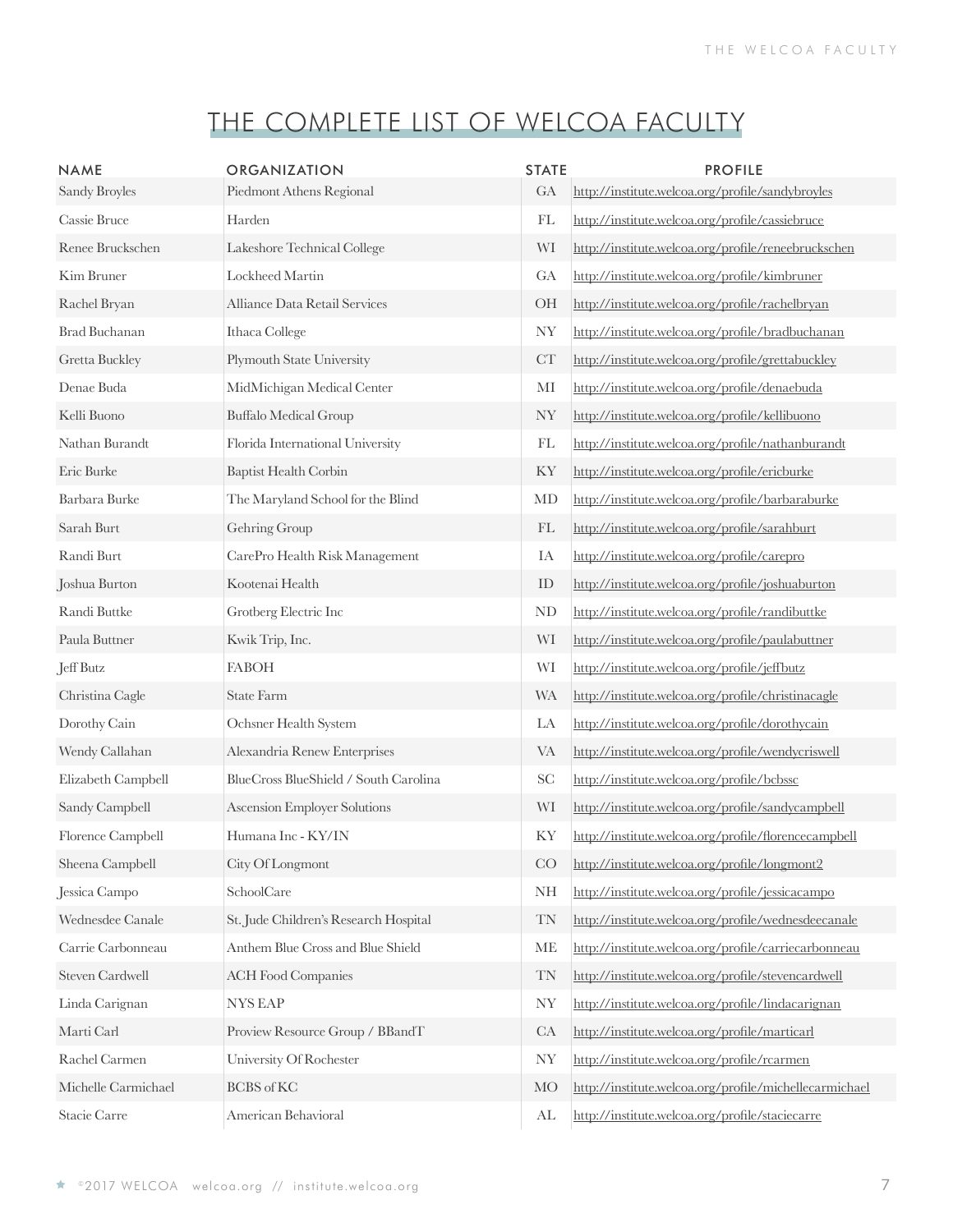| <b>NAME</b><br>Sandi Carter | <b>ORGANIZATION</b><br>Ertel & Company     | <b>STATE</b><br>IN       | <b>PROFILE</b><br>http://institute.welcoa.org/profile/sandicarter |
|-----------------------------|--------------------------------------------|--------------------------|-------------------------------------------------------------------|
| Melanie Carvell             | Sanford Health                             | ND                       | http://institute.welcoa.org/profile/melaniecarvell                |
| Mary Casagrande             | Kaiser Permanente Healthworks              | CA                       | http://institute.welcoa.org/profile/marycasagrande                |
| <b>Shelley Caskey</b>       | City of Grand Junction                     | CO                       | http://institute.welcoa.org/profile/shelleycaskey                 |
| Stephanie Ceccherini        | The Lawson Group                           | <b>NH</b>                | http://institute.welcoa.org/profile/stephaniececcherini           |
| Chris Ceniti                | <b>WEA Trust</b>                           | WI                       | http://institute.welcoa.org/profile/chrisceniti                   |
| Jonathan Chanadet           | <b>Highmark BCBS</b>                       | PA                       | http://institute.welcoa.org/profile/jonathanchanadet              |
| Charles Chapa               | <b>Averitt Express</b>                     | TN                       | http://institute.welcoa.org/profile/charleschapa                  |
| Niki Charneski              | Association Of Washington Cities           | <b>WA</b>                | http://institute.welcoa.org/profile/nikicharneski                 |
| Jenna Chase                 | Saint Joseph's College                     | ME                       | http://institute.welcoa.org/profile/jennachase                    |
| Debra Cheek                 | Moffitt Cancer Center                      | FL                       | http://institute.welcoa.org/profile/debracheek                    |
| Laura Chester               | Group & Pension Administrators             | <b>TX</b>                | http://institute.welcoa.org/profile/laurachester                  |
| Amy Childs                  | Alachua County BOCC                        | FL                       | http://institute.welcoa.org/profile/alachuabocc                   |
| Cynthia Childs              | Excellus BlueCross BlueShield              | <b>NY</b>                | http://institute.welcoa.org/profile/cynthiachilds                 |
| Karla Chin                  | eXude Inc.                                 | PA                       | http://institute.welcoa.org/profile/karlachin                     |
| Gladys Chiquete             | <b>Body Systems Corporate Wellness</b>     | DF                       | http://institute.welcoa.org/profile/gladyschiquete                |
| Pat Ciavola                 | The Breakers                               | FL                       | http://institute.welcoa.org/profile/patciavola                    |
| Carolyn Cicerone            | Meritain Health                            | MA                       | http://institute.welcoa.org/profile/carolyncicerone               |
| Robin Cinelli               | Lyons Central School District              | <b>NY</b>                | http://institute.welcoa.org/profile/robincinelli                  |
| Peggy Claiborne             | Helen Keller Hospital                      | AL                       | http://institute.welcoa.org/profile/peggyclaiborne                |
| Sheila Clancy               | <b>GAF Fitness Center</b>                  | NJ                       | http://institute.welcoa.org/profile/clancy                        |
| Sharon Clark                | BlueCross BlueShield / South Carolina      | FL                       | http://institute.welcoa.org/profile/sharonclark                   |
| Shannon Clark               | StoudtAdvisors                             | PA                       | http://institute.welcoa.org/profile/stoudt                        |
| Courtney Clark              | Schuster Co                                | IA                       | http://institute.welcoa.org/profile/courtneyclark                 |
| <b>Brittany Clarke</b>      | Willis Towers Watson                       | FL                       | http://institute.welcoa.org/profile/brittanyclarke2               |
| Cindy Clough                | Aetna                                      | <b>KS</b>                | http://institute.welcoa.org/profile/cindyclough                   |
| Carrie Clyde                | Youngstown State University                | <b>OH</b>                | http://institute.welcoa.org/profile/carrieclyde                   |
| Cindy Cohen                 | C <sub>2</sub> Your Health LLC             | IN                       | http://institute.welcoa.org/profile/cindycohen                    |
| Elizabeth Cole              | Pinnacle Property Management Services, LLC | FL                       | http://institute.welcoa.org/profile/elizabethcole                 |
| Lynn Cole                   | Aetna Inc.                                 | ${\cal CT}$              | http://institute.welcoa.org/profile/lynncole                      |
| Lydia Cole                  | Ultra Electronics NSPI                     | $\mathcal{T}\mathcal{X}$ | http://institute.welcoa.org/profile/lydiacole                     |
| Christina Colgan            | <b>BCBSNC</b>                              | $\rm NC$                 | http://institute.welcoa.org/profile/christinacolgan               |
| Liesel Collins              | Keenan & Associates                        | CA                       | http://institute.welcoa.org/profile/lieselcollins                 |
| Sarah Collins               | Mount Auburn Hospital                      | MA                       | http://institute.welcoa.org/profile/scollin2                      |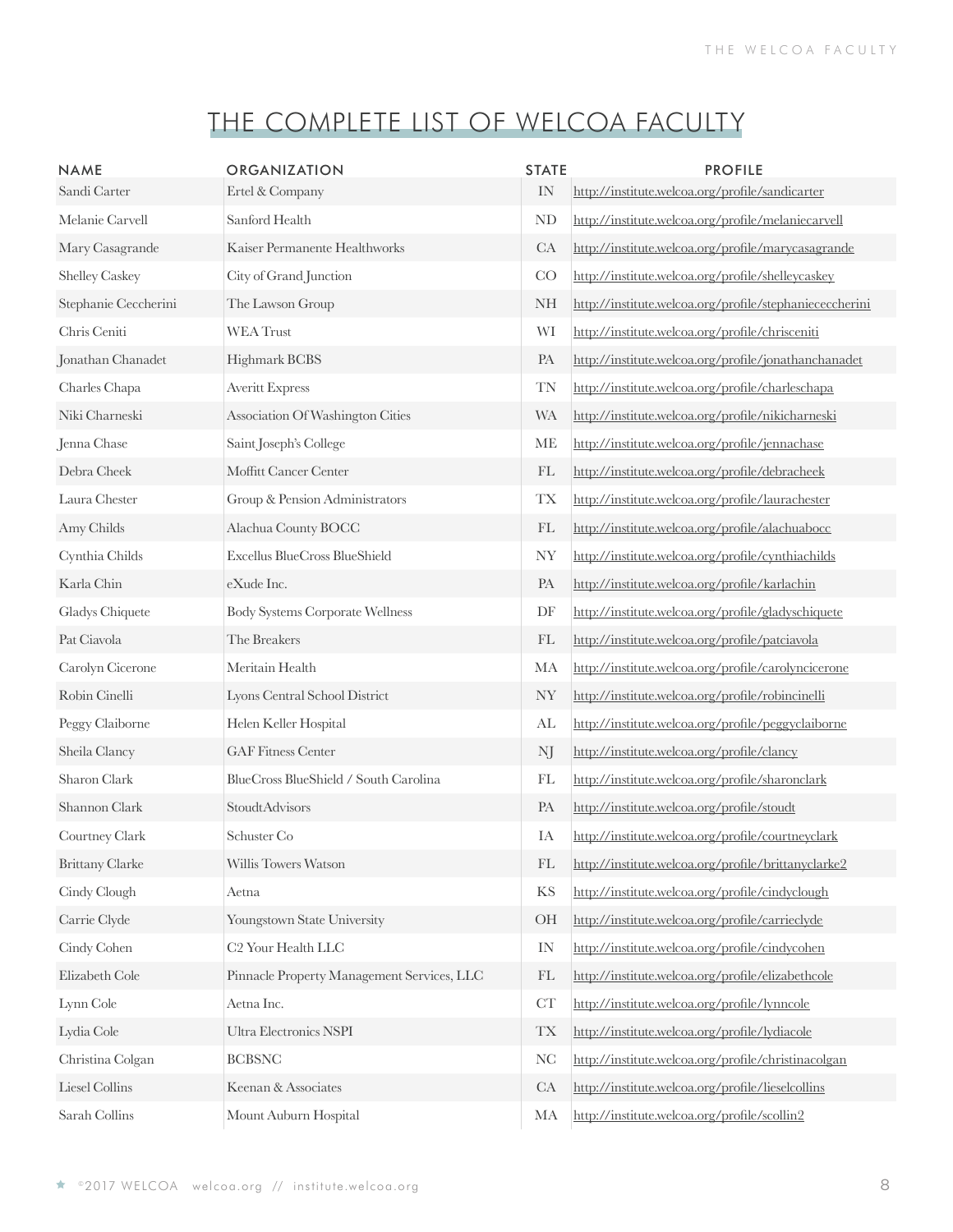| <b>NAME</b><br>Rebecca Colwell | <b>ORGANIZATION</b><br>Southern Illinois Healthcare | <b>STATE</b><br>$\mathop{\rm IL}\nolimits$ | <b>PROFILE</b><br>http://institute.welcoa.org/profile/rebeccacolwell |
|--------------------------------|-----------------------------------------------------|--------------------------------------------|----------------------------------------------------------------------|
| Celene Cone                    | County Of Volusia                                   | FL                                         | http://institute.welcoa.org/profile/celenecone                       |
| Ellen Conley                   | Humana Inc - North TX                               | <b>TX</b>                                  | http://institute.welcoa.org/profile/ellenconley                      |
| <b>Sheredy Conley</b>          | BCBS / KC                                           | <b>MO</b>                                  | http://institute.welcoa.org/profile/sheredyconley                    |
| Tim Connors                    | OneDigital                                          | CT                                         | http://institute.welcoa.org/profile/timconnors                       |
| Christine Conroy               | Phalcon, Ltd.                                       | ${\cal CT}$                                | http://institute.welcoa.org/profile/christineconroy                  |
| Diane Conte                    | Public Employee Benefit Authority                   | <b>SC</b>                                  | http://institute.welcoa.org/profile/dianeconte                       |
| Linzy Cook                     | Group & Pension Administrators                      | <b>TX</b>                                  | http://institute.welcoa.org/profile/linzycook                        |
| Tammy Copenhaver               | Mountain-Pacific Quality Health                     | MT                                         | http://institute.welcoa.org/profile/tammycopenhaver                  |
| Laura Cordts                   | Canton-Potsdam Hospital                             | <b>NY</b>                                  | http://institute.welcoa.org/profile/lauracordts                      |
| Courtney Costello              | Humana                                              | IL                                         | http://institute.welcoa.org/profile/courtneycostello                 |
| Daniel Craig                   | Central Kansas Foundation                           | <b>KS</b>                                  | http://institute.welcoa.org/profile/danielcraig                      |
| Jennifer Craighead             | Kaiser Permanente Healthworks                       | CA                                         | http://institute.welcoa.org/profile/jennifercraighead                |
| Cheryl Crist                   | Ford Motor Company/ CIGNA                           | MI                                         | http://institute.welcoa.org/profile/cherylcrist                      |
| Cynthia Crosthwaite            |                                                     | OH                                         | http://institute.welcoa.org/profile/ccrosthwaite                     |
| Kari Crow                      | Barney & Barney                                     | CA                                         | http://institute.welcoa.org/profile/karicrow                         |
| Jennifer Crowther              | Cook Children's HealthCare System                   | <b>TX</b>                                  | http://institute.welcoa.org/profile/jennifercrowther                 |
| Paolo Cruz                     | <b>ADURO</b>                                        | <b>WA</b>                                  | http://institute.welcoa.org/profile/paolocruz                        |
| Gretchen Cullenberg            | GretcHealth                                         | CA                                         | http://institute.welcoa.org/profile/gretchencullenberg               |
| Susan Culpepper                | Huntsville Hospital                                 | AL                                         | http://institute.welcoa.org/profile/susanculpepper2                  |
| Melanie Cumbee                 | MemorialCare Health System                          | <b>CA</b>                                  | http://institute.welcoa.org/profile/melaniecumbee                    |
| Lisa Cummings                  | Shawnee Mission Medical Center                      | KS                                         | http://institute.welcoa.org/profile/lisacummings                     |
| Marilyn Curry                  | Nixon Benefits                                      | CA                                         | http://institute.welcoa.org/profile/marilyncurry                     |
| Giselle Cushing                | Humana Inc.- So. Florida                            | FL                                         | http://institute.welcoa.org/profile/gisellecushing                   |
| Jennifer D'urso                | County of Riverside                                 | CA                                         | http://institute.welcoa.org/profile/jenniferdurso                    |
| Mangibo Daniel                 | Neofortis Health                                    | $23\,$                                     | http://institute.welcoa.org/profile/mangibodaniel                    |
| Gina Dansak                    | Highmark                                            | PA                                         | http://institute.welcoa.org/profile/ginadansak                       |
| Dianne Daucher                 |                                                     | CA                                         | http://institute.welcoa.org/profile/diannedaucher                    |
| Jenny Davidson                 | Turville Bay MRI & Radiation Oncology Center        | WI                                         | http://institute.welcoa.org/profile/jennydavidson                    |
| Paige Davies                   |                                                     | CO                                         | http://institute.welcoa.org/profile/paigedavies                      |
| Lauren Davis                   | Ashtabula County Board of Commissioners             | OH                                         | http://institute.welcoa.org/profile/laurendavis                      |
| Doreen Davis                   | <b>NFP</b>                                          | NC                                         | http://institute.welcoa.org/profile/doreendavis                      |
| Carol Day                      | Active Wellness/Juniper                             | CA                                         | http://institute.welcoa.org/profile/carolday                         |
| Jorge De la Vega Cortes        | <b>Body Systems Corporate Wellness</b>              | DF                                         | http://institute.welcoa.org/profile/jorgedelavegacortes              |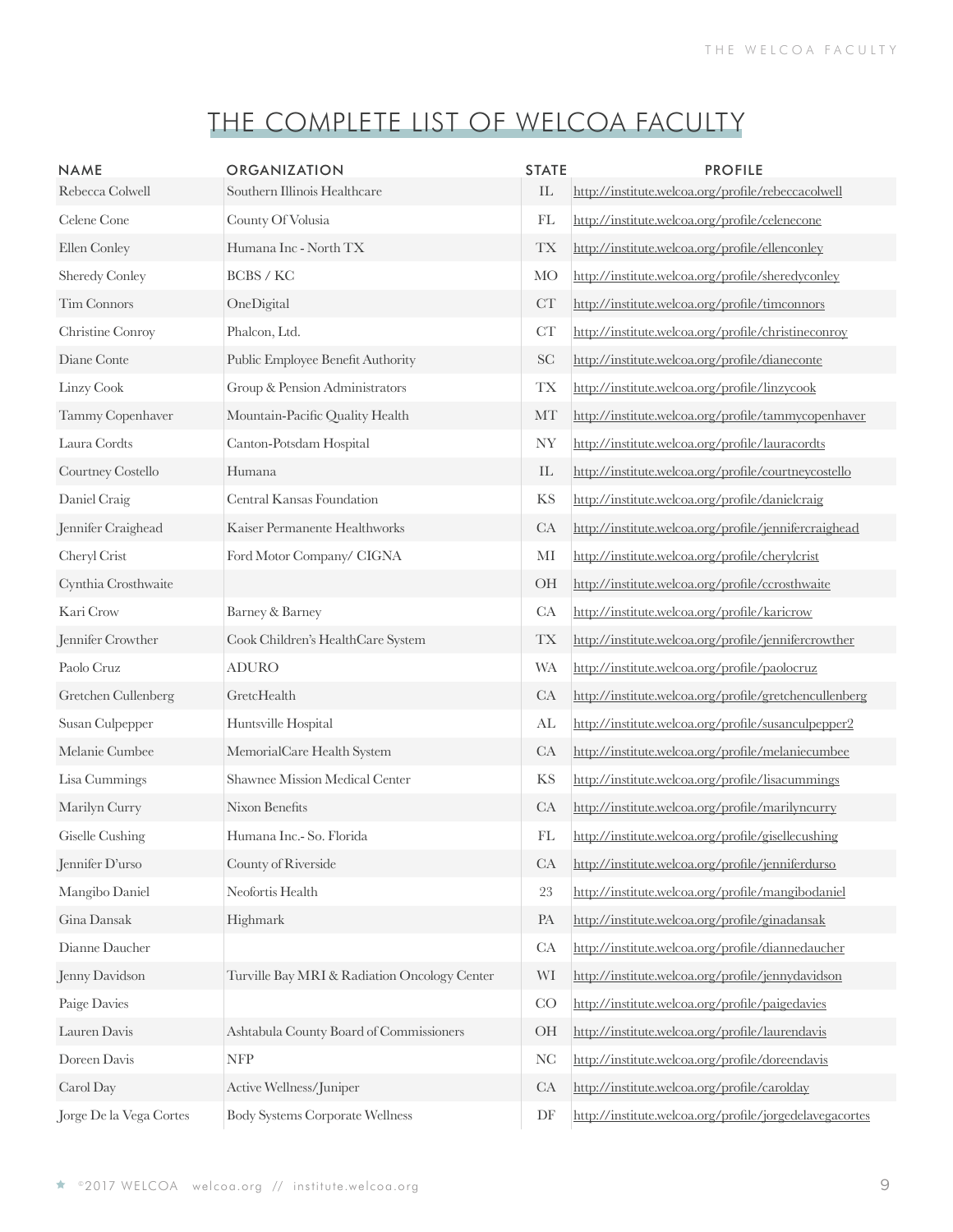| <b>NAME</b>             | <b>ORGANIZATION</b>                           | <b>STATE</b>                    | <b>PROFILE</b>                                            |
|-------------------------|-----------------------------------------------|---------------------------------|-----------------------------------------------------------|
| Chelsea Dean            | Humana - Ohio                                 | OH                              | http://institute.welcoa.org/profile/chelseadean           |
| Melissa DeAndrea        | Health Promotion Management                   | CO                              | http://institute.welcoa.org/profile/melissadeandrea       |
| Rana DeBoer             | City Of Sioux Falls                           | <b>SD</b>                       | http://institute.welcoa.org/profile/ranadeboer            |
| Chantal Dejean          |                                               | FL                              | http://institute.welcoa.org/profile/chantaldejean         |
| Susan Delauter          | City of Hagerstown                            | MD                              | http://institute.welcoa.org/profile/susandelauter         |
| Alisha DeMoss           | Humana                                        | KY                              | http://institute.welcoa.org/profile/alishademoss          |
| Joanne DeSena           | OneDigital                                    | CT                              | http://institute.welcoa.org/profile/joannedesena          |
| Stephanie DeSotel       | <b>Alliant Energy</b>                         | IA                              | http://institute.welcoa.org/profile/alliant               |
| Kari DesRosier          | Lewis & Clark County                          | MT                              | http://institute.welcoa.org/profile/karidesrosier         |
| Ashley DeStefano        | Humana                                        | <b>SC</b>                       | http://institute.welcoa.org/profile/ashleydestefano       |
| Jane Deuble             | <b>State Farm</b>                             | AZ                              | http://institute.welcoa.org/profile/janedeuble            |
| Rebecca Deutsch         | Highmark BCBS                                 | PA                              | http://institute.welcoa.org/profile/rebeccadeutsch        |
| Dona Deutsch            | Deutsch & Associates                          | MD                              | http://institute.welcoa.org/profile/donadeutsch           |
| Monica Devers           | St. Cloud University                          | <b>MN</b>                       | http://institute.welcoa.org/profile/monicadevers          |
| Jeanette Diamond        | Dickinson College                             | PA                              | http://institute.welcoa.org/profile/jeanettediamond       |
| James Dickinson         | Rochester Institute Of Technology             | <b>NY</b>                       | http://institute.welcoa.org/profile/jamesdickinson        |
| Sarah Dillivan-Pospisil | Group Health Cooperative of Eau Claire        | WI                              | http://institute.welcoa.org/profile/sarahdillivanpospisil |
| Melanie Dion            | <b>Borislow Insurance</b>                     | MA                              | http://institute.welcoa.org/profile/melaniedion           |
| Alicia Dobrzeniecki     | Humana Inc. - Tennessee                       | TN                              | http://institute.welcoa.org/profile/aliciadobrzeniecki    |
| Wendy Donaghue          | <b>Alliant Insurance Services</b>             | $\mathop{\mathrm{IL}}\nolimits$ | http://institute.welcoa.org/profile/wendydonaghue         |
| Katlin Donaghue         | Humana Inc. - California                      | CA                              | http://institute.welcoa.org/profile/katlindonaghue        |
| Mary Donovan            | San Francisco Municipal Transportation Agency | CA                              | http://institute.welcoa.org/profile/marydonovan           |
| Ken Downie              | <b>Alliance Work Partners</b>                 | $\mathcal{T}\mathcal{X}$        | http://institute.welcoa.org/profile/kendownie             |
| Stephanie Downs         | Iowa State University; ISU WellBeing          | IA                              | http://institute.welcoa.org/profile/iastate               |
| Karen Doyle             | Cleveland University - Kansas City            | KS                              | http://institute.welcoa.org/profile/karendoyle            |
| Kris Drake              | Freeman Health System                         | <b>MO</b>                       | http://institute.welcoa.org/profile/krisdrake             |
| Angela Drent            | Siouxland District Health Department          | IA                              | http://institute.welcoa.org/profile/angeladrent           |
| <b>Allison Driggins</b> | Mahowald Insurance Agency                     | <b>MN</b>                       | http://institute.welcoa.org/profile/allisondriggins       |
| Megan Drosky            | MVP Health Care                               | <b>NY</b>                       | http://institute.welcoa.org/profile/megandrosky           |
| Rachel Druckenmiller    | Silberstein Insurance Group                   | MD                              | http://institute.welcoa.org/profile/racheldruckenmiller   |
| Sandy Drury             | Sauk Prairie Healthcare                       | WI                              | http://institute.welcoa.org/profile/sandydrury            |
| Nicholas Drzal          | Michigan Department of Education              | MI                              | http://institute.welcoa.org/profile/nicholasdrzal         |
| Lisa Drzyzga            | Univera Healthcare                            | <b>NY</b>                       | http://institute.welcoa.org/profile/lisadrzyzga           |
| Nicole DuBois Conaway   | Froedtert Health                              | WI                              | http://institute.welcoa.org/profile/nicoleconaway         |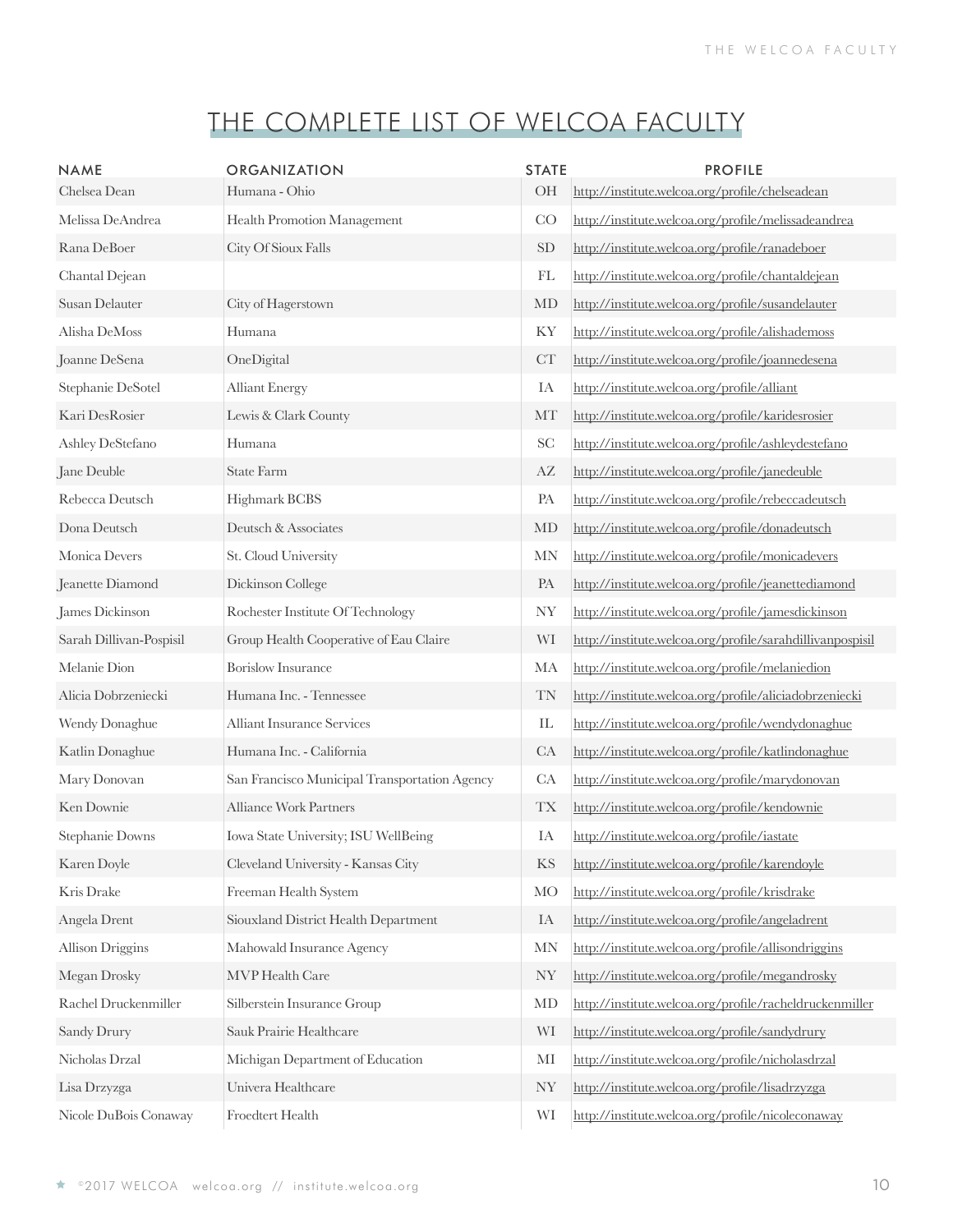| <b>NAME</b>          | <b>ORGANIZATION</b>                     | <b>STATE</b>               | <b>PROFILE</b>                                       |
|----------------------|-----------------------------------------|----------------------------|------------------------------------------------------|
| Carol Ann Duffy      | <b>State Farm</b>                       | PA                         | http://institute.welcoa.org/profile/carolannduffy    |
| <b>Brandi Duncan</b> | Huntsville Hospital                     | AL                         | http://institute.welcoa.org/profile/brandiduncan     |
| Carol Dunker         | Vector Windows                          | <b>MN</b>                  | http://institute.welcoa.org/profile/caroldunker      |
| Anne Dunn            | Van Wert County Hospital                | OH                         | http://institute.welcoa.org/profile/annedunn         |
| Nan Dunning          | Doncasters                              | $\mathop{\rm IL}\nolimits$ | http://institute.welcoa.org/profile/nandunning       |
| Sylvia Dupper        | Dupper - Project Management             | CA                         | http://institute.welcoa.org/profile/sylviadupper     |
| Laura Dykstra        | Wellness Council of Wisconsin           | WI                         | http://institute.welcoa.org/profile/lauradykstra     |
| Jade Earp Jones      | Bankmed                                 |                            | http://institute.welcoa.org/profile/jadeearpjones    |
| Crystal Echard       | Anthem, Inc.                            | <b>VA</b>                  | http://institute.welcoa.org/profile/crystalechard    |
| Tammy Edwards        | Ohio Public Employees Retirement System | OH                         | http://institute.welcoa.org/profile/tammyedwards     |
| Kathy Egan           | Sonora Regional Medical Center          | CA                         | http://institute.welcoa.org/profile/kathyegan        |
| Amanda Eisenbarth    | Dugan's Paint                           | <b>MO</b>                  | http://institute.welcoa.org/profile/amandaeisenbarth |
| Dani Elgas           | Michiana Family YMCA                    | $\text{IN}{}$              | http://institute.welcoa.org/profile/danielgas        |
| Sarah Ellis          | University of Missouri System           | <b>MO</b>                  | http://institute.welcoa.org/profile/sarahelliss      |
| Kathy Ellis          | <b>Granite Group Benefits</b>           | <b>NH</b>                  | http://institute.welcoa.org/profile/kathyellis       |
| Emily Elrod          | Hamilton Health Care Systems            | GA                         | http://institute.welcoa.org/profile/emilyelrod       |
| Lisa Elsinger        | Dean Health Plan                        | WI                         | http://institute.welcoa.org/profile/lisaelsinger     |
| Sarah Emanuel        | <b>WELCOA</b>                           | $\rm NE$                   | http://institute.welcoa.org/profile/sarahemanuel     |
| Suzanne Emerson      | Ochsner Health System                   | LA                         | http://institute.welcoa.org/profile/suzanneemerson   |
| Donna Emmert         | Zurich Services Corporation             | <b>TX</b>                  | http://institute.welcoa.org/profile/donnaemmert      |
| Ellen Endrizzi       | Zilber Ltd.                             | WI                         | http://institute.welcoa.org/profile/ellenendrizzi    |
| <b>Kristal Enos</b>  | HealthPoint                             | <b>WA</b>                  | http://institute.welcoa.org/profile/kristallobner    |
| Teri Erhardt         | NFP Corp.                               | <b>MN</b>                  | http://institute.welcoa.org/profile/terierhardt      |
| Lara Eury            | SRI Quality System Registrar            | PA                         | http://institute.welcoa.org/profile/laraeury         |
| Diane Evans          | Tacoma-Pierce Cunty Health Dept.        | <b>WA</b>                  | http://institute.welcoa.org/profile/dianeevans       |
| Shari Everly         | Mulzer Crushed Stone                    | IN                         | http://institute.welcoa.org/profile/sharieverly      |
| Nancy Evolga         | Bert Fish Medical Center                | FL                         | http://institute.welcoa.org/profile/nancyevolga      |
| Caryn Fagundes       | Wells Fargo Insurance Services          | CA                         | http://institute.welcoa.org/profile/carynfagundes    |
| Diane Fahrbach       | Anthem Inc.                             | KY                         | http://institute.welcoa.org/profile/dianefahrbach    |
| John Fairchild       | Liberty Lutheran Services               | PA                         | http://institute.welcoa.org/profile/johnfairchild    |
| Kayla Fanning        | <b>Austin Whole Living</b>              | <b>TX</b>                  | http://institute.welcoa.org/profile/kaylafanning     |
| Kate Farren          | Athenahealth, Inc.                      | MA                         | http://institute.welcoa.org/profile/katefarren       |
| Gianna Fasline       | Highmark BCBS                           | PA                         | http://institute.welcoa.org/profile/giannafasline    |
| MaryEllen Feola      | Wells Fargo Insurance Services          | CA                         | http://institute.welcoa.org/profile/maryellenfeola   |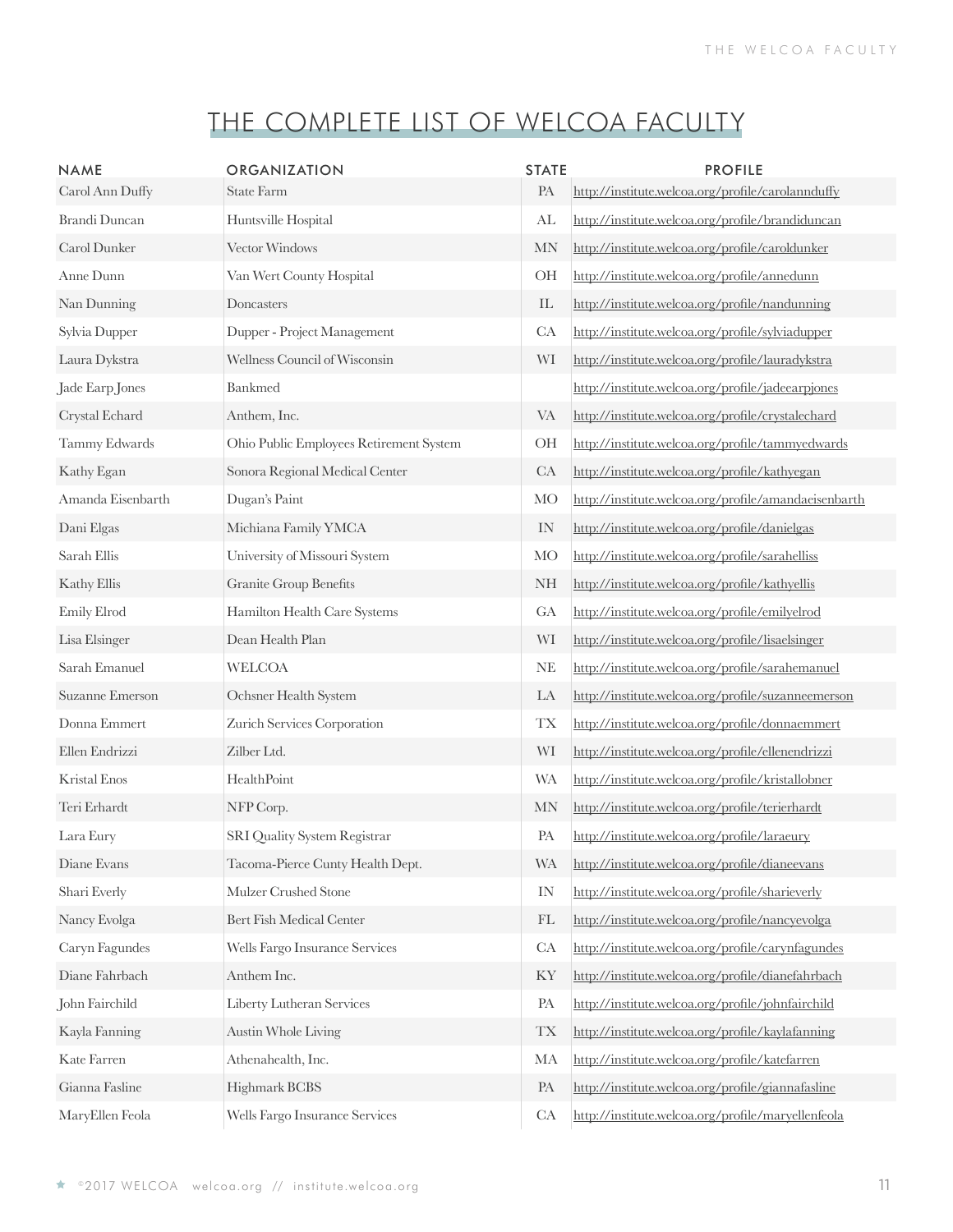| <b>NAME</b>              | <b>ORGANIZATION</b>                  | <b>STATE</b>               | <b>PROFILE</b>                                             |
|--------------------------|--------------------------------------|----------------------------|------------------------------------------------------------|
| Ardith Feroglia          | <b>ADURO</b>                         | <b>WA</b>                  | http://institute.welcoa.org/profile/ardithferoglia         |
| Nolan Ferraro            | Salire Fitness LLC                   | LA                         | http://institute.welcoa.org/profile/nolanferraro           |
| Julie Field              | Highmark BCBS                        | PA                         | http://institute.welcoa.org/profile/juliefield             |
| Andrea Figurski          | Medova Healthcare Financial Group    | KS                         | http://institute.welcoa.org/profile/andreafigurski         |
| Krista Fink              | <b>ADURO</b>                         | <b>WA</b>                  | http://institute.welcoa.org/profile/kristafink             |
| Leanne Fisher            | The Cooper Companies                 | NY                         | http://institute.welcoa.org/profile/leannefisher           |
| Patricia Fletcher        | The Health Profit Group              | JA                         | http://institute.welcoa.org/profile/patriciafletcher       |
| Nicole Flores            | Reach Fitness / OraFit               | CA                         | http://institute.welcoa.org/profile/nicoleflores           |
| Sandy Flynn              | Genesis Health System                | IA                         | http://institute.welcoa.org/profile/sandyflynn             |
| Ronda Fogt               | NK Parts Industries, Inc.            | OH                         | http://institute.welcoa.org/profile/rondafogt              |
| Ken Foresti              | <b>Excellus BlueCross BlueShield</b> | <b>NY</b>                  | http://institute.welcoa.org/profile/kenforesti             |
| Graceanne Forsyth-Krajna | Aurora Health Care                   | WI                         | http://institute.welcoa.org/profile/graceanneforsythkrajna |
| Margaret Fowler          | Calvert Memorial Hospital            | MD                         | http://institute.welcoa.org/profile/margaretfowler         |
| Lynn Fox                 | Laramie County School District 1     | <b>WY</b>                  | http://institute.welcoa.org/profile/lynnfox                |
| Brian Foxhoven           | HEALTHBREAK, Inc.                    | CO                         | http://institute.welcoa.org/profile/brianfoxhoven          |
| Heather Foy              | King's Daughter's Health             | IN                         | http://institute.welcoa.org/profile/foy                    |
| Sherry Freeman           | myInertia                            | WI                         | http://institute.welcoa.org/profile/sherryfreeman          |
| Jennifer Frei            | <b>ADURO</b>                         | <b>WA</b>                  | http://institute.welcoa.org/profile/jenniferfrei           |
| Heidi Freytag            | Highmark BCBS                        | PA                         | http://institute.welcoa.org/profile/heidifreytag           |
| Patricia Fuller          | Baldwin Krystyn Sherman Partners     | FL                         | http://institute.welcoa.org/profile/patriciafuller         |
| Julie Fulton             | Axion RMS, Ltd.                      | $\mathop{\rm IL}\nolimits$ | http://institute.welcoa.org/profile/juliefulton            |
| Kathleen Fung            |                                      | CA                         | http://institute.welcoa.org/profile/kathleenfung           |
| Amber Fuqua              | Bozeman Health                       | MT                         | http://institute.welcoa.org/profile/amberfuqua             |
| Christine Gaiser         | OneDigital                           | CT                         | http://institute.welcoa.org/profile/christinegaiser        |
| Hillary Galarowic        | War Memorial Hospital                | MI                         | http://institute.welcoa.org/profile/hillarygalarowic       |
| Anna Gall                | St. Louis County Government          | <b>MO</b>                  | http://institute.welcoa.org/profile/stlouisco              |
| Kathleen Gallagher       | <b>Owl Computing Technology</b>      | CT                         | http://institute.welcoa.org/profile/kathleengallagher      |
| Cheryl Gamber            | Highmark BCBS                        | PA                         | http://institute.welcoa.org/profile/cherylgamber           |
| Wendy Gammons            | MIIA Health Benefits Trust           | MA                         | http://institute.welcoa.org/profile/gammons                |
| Lulut Garcia-Ladia       | Kaiser Permanente Healthworks        | CA                         | http://institute.welcoa.org/profile/lulutgarcialadia       |
| Quincy Garfield          |                                      | PA                         | http://institute.welcoa.org/profile/quincygarfield         |
| Karen Garvey             | ThedaCare Inc.                       | WI                         | http://institute.welcoa.org/profile/karengarvey            |
| Jesse Gavin              | Baylor College of Medicine           | <b>TX</b>                  | http://institute.welcoa.org/profile/jessegavin             |
| Jennifer Geist           | Teledyne Brown Engineering           | AL                         | http://institute.welcoa.org/profile/jennifergeist          |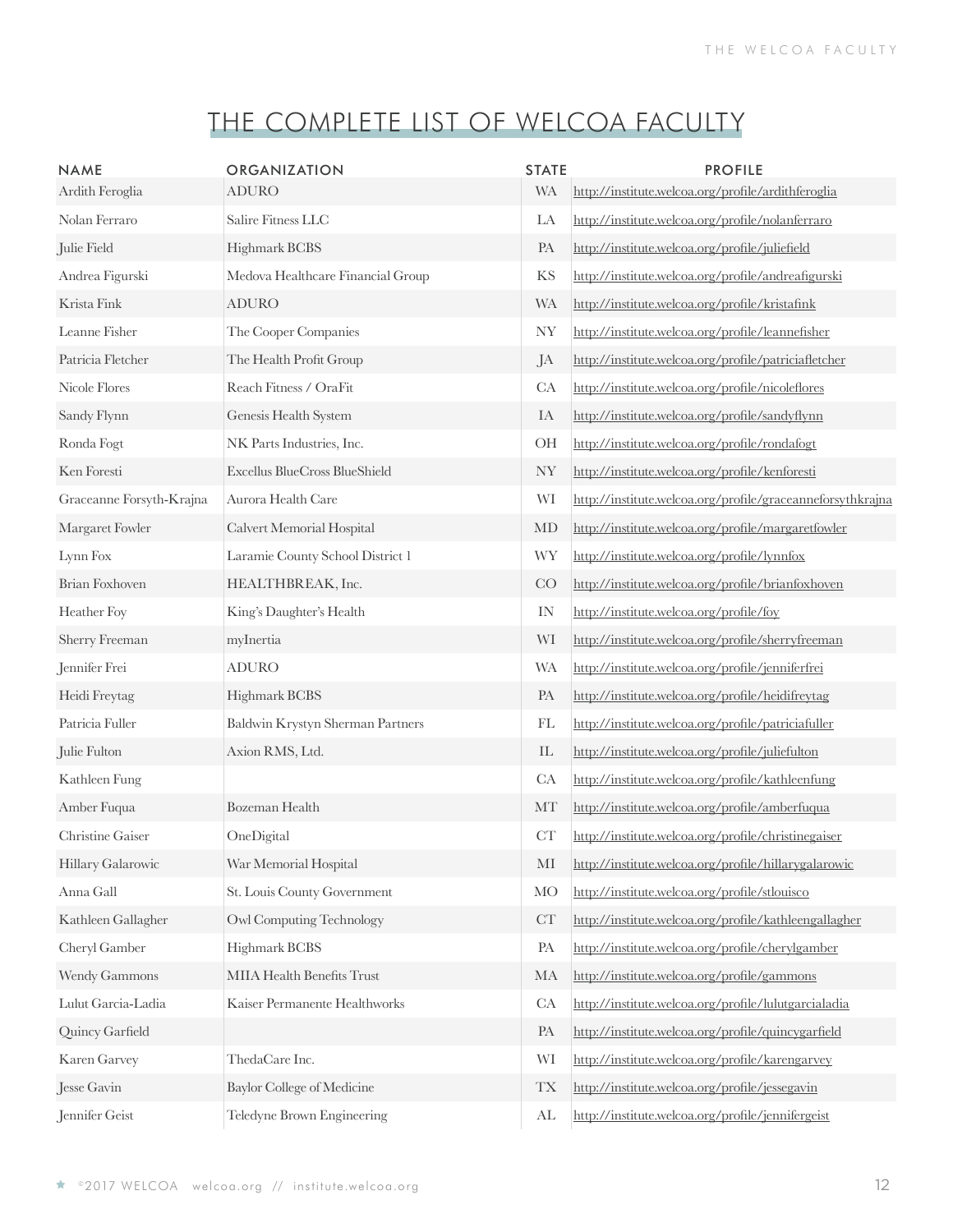| <b>NAME</b>             | ORGANIZATION                              | <b>STATE</b>             | <b>PROFILE</b>                                            |
|-------------------------|-------------------------------------------|--------------------------|-----------------------------------------------------------|
| Jill George             | Kaiser Permanente Healthworks             | GA                       | http://institute.welcoa.org/profile/jillgeorge            |
| Jane Gerard             | A Powerful Place                          | <b>TN</b>                | http://institute.welcoa.org/profile/janegerard            |
| Cara Gerspach           | Diggers Hotline                           | WI                       | http://institute.welcoa.org/profile/caragerspach          |
| Giannina Ghezzi Nguyen  | Humana Inc. - No Florida                  | FL                       | http://institute.welcoa.org/profile/gianninaghezzinguyen  |
| Chip Gibson             | Humana Inc.-Tenessee                      | <b>TN</b>                | http://institute.welcoa.org/profile/chipgibson            |
| Tiffany Gibson          | Ukiah Valley Medical Center               | CA                       | http://institute.welcoa.org/profile/tiffanygibson         |
| Keren Gifford           | Highmark BCBS                             | PA                       | http://institute.welcoa.org/profile/kerengifford          |
| C.B. Giles              | Pocatello School District 25              | ID                       | http://institute.welcoa.org/profile/cbgiles               |
| Colleen Gilliam         | Kaiser Permanente Healthworks             | CA                       | http://institute.welcoa.org/profile/colleengilliam        |
| Judy Gilliam            | Rappahannock Electric Cooperative         | <b>VA</b>                | http://institute.welcoa.org/profile/judygilliam           |
| Cheryl Giordano         | State Of Ohio BWC                         | OH                       | http://institute.welcoa.org/profile/cherylgiordano        |
| Mattie Glass            | Willis Group                              | AL                       | http://institute.welcoa.org/profile/mattieglass           |
| Georganne Glessner      | Senn Dunn Insurance                       | NC                       | http://institute.welcoa.org/profile/georganneglessner     |
| Shelly Glines-Schmierer | <b>Black Hills Corporation</b>            | <b>SD</b>                | http://institute.welcoa.org/profile/shellyglinesschmierer |
| Deborah Goldschmidt     | Kaiser Permanente - Healthworks           | CA                       | http://institute.welcoa.org/profile/deborahgoldschmidt    |
| Laurie Goldstein        | University of Missouri System             | <b>MO</b>                | http://institute.welcoa.org/profile/lauriegoldstein       |
| Rebecca Goodstein       | Adventist Health - Central Valley Network | CA                       | http://institute.welcoa.org/profile/rebeccagoodstein      |
| Jana Goolsby            | City of Olathe                            | KS                       | http://institute.welcoa.org/profile/janagoolsby           |
| Sara Gotham             | HUB International                         | CA                       | http://institute.welcoa.org/profile/saragotham            |
| Linda Gottlieb          | FIT Training LLC                          | CT                       | http://institute.welcoa.org/profile/lindagottlieb         |
| Jonna Graulich          | Humana                                    | CO                       | http://institute.welcoa.org/profile/jonnagraulich         |
| Nicole Greene           | Sitzmann Morris & Lavis Insurance Agency  | CA                       | http://institute.welcoa.org/profile/nicolegreene          |
| Vicki Griffis Roy       | Hylant                                    | FL                       | http://institute.welcoa.org/profile/vickigriffisroy       |
| Tina Griffith           | Carter Fuel Systems                       | IN                       | http://institute.welcoa.org/profile/tinagriffith          |
| Carole Grimard          | Waste Management, Inc.                    | <b>NH</b>                | http://institute.welcoa.org/profile/carolegrimard         |
| Joan Griswold           | Be your Best Health Promotion             | MA                       | http://institute.welcoa.org/profile/joangriswold          |
| Jenn Groendyke          | Lacks Enterprises                         | MI                       | http://institute.welcoa.org/profile/jenngroendyke         |
| Jessica Grossmeier      | Verity Analytics                          | CA                       | http://institute.welcoa.org/profile/jessicagrossmeier     |
| Kalen Gruber            | ProView Resource Group/BB&T               | CA                       | http://institute.welcoa.org/profile/kalengruber           |
| Heidi Guetzkow          | Lockton                                   | <b>MO</b>                | http://institute.welcoa.org/profile/heidiguetzkow         |
| Gaynell Guillory        | Aetna Inc.                                | $\mathcal{T}\mathcal{X}$ | http://institute.welcoa.org/profile/gaynellguillory       |
| Denise Gum              | <b>Brewer Science</b>                     | <b>MO</b>                | http://institute.welcoa.org/profile/denisegum             |
| Marilyn Guthrie         | <b>ADURO</b>                              | <b>WA</b>                | http://institute.welcoa.org/profile/marilynguthrie        |
| Caroline Gutierrez      | Kaiser Permanente                         | CA                       | http://institute.welcoa.org/profile/carolinegutierrez     |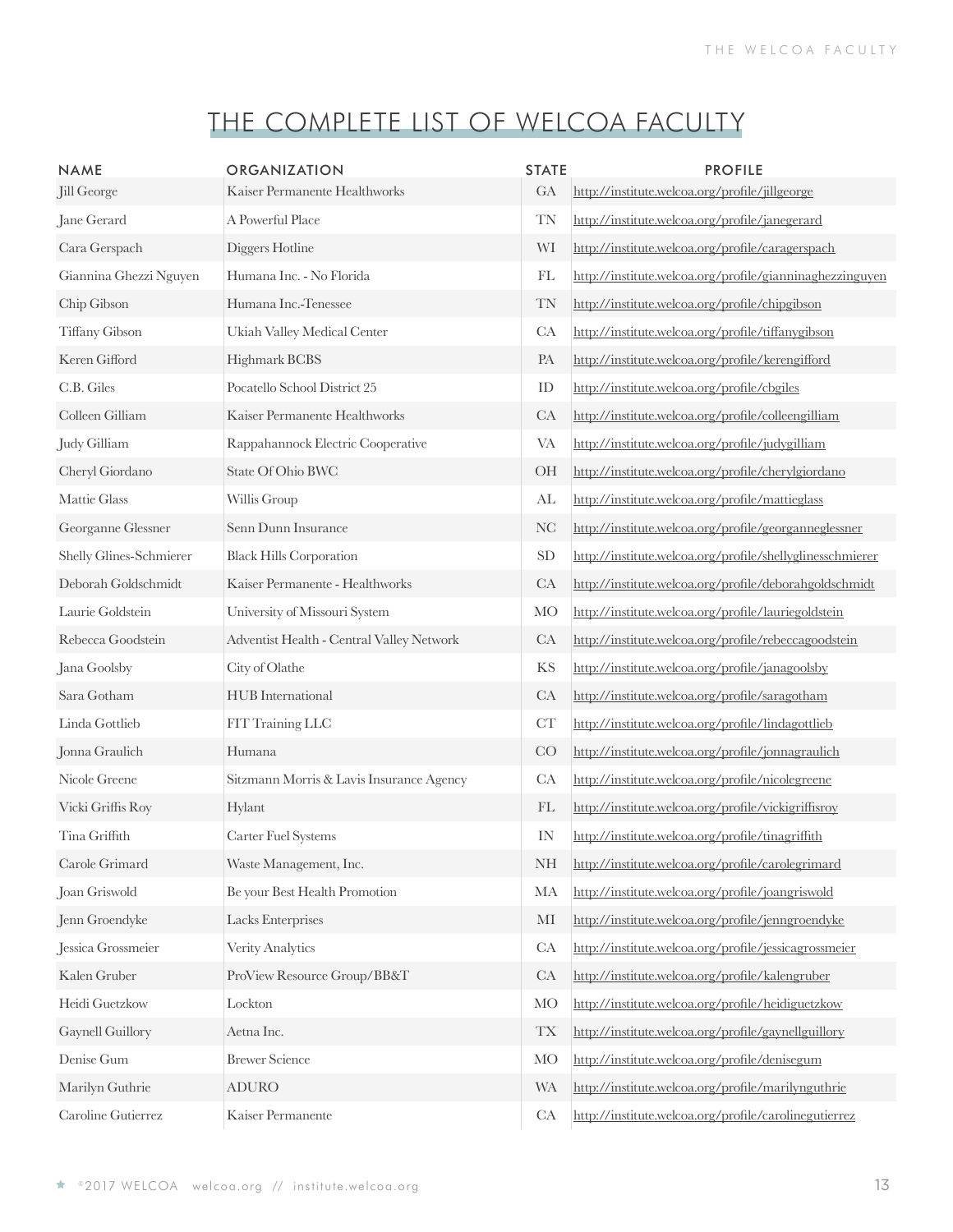| <b>NAME</b><br>Rafael Gutierrez Romero | <b>ORGANIZATION</b><br><b>Body Systems Corporate Wellness</b> | <b>STATE</b><br>DF       | <b>PROFILE</b><br>http://institute.welcoa.org/profile/rafaelgutierrezromero |
|----------------------------------------|---------------------------------------------------------------|--------------------------|-----------------------------------------------------------------------------|
| Susan Guy                              | Willi Towers Watson                                           | FL                       | http://institute.welcoa.org/profile/susanguy                                |
| Laketa Haddox                          | Colonial Pipeline Company                                     | GA                       | http://institute.welcoa.org/profile/laketahaddox                            |
| Celia Hagan                            | Mark Twain Behavioral Health                                  | <b>MO</b>                | http://institute.welcoa.org/profile/celiahagan                              |
| Kara Hager                             | Pinellas County Schools                                       | FL                       | http://institute.welcoa.org/profile/karahager-2                             |
| Melissa Hahn                           | Lakeland Care                                                 | MI                       | http://institute.welcoa.org/profile/mhahn                                   |
| Liz Hairopoulos                        | Mercy Health                                                  | <b>MO</b>                | http://institute.welcoa.org/profile/lizhairopoulos                          |
| Nicole Hale                            | VITAL WorkLife (formally Midwest EAP Solutions)               | $\ensuremath{\text{MN}}$ | http://institute.welcoa.org/profile/nicolehale                              |
| Kirsten Hale                           | The C.F. Sauer Company                                        | VA                       | http://institute.welcoa.org/profile/kirstenhale                             |
| Karly Hall                             | Anoka County                                                  | $\ensuremath{\text{MN}}$ | http://institute.welcoa.org/profile/karlyhall                               |
| Kim Halula                             | Marquette University                                          | WI                       | http://institute.welcoa.org/profile/kimhalula                               |
| Amber Hamill                           | <b>JTDMH</b>                                                  | OH                       | http://institute.welcoa.org/profile/amberhamill                             |
| Kristina Hamilton                      | Health Promotion Management                                   | CO                       | http://institute.welcoa.org/profile/kristinahamilton                        |
| Rosemary Hamilton                      | Providence Health & Services                                  | <b>OR</b>                | http://institute.welcoa.org/profile/rosemaryhamilton                        |
| Lyta Hamm                              | Solano County Employee Wellness Program                       | CA                       | http://institute.welcoa.org/profile/lytahamm                                |
| <b>Beth Hammond</b>                    | Salisbury School                                              | CT                       | http://institute.welcoa.org/profile/bethhammond                             |
| Linda Haney                            | NIC Inc.                                                      | KS                       | http://institute.welcoa.org/profile/lindahaney                              |
| Katie Hanks                            | Blue Cross & Blue Shield of Alabama                           | $\mathrm{AL}$            | http://institute.welcoa.org/profile/katiehanks                              |
| Mellany Hanson                         | Vi @ LaJolla Village                                          | CA                       | http://institute.welcoa.org/profile/mellanyhanson                           |
| Richard Hanson                         | Southern Tier Chiropractic                                    | <b>NY</b>                | http://institute.welcoa.org/profile/richardhanson                           |
| Pam Harb                               | Dart Container Company                                        | MI                       | http://institute.welcoa.org/profile/pamharb                                 |
| Patrick Hardy                          | Humana Inc - Illinois                                         | IL                       | http://institute.welcoa.org/profile/patrickhardy                            |
| Jaime Hargus                           | WC / OKC                                                      | OK                       | http://institute.welcoa.org/profile/jaimehargus                             |
| Cheryl Harlow                          | Northern Plains Railroad, Inc.                                | N <sub>D</sub>           | http://institute.welcoa.org/profile/cherylharlow                            |
| Lisa Harman                            | Grace College & Seminary                                      | $\rm{IN}$                | http://institute.welcoa.org/profile/lisaharman                              |
| Dina Harmon                            | City of Billings                                              | MT                       | http://institute.welcoa.org/profile/dinabillington                          |
| LeAnn Harris                           | Mercy Health                                                  | <b>MO</b>                | http://institute.welcoa.org/profile/leannharris                             |
| Toni Harris                            | Harris and Company, LLC                                       | MD                       | http://institute.welcoa.org/profile/toniharris                              |
| Roxann Harris                          | Hercules Industries                                           | CO                       | http://institute.welcoa.org/profile/roxannharris                            |
| <b>Byron Harris</b>                    | Cummins                                                       | $\ensuremath{\text{MN}}$ | http://institute.welcoa.org/profile/byronharris                             |
| Marie Harris                           | Brigham Young University                                      | UT                       | http://institute.welcoa.org/profile/marieharris                             |
| Melissa Hartman                        | Chestnut Hill Realty                                          | MA                       | http://institute.welcoa.org/profile/melissahartman                          |
| Jonny Harvey                           | Baxter Regional Medical Center                                | AR                       | http://institute.welcoa.org/profile/baxter                                  |
| Jill Harvill                           | HPMC Occupational Medical Services                            | <b>WA</b>                | http://institute.welcoa.org/profile/jillharvill                             |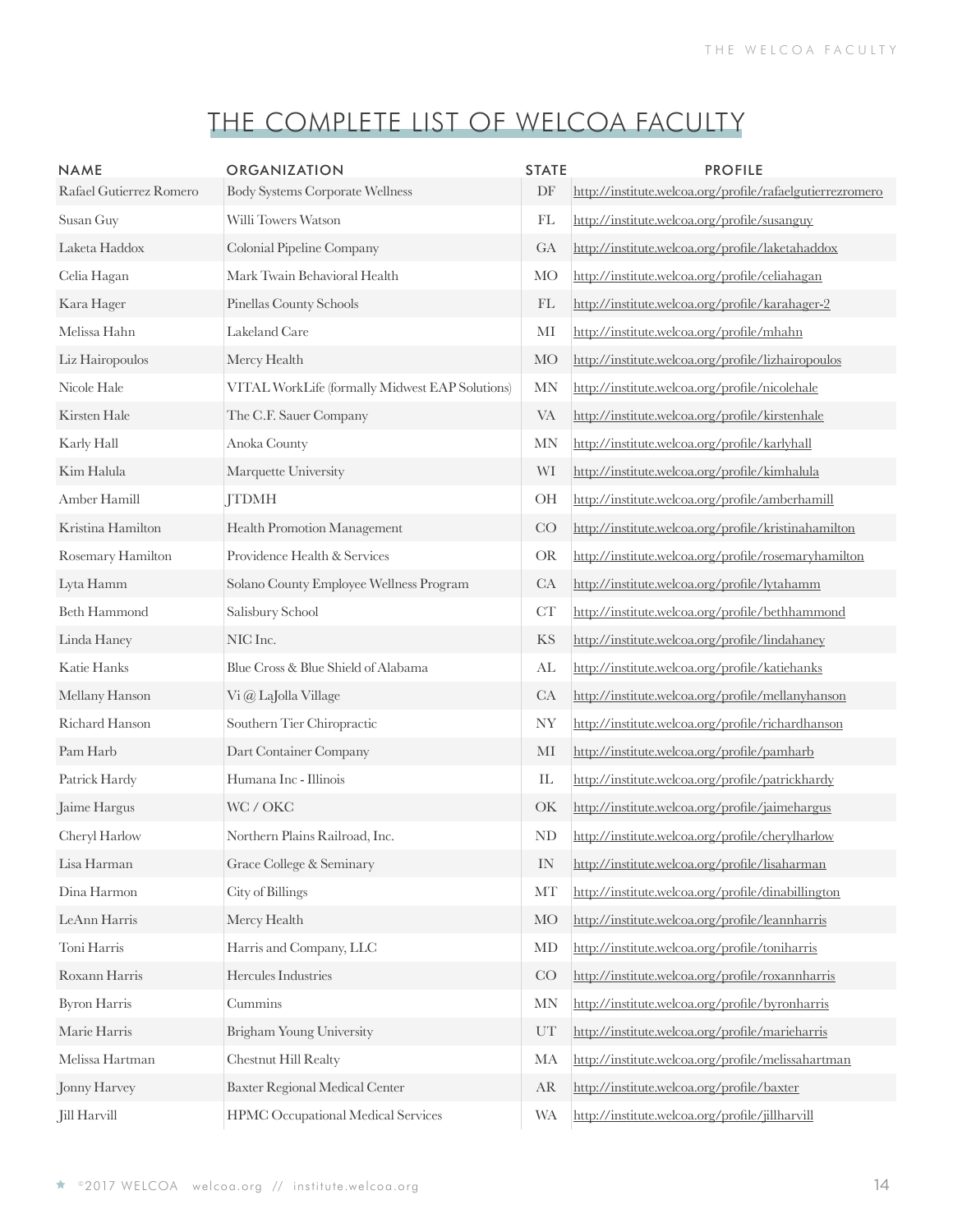| <b>NAME</b><br>Eric Hatzenbuehler | <b>ORGANIZATION</b><br><b>ADURO</b>       | <b>STATE</b><br><b>WA</b>  | <b>PROFILE</b><br>http://institute.welcoa.org/profile/erichatzenbuehler |
|-----------------------------------|-------------------------------------------|----------------------------|-------------------------------------------------------------------------|
| Kim Hauge                         | Kent State University                     | <b>OH</b>                  | http://institute.welcoa.org/profile/kimhauge                            |
| Wendy Hausotter                   | Kaiser Permanente Healthworks             | CA                         | http://institute.welcoa.org/profile/wendyhausotter                      |
| Sarah Havens                      | Gundersen Health System                   | WI                         | http://institute.welcoa.org/profile/sarahhavens                         |
| Kathy Hawley                      | Aetna Inc.                                | $\mathop{\rm IL}\nolimits$ | http://institute.welcoa.org/profile/kathyhawley                         |
| Jenny Haykin                      | <b>Puget Sound Energy</b>                 | <b>WA</b>                  | http://institute.welcoa.org/profile/jennyhaykin                         |
| Karen Haynes                      | Crown Equipment Corporation               | <b>OH</b>                  | http://institute.welcoa.org/profile/crown                               |
| <b>Edward Haynes</b>              | Star Leasing Co.                          | <b>OH</b>                  | http://institute.welcoa.org/profile/edwardhaynes                        |
| Jodi Hayse                        | Four County Mental Health Center          | KS                         | http://institute.welcoa.org/profile/jodihayse                           |
| <b>Rick Hecht</b>                 | Kaiser Permanente Healthworks             | CA                         | http://institute.welcoa.org/profile/rickhecht                           |
| Dawn Hedlund                      | LifeCare Medical Center                   | <b>MN</b>                  | http://institute.welcoa.org/profile/dawnhedlund                         |
| Jim Heffernan                     | Granite Construction Incorporated         | CA                         | http://institute.welcoa.org/profile/jimheffernan                        |
| Kayla Hennessy                    | Humana Inc. - No Florida                  | FL                         | http://institute.welcoa.org/profile/kaylahennessy                       |
| Melissa Henrich                   | Hays Companies                            | <b>MO</b>                  | http://institute.welcoa.org/profile/melissahenrich                      |
| Ann Heringhaus                    | <b>Oswald Companies</b>                   | <b>OH</b>                  | http://institute.welcoa.org/profile/annheringhaus                       |
| Rhonda Heston                     | Life Alaska Donor Services                | AK                         | http://institute.welcoa.org/profile/rhondaheston                        |
| Glen Hewton                       | Aetna Inc.                                | <b>TX</b>                  | http://institute.welcoa.org/profile/glenhewton                          |
| Scott Heyamoto                    | <b>ADURO</b>                              | <b>WA</b>                  | http://institute.welcoa.org/profile/scottheyamoto                       |
| Erin Heyamoto                     | <b>ADURO</b>                              | <b>WA</b>                  | http://institute.welcoa.org/profile/erinheyamoto                        |
| Aimee Hilber                      | R&R Insurance Services Inc.               | WI                         | http://institute.welcoa.org/profile/aimeehilber                         |
| Stephanie Hill                    | Life Alaska Donor Services                | АK                         | http://institute.welcoa.org/profile/stephaniehill                       |
| Katherine Hilliard                | NC Office of State Human Resources        | <b>NC</b>                  | http://institute.welcoa.org/profile/katherinehilliard                   |
| <b>Edward Hilton</b>              | <b>USEBSG</b>                             | <b>NY</b>                  | http://institute.welcoa.org/profile/edwardhilton                        |
| Elizabeth Hines                   | Down East Community Hospital              | <b>ME</b>                  | http://institute.welcoa.org/profile/elizabethhines                      |
| Krystle Hobson                    | <b>BNSF Railway</b>                       | CA                         | http://institute.welcoa.org/profile/krystlehobson                       |
| Gretchen Hoechner                 | Humana Inc. - Tennessee                   | <b>TN</b>                  | http://institute.welcoa.org/profile/gretchenhoechner                    |
| Lisa Holden                       | Highmark BCBS                             | PA                         | http://institute.welcoa.org/profile/lisaholden                          |
| Lauren Holm                       | <b>Richland County HRD</b>                | <b>SC</b>                  | http://institute.welcoa.org/profile/laurenholm                          |
| Kelly Holt                        | Paradigm Group                            | <b>TN</b>                  | http://institute.welcoa.org/profile/kellyholt                           |
| Suzanne Holthaus                  | <b>ABD</b> Insurance & Financial Services | CA                         | http://institute.welcoa.org/profile/suzanneholthaus                     |
| Ken Hood                          | James River Church                        | МO                         | http://institute.welcoa.org/profile/kenhood                             |
| Cheri Hoolihan                    | Sharp HealthCare                          | CA                         | http://institute.welcoa.org/profile/cherihoolihan                       |
| Kerry Horne                       | Healthtrust                               | <b>NH</b>                  | http://institute.welcoa.org/profile/kerryhorne                          |
| Sarah Horst                       | School District of Middleton Cross Plains | WI                         | http://institute.welcoa.org/profile/sarahhorst                          |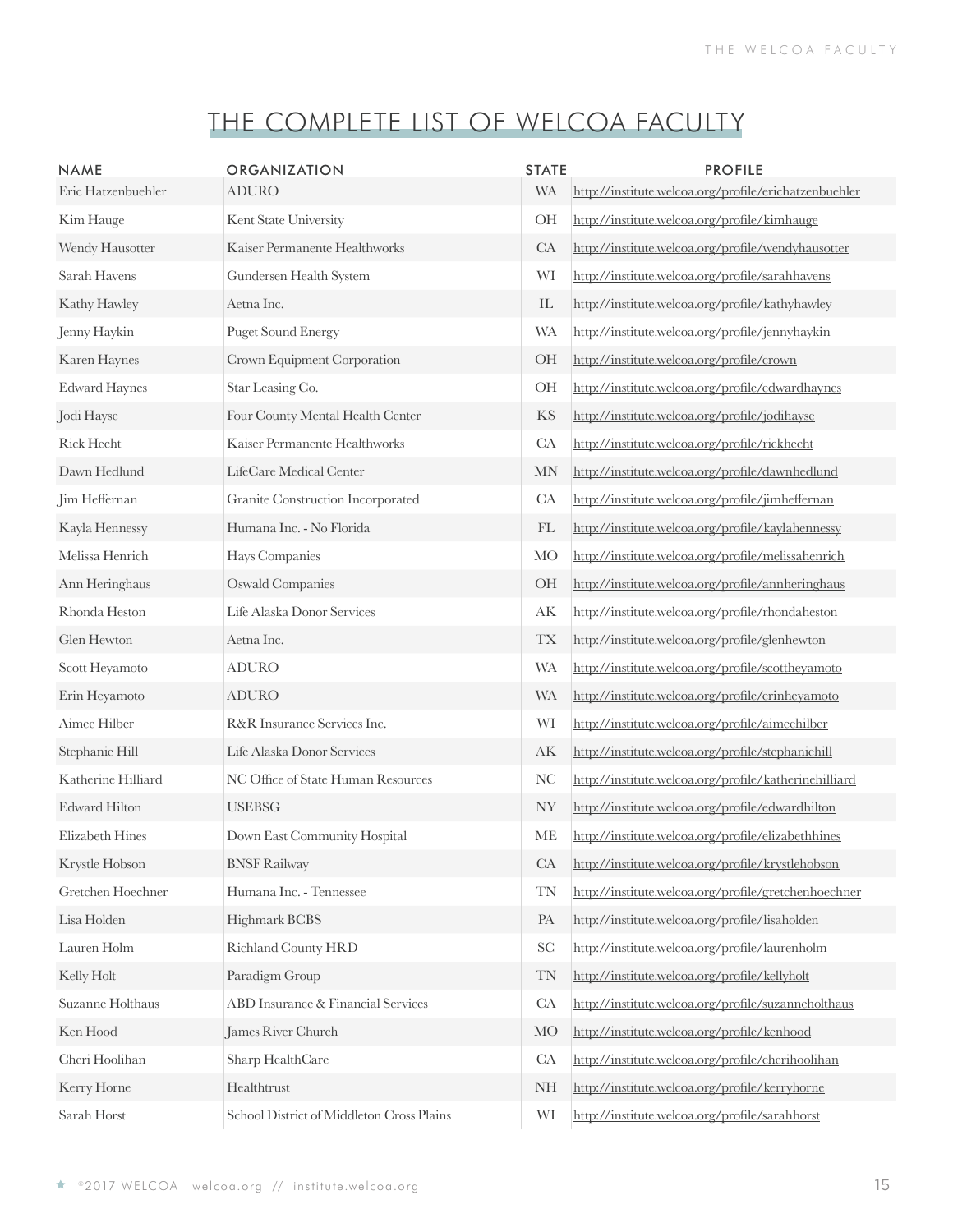| <b>NAME</b>          | <b>ORGANIZATION</b>                       | <b>STATE</b>           | <b>PROFILE</b>                                        |
|----------------------|-------------------------------------------|------------------------|-------------------------------------------------------|
| Heather Hoskins      | GeoComm                                   | <b>MN</b>              | http://institute.welcoa.org/profile/heatherhoskins    |
| Nichole Houy         | Highmark BCBS                             | PA                     | http://institute.welcoa.org/profile/nicholehouy       |
| Kathy Howell         | Time Warner Cable                         | <b>NC</b>              | http://institute.welcoa.org/profile/kathyhowell       |
| Jessica Huang        | Kaiser Permanente Healthworks             | CA                     | http://institute.welcoa.org/profile/jessicahuang      |
| Michele Hunnicutt    | Harris Health System                      | <b>TX</b>              | http://institute.welcoa.org/profile/michelehunnicutt  |
| Lora Huntington      | Aetna Inc.                                | GA                     | http://institute.welcoa.org/profile/lorahuntington    |
| Rachel Hurshman      | Greeley-Evans School District 6           | CO                     | http://institute.welcoa.org/profile/greeleyschools    |
| Khai Huynh           | Humana, Inc. - Houston                    | <b>TX</b>              | http://institute.welcoa.org/profile/khaihuynh         |
| Elizabeth Ippolito   | Hub International                         | PR                     | http://institute.welcoa.org/profile/elizabethippolito |
| Jackie Ireland       |                                           | NC                     | http://institute.welcoa.org/profile/jackieireland     |
| Kennethia Ishman     | <b>ADURO</b>                              | <b>WA</b>              | http://institute.welcoa.org/profile/kennethiaishman   |
| Theresa Islo         | University of Wisconsin - Extension/CEOEL | WI                     | http://institute.welcoa.org/profile/theresaislo       |
| Julie Jablonowski    | <b>MGIC</b>                               | WI                     | http://institute.welcoa.org/profile/juliejablonowski  |
| Walter Jackson       | <b>Broadcom Limited</b>                   | PA                     | http://institute.welcoa.org/profile/waleejackson      |
| Nancy Jackson        | Kaiser Permanente Healthworks             | CA                     | http://institute.welcoa.org/profile/nancyjackson      |
| Courtney Jackson     | Gallagher Benefit Services                | PA                     | http://institute.welcoa.org/profile/courtneyjackson   |
| David Jackson        |                                           | <b>VA</b>              | http://institute.welcoa.org/profile/davidjackson      |
| Lyndsay Jacob        | Alyfe Wellbeing Strategies                | OH                     | http://institute.welcoa.org/profile/lyndsayjacob      |
| Carol Jacobs         | <b>Great River Energy</b>                 | <b>MN</b>              | http://institute.welcoa.org/profile/caroljacobs       |
| Melinda Jacobs       | Children's Hospital of Wisconsin          | WI                     | http://institute.welcoa.org/profile/melindajacobs     |
| Jeanine Jacques      | Humana Inc. - No Florida                  | FL                     | http://institute.welcoa.org/profile/jeaninejacques    |
| Alyssa Jacunski      | <b>Oswald Companies</b>                   | OH                     | http://institute.welcoa.org/profile/alyssajacunski    |
| Jessika Jake         |                                           | CA                     | http://institute.welcoa.org/profile/jessikasobanski   |
| Frank Jakka          | Barney & Barney                           | CA                     | http://institute.welcoa.org/profile/frankjakka        |
| Amanda Jakubowski    | <b>UMR</b>                                | AZ                     | http://institute.welcoa.org/profile/amandajakubowski  |
| Shauna Jamison       | Humana Inc. - Tennessee                   | TN                     | http://institute.welcoa.org/profile/shaunajamison     |
| Carol Jamrosz        | RGL Holdings, Inc.                        | WI                     | http://institute.welcoa.org/profile/caroljamrosz      |
| Peggy Jarrett        | Platte Valley Medical Center              | CO                     | http://institute.welcoa.org/profile/peggyjarrett      |
| Diana Jaski          | Humana Inc - Illinois                     | IL                     | http://institute.welcoa.org/profile/dianajaski        |
| Joleen Jenkins       | LiDestri Food and Drink                   | <b>NY</b>              | http://institute.welcoa.org/profile/joleenjenkins     |
| Honor Jensen         | Greater Green Bay YMCA                    | WI                     | http://institute.welcoa.org/profile/honorjensen       |
| Taralyn Jensen-Jones | RMC Health                                | CO                     | http://institute.welcoa.org/profile/taralynji         |
| Melissa Jenson       | Erin P. Collins and Associates Inc.       | $\mathbf{A}\mathbf{Z}$ | http://institute.welcoa.org/profile/missyjenson       |
| Holly Jeske          | Pacific Union College Health and Wellness | CA                     | http://institute.welcoa.org/profile/hollyjeske        |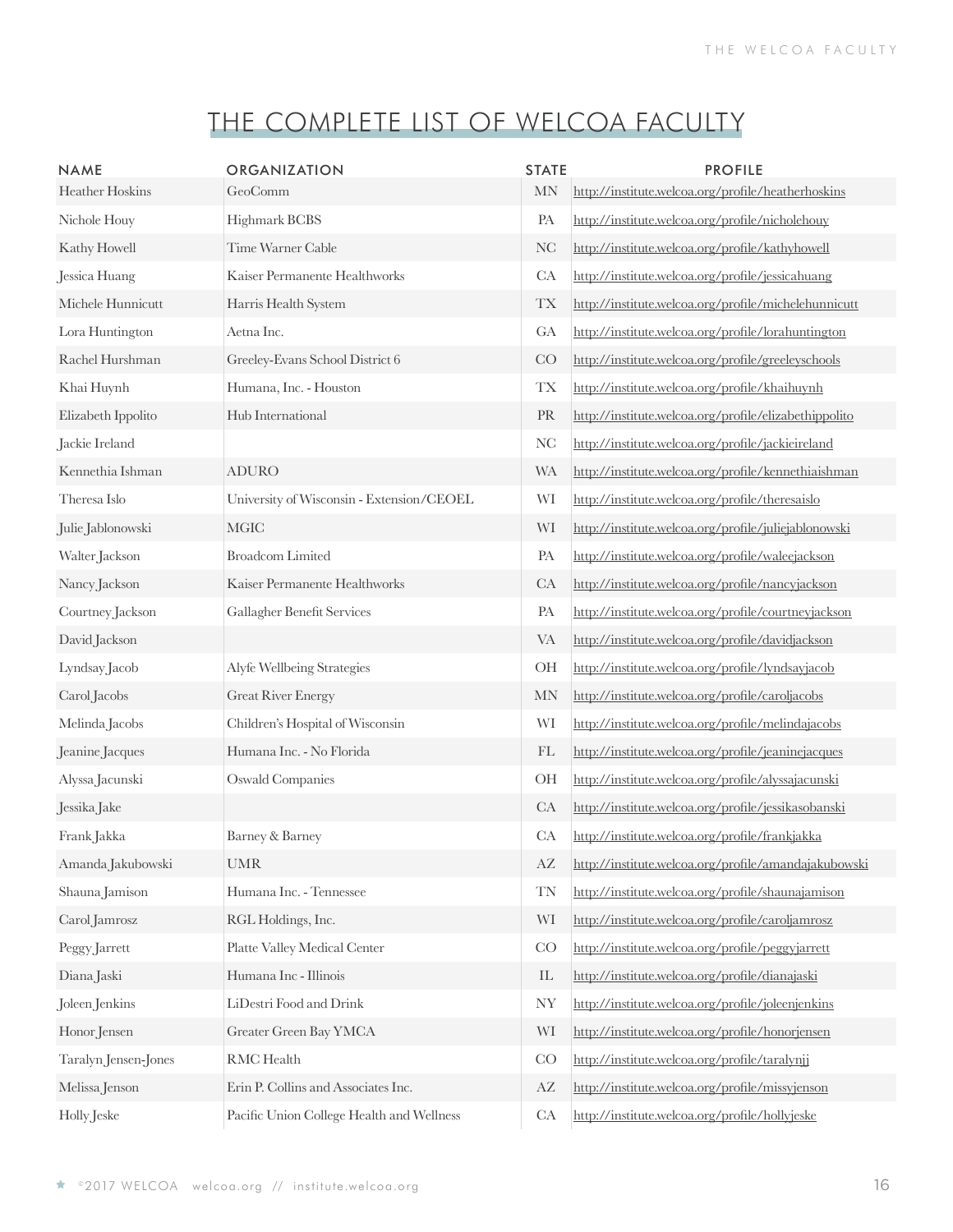| <b>NAME</b><br>Jullee Johnson | <b>ORGANIZATION</b><br><b>Hastings Utilities</b> | <b>STATE</b><br><b>NE</b>  | <b>PROFILE</b><br>http://institute.welcoa.org/profile/julleejohnson |
|-------------------------------|--------------------------------------------------|----------------------------|---------------------------------------------------------------------|
| Kim Johnson                   | St. Cloud Area YMCA                              | <b>MN</b>                  | http://institute.welcoa.org/profile/kimjohnson                      |
| Chad Johnson                  | Salvation Army                                   | MN                         | http://institute.welcoa.org/profile/chadjohnson                     |
| Tim Johnson-Aramaki           | Kaiser Permanente Healthworks                    | CA                         | http://institute.welcoa.org/profile/timjohnsonaramaki               |
| Brian Jolles                  | Jolles Insurance                                 | MD                         | http://institute.welcoa.org/profile/brianjolles                     |
| James Joralemon               | F&A OBF                                          | TN                         | http://institute.welcoa.org/profile/jamesjoralemon                  |
| Melanie Jordan                | Your Healthy Life Made Easy LLC                  | NV                         | http://institute.welcoa.org/profile/melaniejordan                   |
| Teresa Jungling               | Corporate Wellness MAX                           | OH                         | http://institute.welcoa.org/profile/teresajungling                  |
| Jennifer Juniega              | Kaiser Permanente Healthworks                    | CA                         | http://institute.welcoa.org/profile/jenniferjuniega                 |
| Teresa Kable                  | F&M Trust                                        | PA                         | http://institute.welcoa.org/profile/teresakable                     |
| Denna Kain                    | Vermeer Manufacturing Company                    | IA                         | http://institute.welcoa.org/profile/denna                           |
| Kristen Kaiser                | <b>SCL Health</b>                                | CO                         | http://institute.welcoa.org/profile/kristenkaiser                   |
| Laurell Kaiser                | Skills Inc.                                      | <b>WA</b>                  | http://institute.welcoa.org/profile/laurellkaiser                   |
| Robyn Kallman                 | Humana, Inc.                                     | WI                         | http://institute.welcoa.org/profile/robynkallman                    |
| Capri Kaluzny                 | Humana, Inc.                                     | WI                         | http://institute.welcoa.org/profile/caprikaluzny                    |
| Derek Kanehira                | Hawaii Employers Council                         | HI                         | http://institute.welcoa.org/profile/derekkanehira                   |
| Christa Kannel                | Le Sueur Incorporated                            | MN                         | http://institute.welcoa.org/profile/christakannel                   |
| Randi Kant                    | All is Well                                      | $\mathop{\rm IL}\nolimits$ | http://institute.welcoa.org/profile/randikant                       |
| Danielle Keenan               | Keenan & Associates                              | CA                         | http://institute.welcoa.org/profile/daniellekeenan                  |
| Joy Kees                      | Children's Health                                | <b>TX</b>                  | http://institute.welcoa.org/profile/joykees                         |
| Amy Kelenic                   | Joy Global Inc.                                  | WI                         | http://institute.welcoa.org/profile/amykelenic                      |
| Laurie Kelly                  | Park Bank   Madison                              | WI                         | http://institute.welcoa.org/profile/lauriekelly                     |
| Nichole Keltgen               | Associate Benefits & Risk Consulting             | MN                         | http://institute.welcoa.org/profile/nicholekeltgen                  |
| Sarah Kempton                 | <b>Blue Cross Of Idaho</b>                       | ID                         | http://institute.welcoa.org/profile/sarahkempton                    |
| Natalie Kerns                 | BlueCross BlueShield / South Carolina            | SC                         | http://institute.welcoa.org/profile/nataliekerns                    |
| Jennifer Kester               | Valero Energy Corporation                        | <b>TX</b>                  | http://institute.welcoa.org/profile/jenniferkester                  |
| Helena Kilbride               | Allen Edmonds Corporation                        | WI                         | http://institute.welcoa.org/profile/helenakilbride                  |
| Kelly Kilker                  | <b>GRADUATED</b>                                 | <b>NC</b>                  | http://institute.welcoa.org/profile/kellykilker                     |
| Denise Kimble                 | St. Anthony's Medical Center                     | MO                         | http://institute.welcoa.org/profile/denisekimble                    |
| Kristin Kipp                  | Marquette University                             | WI                         | http://institute.welcoa.org/profile/kristinkipp                     |
| Susan Kirchner                | Four Winds Saratoga                              | <b>NY</b>                  | http://institute.welcoa.org/profile/susankirchner                   |
| Cindy Kirkland                | <b>Technical Consumer Products</b>               | OH                         | http://institute.welcoa.org/profile/cindykirkland                   |
| Robin Kish                    | <b>Oswald Companies</b>                          | <b>OH</b>                  | http://institute.welcoa.org/profile/robinkish                       |
| Krysta Kishbaugh              | Nemours                                          | FL                         | http://institute.welcoa.org/profile/krystakishbaugh                 |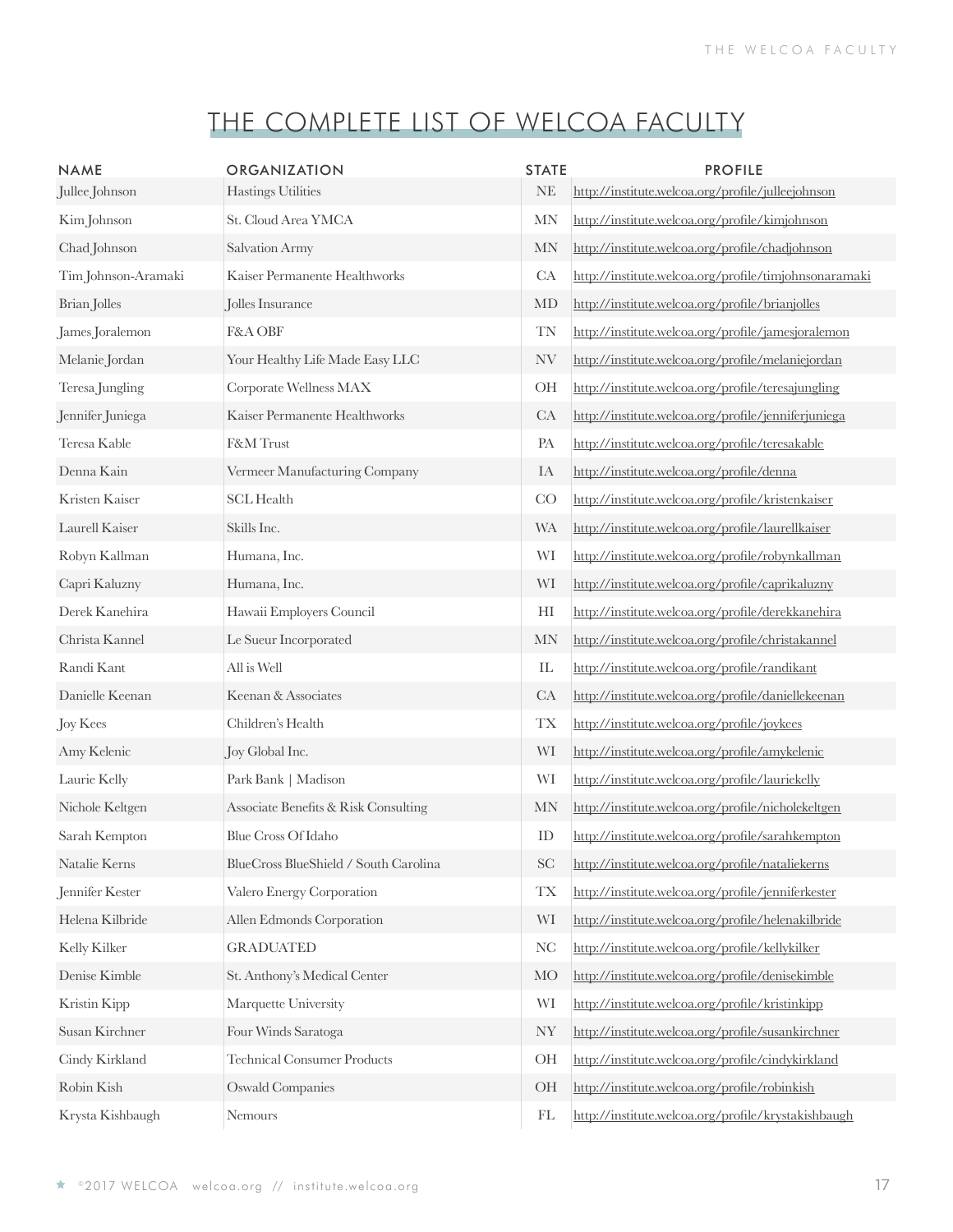| <b>NAME</b><br>Danielle Klassen | <b>ORGANIZATION</b><br><b>Oswald Companies</b> | <b>STATE</b><br>OH | <b>PROFILE</b><br>http://institute.welcoa.org/profile/danielleklassen |
|---------------------------------|------------------------------------------------|--------------------|-----------------------------------------------------------------------|
| Mary Kline                      | <b>OnSite Wellness</b>                         | MI                 | http://institute.welcoa.org/profile/marykline                         |
| Stefanie Knisley                | Berger Health System                           | OH                 | http://institute.welcoa.org/profile/stefanieknisely                   |
| Susan Kolon                     | Kolon Perfomance Strategy                      | CA                 | http://institute.welcoa.org/profile/susankolon                        |
| Tanya Kory                      | Boehringer Ingelheim                           | CT                 | http://institute.welcoa.org/profile/tanyakory                         |
| Jessica Kostewicz               | <b>ADURO</b>                                   | <b>WA</b>          | http://institute.welcoa.org/profile/jessicakostewicz                  |
| Michelle Kovaleski              | <b>Benco Dental</b>                            | PA                 | http://institute.welcoa.org/profile/michellekovaleski                 |
| Suanne Kowal-Connelly           | Health Powered By You, LLC                     | <b>NY</b>          | http://institute.welcoa.org/profile/suannekowalconnelly               |
| Susanne Kramer                  | <b>Healthy Measures</b>                        | PA                 | http://institute.welcoa.org/profile/susannekramer                     |
| Kayla Kroeschen                 | F&A OBF                                        | <b>TN</b>          | http://institute.welcoa.org/profile/kaylakroeschen                    |
| Pamela Krutkiewicz              | <b>Oswald Companies</b>                        | <b>OH</b>          | http://institute.welcoa.org/profile/pamelakrutkiewicz                 |
| Laura Kuglitsch                 | Froedtert Health                               | WI                 | http://institute.welcoa.org/profile/laurakuglitsch                    |
| Amy Kumaraperu                  | Menasha Corporation                            | WI                 | http://institute.welcoa.org/profile/amykumaraperu                     |
| Lori Kunkle                     | PK Wellness Matters                            | PA                 | http://institute.welcoa.org/profile/lorikunkle                        |
| Ryan Kunkle                     | PK Wellness Matters                            | PA                 | http://institute.welcoa.org/profile/ryankunkle                        |
| Bridget Kurowski                | Marel                                          | IA                 | http://institute.welcoa.org/profile/marel                             |
| Doreen Kutzler                  | <b>UGI Utilities</b>                           | PA                 | http://institute.welcoa.org/profile/doreenkutzler                     |
| Alyssa Kwasny                   | Faith Technologies, Inc.                       | WI                 | http://institute.welcoa.org/profile/alyssakwasny                      |
| Kayra LaFleur                   | Lake Charles Memorial Hospital                 | LA                 | http://institute.welcoa.org/profile/kayralafleur                      |
| Cindy Lamp                      | <b>Granite Equity Partners</b>                 | <b>MN</b>          | http://institute.welcoa.org/profile/cindylamp                         |
| Karen Lane                      | Lewis & Clark City-County Health Dept          | MT                 | http://institute.welcoa.org/profile/karenlane                         |
| Carri LaPlant                   | Aurora Health Care                             | WI                 | http://institute.welcoa.org/profile/carrilaplant                      |
| Kelly LaPorta                   | Cerner                                         | FL                 | http://institute.welcoa.org/profile/kellymclaughlin                   |
| Dawn Larlee                     | <b>MVP</b> Health Care                         | <b>NY</b>          | http://institute.welcoa.org/profile/dawnlarlee                        |
| Edwina Larson                   | <b>MANPOWER Group</b>                          | WI                 | http://institute.welcoa.org/profile/edwinalarson                      |
| Paula Latham                    | Schemmer                                       | $\rm NE$           | http://institute.welcoa.org/profile/paulalatham                       |
| Dianna Lawrence                 |                                                | <b>OR</b>          | http://institute.welcoa.org/profile/diannascaccia                     |
| Amy Lazarewicz                  | Norton Healthcare                              | KY                 | http://institute.welcoa.org/profile/amylazarewicz                     |
| Charlene Learner                | Hutsville Hospital                             | AL                 | http://institute.welcoa.org/profile/charlenelearner                   |
| Meaghan Leary                   | MVP Health Care                                | <b>NY</b>          | http://institute.welcoa.org/profile/meaghanleary                      |
| Dayna LeBlanc                   | BlueCross BlueShield / South Carolina          | SC                 | http://institute.welcoa.org/profile/daynaleblanc                      |
| Allison Ledford                 | Norton Healthcare                              | KY                 | http://institute.welcoa.org/profile/allisonledford                    |
| Monica Lee                      | Universal Studios Hollywood                    | CA                 | http://institute.welcoa.org/profile/monicalee                         |
| Leah Lee                        | Avista Corp.                                   | <b>WA</b>          | http://institute.welcoa.org/profile/leahlee                           |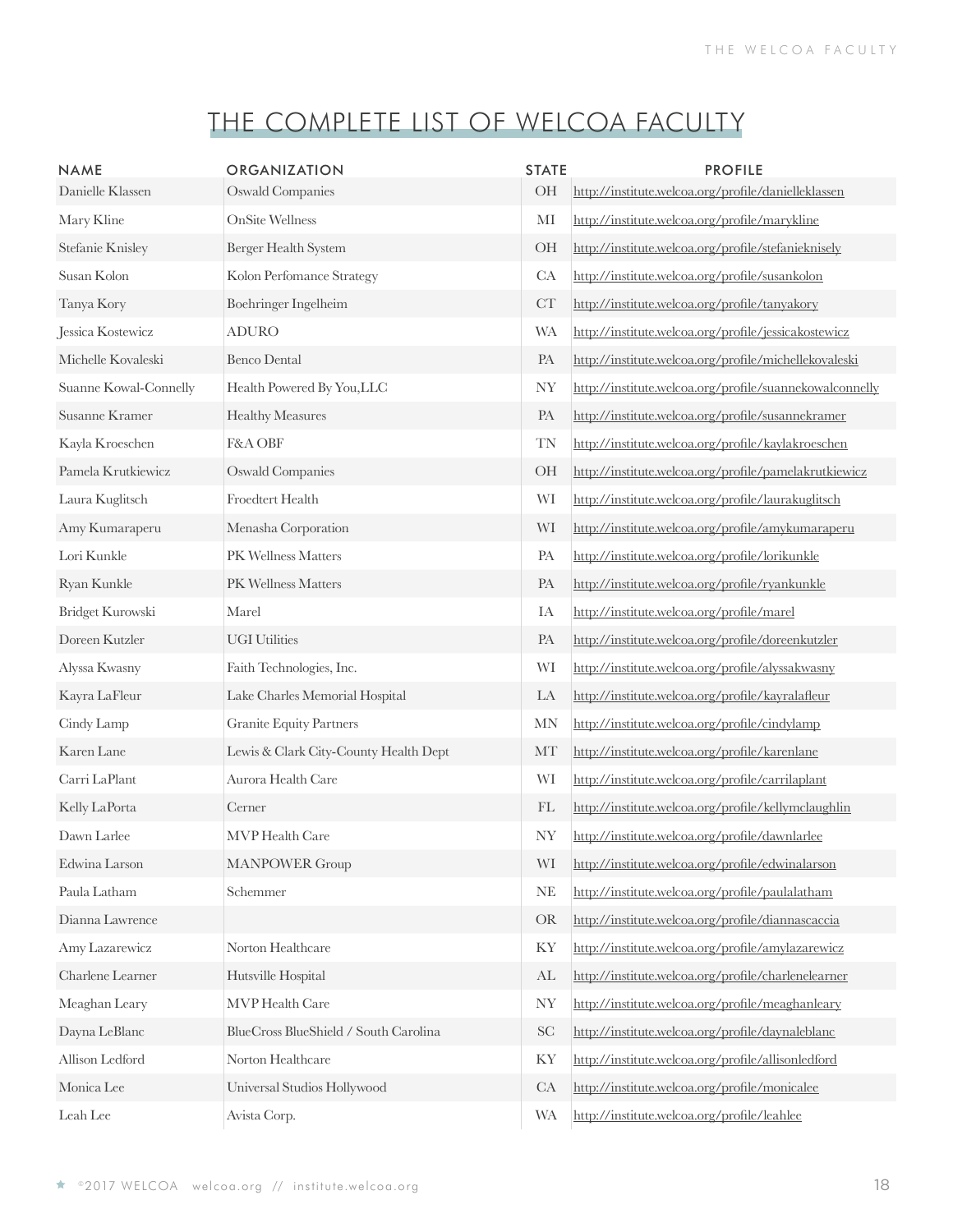| <b>NAME</b>           | <b>ORGANIZATION</b>                 | <b>STATE</b>               | <b>PROFILE</b>                                      |
|-----------------------|-------------------------------------|----------------------------|-----------------------------------------------------|
| Angela Lee            | Health Designs                      | $\mathop{\rm FL}\nolimits$ | http://institute.welcoa.org/profile/angelalee       |
| <b>Sherry Leggett</b> | Certified Angus Beef                | OH                         | http://institute.welcoa.org/profile/pamelacottrell  |
| Lois Leibrand         | Daniels County Public Health        | MT                         | http://institute.welcoa.org/profile/loisleibrand    |
| Theresa Lelong        | HealthONE Swedish Medical Center    | CO                         | http://institute.welcoa.org/profile/theresalelong   |
| Kim Lepera            | Norton Healthcare                   | KY                         | http://institute.welcoa.org/profile/kimlepera       |
| Adrian LeQue          | Samaritan Bethany                   | <b>MN</b>                  | http://institute.welcoa.org/profile/adrianleque     |
| <b>Barb Levercom</b>  | <b>Conwed Plastics</b>              | <b>MN</b>                  | http://institute.welcoa.org/profile/barblevercom    |
| Holly Levin           | <b>Boise State University</b>       | ID                         | http://institute.welcoa.org/profile/hollylevin      |
| <b>Barrie Lifton</b>  | <b>CIGNA</b>                        | NJ                         | http://institute.welcoa.org/profile/barrielifton    |
| Andrea Lightfoot      | Pima Community College              | AZ                         | http://institute.welcoa.org/profile/andrealightfoot |
| Jenna Lindenberg      | Glastender, Inc.                    | MI                         | http://institute.welcoa.org/profile/jennalindenberg |
| <b>Bailey Lively</b>  | Midland County                      | <b>TX</b>                  | http://institute.welcoa.org/profile/baileylively    |
| Heather Long          | Shannon Health System               | <b>TX</b>                  | http://institute.welcoa.org/profile/heatherlong     |
| Brenda Luebbert       | <b>BCBS</b> of KC                   | <b>MO</b>                  | http://institute.welcoa.org/profile/brendaluebbert  |
| Gayle Lunder          | <b>Boyd Consulting Group</b>        | WI                         | http://institute.welcoa.org/profile/gaylelunder     |
| Victoria Lynch        | ProView Resource Group / BB&T       | CA                         | http://institute.welcoa.org/profile/victorialynch   |
| Mary Ellen Lynes      | Sapers & Wallack                    | MA                         | http://institute.welcoa.org/profile/maryellenlynes  |
| Grace Ma              | <b>ADURO</b>                        | <b>WA</b>                  | http://institute.welcoa.org/profile/gracema         |
| Leslie Mackey         | Shawnee Mission Medical Center      | KS                         | http://institute.welcoa.org/profile/lesliemackey    |
| Lindsay Madaras       | Alliance Data Retail Services       | OH                         | http://institute.welcoa.org/profile/lindsaymadaras  |
| <b>Brian Mahoney</b>  | <b>ADURO</b>                        | <b>WA</b>                  | http://institute.welcoa.org/profile/brianmahoney    |
| Suzy Mahoney          | State Farm                          | ${\rm IL}$                 | http://institute.welcoa.org/profile/suzymahoney     |
| Michelle Mancuso      | Kaiser Permanente                   | CA                         | http://institute.welcoa.org/profile/michellemancuso |
| Andrea Mander         | Integrated Behavioral Health        | CA                         | http://institute.welcoa.org/profile/andreamander    |
| Lindsey Mangus        | CIGNA                               | <b>NC</b>                  | http://institute.welcoa.org/profile/lindseymangus   |
| Patty Manning         | Village Shalom Retirement Community | <b>KS</b>                  | http://institute.welcoa.org/profile/pattymanning    |
| Farrar Mansfield      | Amarillo National Bank              | <b>TX</b>                  | http://institute.welcoa.org/profile/farrarmansfield |
| Loica Marc            | Cheerful Habits LLC                 | GA                         | http://institute.welcoa.org/profile/loicamarc       |
| Gail Marchese         | Tops Markets, LLC                   | <b>NY</b>                  | http://institute.welcoa.org/profile/gailmarchese    |
| Melissa Marion        | <b>High Point University</b>        | NC                         | http://institute.welcoa.org/profile/melissamarion   |
| Candy Marlowe         | <b>Charleston County Government</b> | $\operatorname{SC}$        | http://institute.welcoa.org/profile/candymarlowe    |
| Mitch Martens         | Cedars Sinai Medical Center         | CA                         | http://institute.welcoa.org/profile/mitchmartens    |
| Susan Martens         | CBA / NRECA                         | <b>NE</b>                  | http://institute.welcoa.org/profile/susanmartens    |
| LaRae Martin          | Nueces Electric Cooperative         | <b>TX</b>                  | http://institute.welcoa.org/profile/laraemartin     |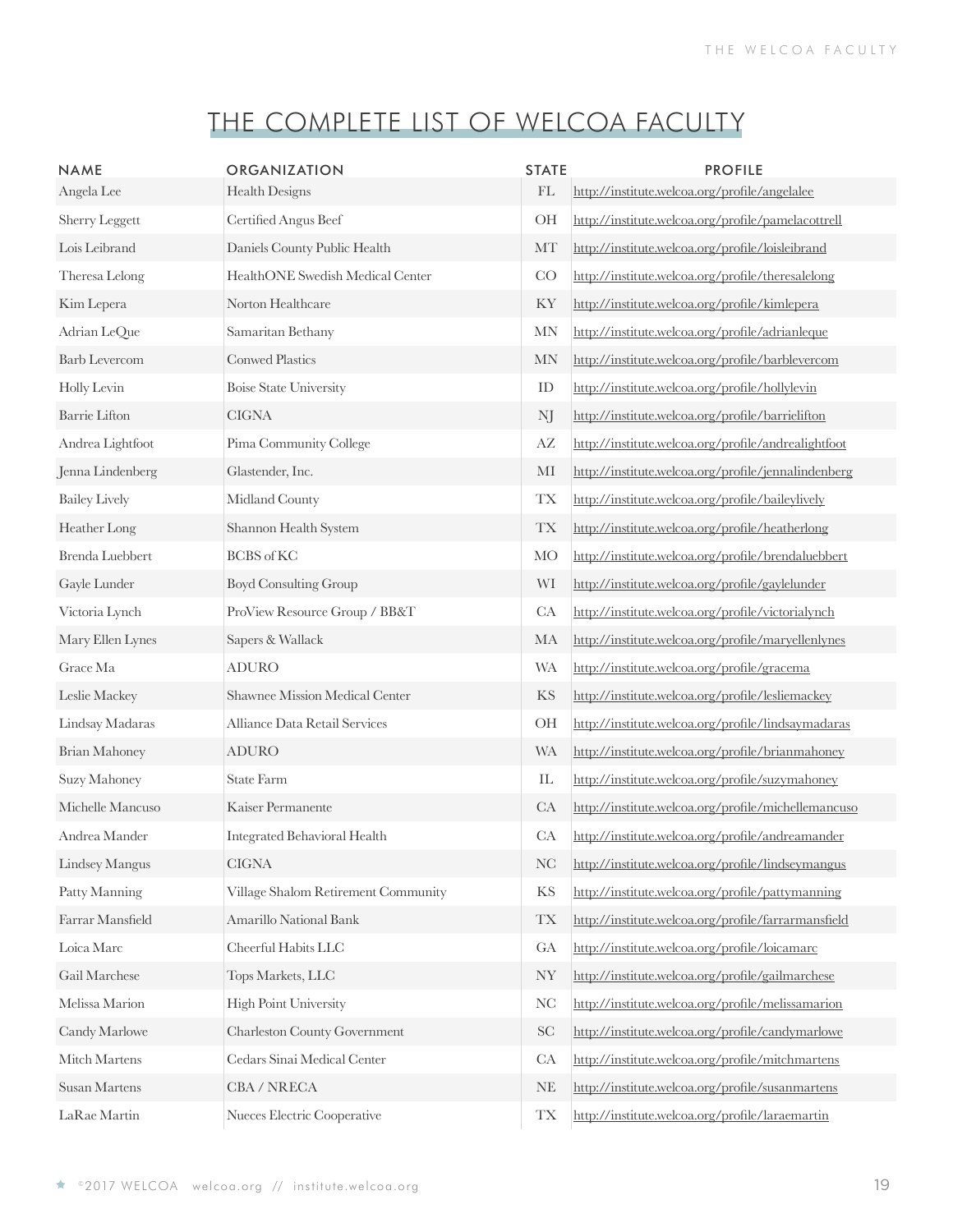| <b>NAME</b>                                | <b>ORGANIZATION</b>                               | <b>STATE</b> | <b>PROFILE</b>                                         |
|--------------------------------------------|---------------------------------------------------|--------------|--------------------------------------------------------|
| Meghan Martinez                            | Blue Back, LLC                                    | CT           | http://institute.welcoa.org/profile/meghanmartinez     |
| Jeremy Martins                             | Pacific Gas & Electric Company                    | CA           | http://institute.welcoa.org/profile/jeremymartins      |
| Lisa Marzoli                               | Anthem BCBS Of New Hampshire                      | <b>NH</b>    | http://institute.welcoa.org/profile/lisamarzoli        |
| Susan Mateyov                              | The Health Consultants Group                      | CT           | http://institute.welcoa.org/profile/susanmateyov       |
| Jason Matthews                             | Humana Inc. - No Florida                          | FL           | http://institute.welcoa.org/profile/jasonmatthews      |
| Genie Mayo                                 | <b>PERMA</b>                                      | <b>NY</b>    | http://institute.welcoa.org/profile/geniemayo          |
| Melissa McAllister                         | Anthem, Inc.                                      | <b>NH</b>    | http://institute.welcoa.org/profile/melissamcallister  |
| Kathy McBride                              | Northern Wasco County PUD                         | <b>OR</b>    | http://institute.welcoa.org/profile/kathymcbride       |
| Aimee McCarthy                             | Canon ITS                                         | <b>VA</b>    | http://institute.welcoa.org/profile/aimeebruno         |
| Danny McCarty                              | <b>CRMC Wellness Center</b>                       | GA           | http://institute.welcoa.org/profile/dannymccarty       |
| Jannette McCormick                         | City Of Broken Arrow                              | OK           | http://institute.welcoa.org/profile/jannettemccormick  |
| Delsie McCoy                               | Valley Health                                     | <b>VA</b>    | http://institute.welcoa.org/profile/delsiemccoy        |
| Olga McDevitt                              | PMI                                               | PA           | http://institute.welcoa.org/profile/olgamcdevitt       |
| Amy McDonald                               | Catawba County Government                         | <b>NC</b>    | http://institute.welcoa.org/profile/amymcdonald        |
| Leslee McGovern                            | <b>Advancing Wellness</b>                         | MA           | http://institute.welcoa.org/profile/lesleemcgovern     |
| Linda McKean                               | Joyce Meyer Ministries                            | <b>MO</b>    | http://institute.welcoa.org/profile/lindamckean        |
| Molly McKinney                             | Gallatin City-County Health Department            | MT           | http://institute.welcoa.org/profile/mollymckinney      |
| Cheryl Mealey                              | Mercer                                            | WI           | http://institute.welcoa.org/profile/cherylmealey       |
| Carmen Medina                              | Medical Card System                               | PR           | http://institute.welcoa.org/profile/carmenmedina       |
| Emily Melby                                | Allergy Associates of La Crosse, Ltd.             | WI           | http://institute.welcoa.org/profile/emilymelby         |
| Kylie Menagh-Johnson                       | Multnomah County Wellness Program                 | <b>OR</b>    | http://institute.welcoa.org/profile/kyliemenaghjohnson |
| Kathy Menard-Rothe                         | Froedtert Health                                  | WI           | http://institute.welcoa.org/profile/kathymenardrothe   |
| Krystal Metzelthin                         | City Utilities Of Springfield                     | <b>MO</b>    | http://institute.welcoa.org/profile/krystalmetzelthin  |
| Coletta Meyer                              | Auburn-Washburn USD437                            | KS           | http://institute.welcoa.org/profile/colettameyer       |
| Matt Meyers                                | Mercy Health & Wellness                           | MO           | http://institute.welcoa.org/profile/mattmeyers         |
| Lisa Michalk                               | <b>Oswald Companies</b>                           | OH           | http://institute.welcoa.org/profile/lisamichalk        |
| Jackie Miller                              | <b>ADURO</b>                                      | <b>WA</b>    | http://institute.welcoa.org/profile/jackiemiller       |
| $\label{thm:thm:1} \text{Michelle Miller}$ | Get Fit-Get Healthy                               | IN           | http://institute.welcoa.org/profile/michellemiller3    |
| Deanna Mills                               | Verizon                                           | GA           | http://institute.welcoa.org/profile/deannamills        |
| Heather Mills                              | VolkBell                                          | CO           | http://institute.welcoa.org/profile/heathermills       |
| Kaila Miranda                              | PVT Land Company Ltd.                             | HI           | http://institute.welcoa.org/profile/kailamiranda       |
| Hanna Misiak                               | YMCA of Greater Waukesha County                   | WI           | http://institute.welcoa.org/profile/hannamisiak        |
| Tracy Mitchell                             | Valley Health                                     | VA           | http://institute.welcoa.org/profile/tracymitchell      |
| Joyce Mlsna                                | Mayo Clinic Health System / Franciscan Healthcare | WI           | http://institute.welcoa.org/profile/joycemlsna         |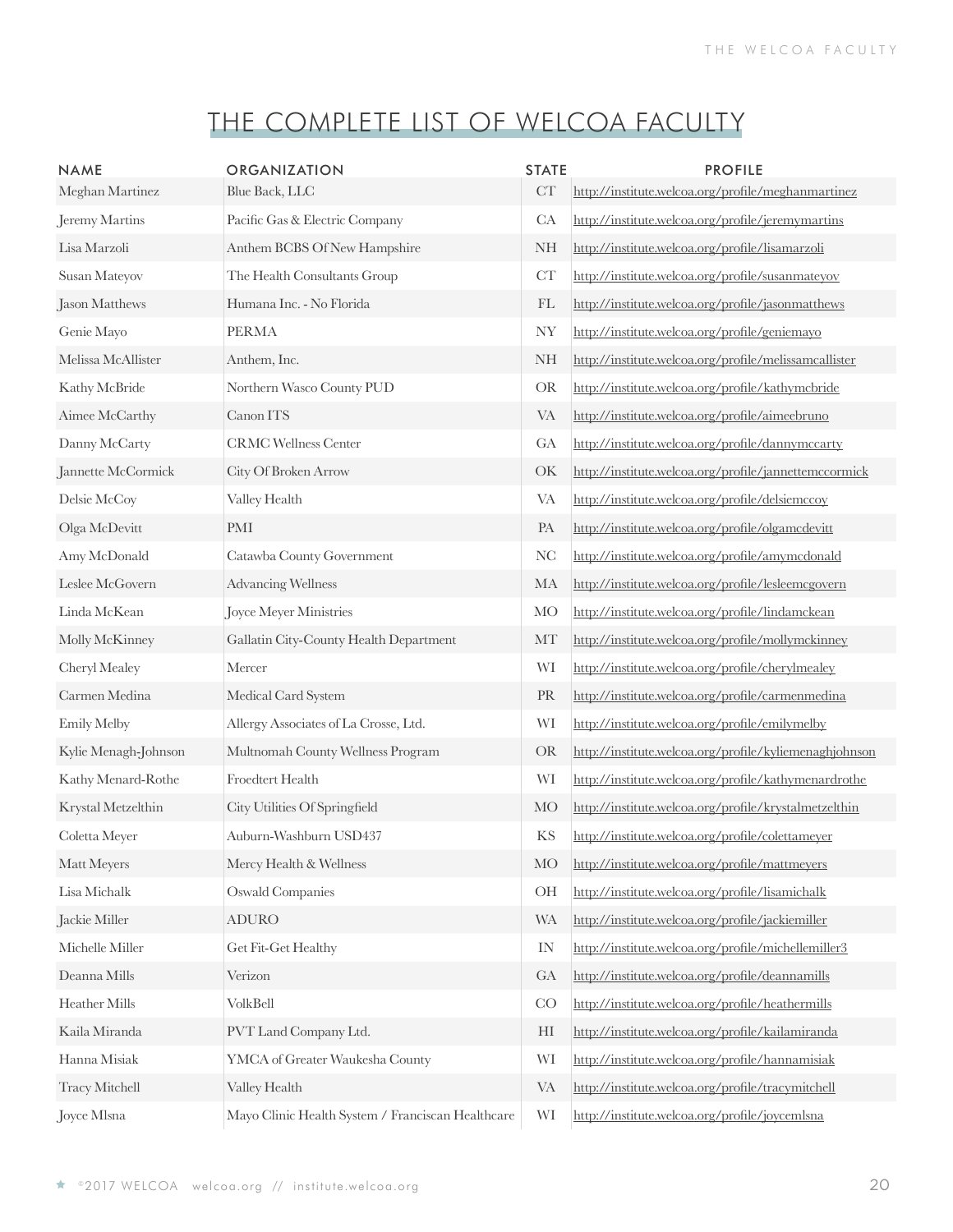| <b>NAME</b>          | <b>ORGANIZATION</b>                         | <b>STATE</b>               | <b>PROFILE</b>                                      |
|----------------------|---------------------------------------------|----------------------------|-----------------------------------------------------|
| Bridget Monahan      | Fort HealthCare                             | WI                         | http://institute.welcoa.org/profile/bridgetmonahan  |
| Jenet Montalvan      | JM Family Enterprises                       | FL                         | http://institute.welcoa.org/profile/jenetmontalvan  |
| Silvia Montero       |                                             | <b>NY</b>                  | http://institute.welcoa.org/profile/silviamontero   |
| Donna Moore          | <b>REAL Health for REAL Life</b>            | MA                         | http://institute.welcoa.org/profile/donnamoore      |
| Sarah Moore          | Standard Process Inc.                       | WI                         | http://institute.welcoa.org/profile/sarahmooresp    |
| Jessica Moore        | Blue Cross and Blue Shield of Vermont       | ${\rm VT}$                 | http://institute.welcoa.org/profile/jessicamoore    |
| Sharon Morfeld       | <b>USI</b> Insurance Services               | <b>MO</b>                  | http://institute.welcoa.org/profile/sharonmorfeld   |
| Michelle Morgan      | <b>VITAL WorkLife</b>                       | <b>MN</b>                  | http://institute.welcoa.org/profile/michellemorgan  |
| Lynn Morley          | Redefining Balance                          | <b>MO</b>                  | http://institute.welcoa.org/profile/lynnmorley      |
| Rebecca Morrill      | <b>ADURO</b>                                | <b>WA</b>                  | http://institute.welcoa.org/profile/rebeccamorrill  |
| Cathy Morris         | City of Murray                              | KY                         | http://institute.welcoa.org/profile/cathymorris     |
| Stephanie Morris     | Martin County School District               | FL                         | http://institute.welcoa.org/profile/martincountysd  |
| Ashley Morris        | Highmark BCBS                               | PA                         | http://institute.welcoa.org/profile/ashleymorris2   |
| Paul Mosbauer        | Filice Insurance                            | CA                         | http://institute.welcoa.org/profile/paulmosbauer    |
| Courtney Moskal      | Walsh Duffield Companies                    | <b>NY</b>                  | http://institute.welcoa.org/profile/courtneymoskal  |
| Patricia Moulton     | <b>Staples</b>                              | MA                         | http://institute.welcoa.org/profile/patriciamoulton |
| Kimberly Moutvic     | Children's Hospital Of The King's Daughters | <b>VA</b>                  | http://institute.welcoa.org/profile/kimberlymoutvic |
| Lisa Mrozinski       | Robert W. Baird & Co., Inc.                 | WI                         | http://institute.welcoa.org/profile/lisamrozinski   |
| Lauren Mucker        | Park District Risk Management Agency        | $\mathop{\rm IL}\nolimits$ | http://institute.welcoa.org/profile/pdrma           |
| Balaram Muddapu      | Foundation For Patient-Driven HealthCare    | <b>TX</b>                  | http://institute.welcoa.org/profile/balarammuddapu  |
| Denise Mulhollen     | Pender County                               | <b>NC</b>                  | http://institute.welcoa.org/profile/denisemulhollen |
| Whitney Murphy       | Missoula City-County Health Dept.           | MT                         | http://institute.welcoa.org/profile/whitneymurphy   |
| Jody Murray          | Great Falls Public Schools                  | MT                         | http://institute.welcoa.org/profile/jodymurray      |
| Deb Nagel            | Kuhn North America, Inc.                    | WI                         | http://institute.welcoa.org/profile/debnagel        |
| <b>Allison Nance</b> | F&A OBF                                     | TN                         | http://institute.welcoa.org/profile/allisonnance    |
| Lindsey Nanney       | University of North Carolina Wilmington     | NC                         | http://institute.welcoa.org/profile/lindseynanney   |
| Deborah Napier       | Gulf Power                                  | FL                         | http://institute.welcoa.org/profile/deborahnapier   |
| Kristine Nasto       | Robert Wood Johnson Foundation              | NJ                         | http://institute.welcoa.org/profile/kristinenasto   |
| Julie Nauer          | Highmark BCBS                               | PA                         | http://institute.welcoa.org/profile/julienauer      |
| Jessee Naylor        | Enloe Occupational Health                   | CA                         | http://institute.welcoa.org/profile/jesseenaylor    |
| Karen Nelsen         | Progressive Benefit Group                   | CA                         | http://institute.welcoa.org/profile/karennelsen     |
| Danny Nelson         | City of Fort Collins                        | CO                         | http://institute.welcoa.org/profile/dannynelson     |
| Shannon Nelson       | UnityPoint Health - Quad Cities             | IL                         | http://institute.welcoa.org/profile/shannonnelson   |
| Corey Nelson         | Humana                                      | IN                         | http://institute.welcoa.org/profile/coreynelson     |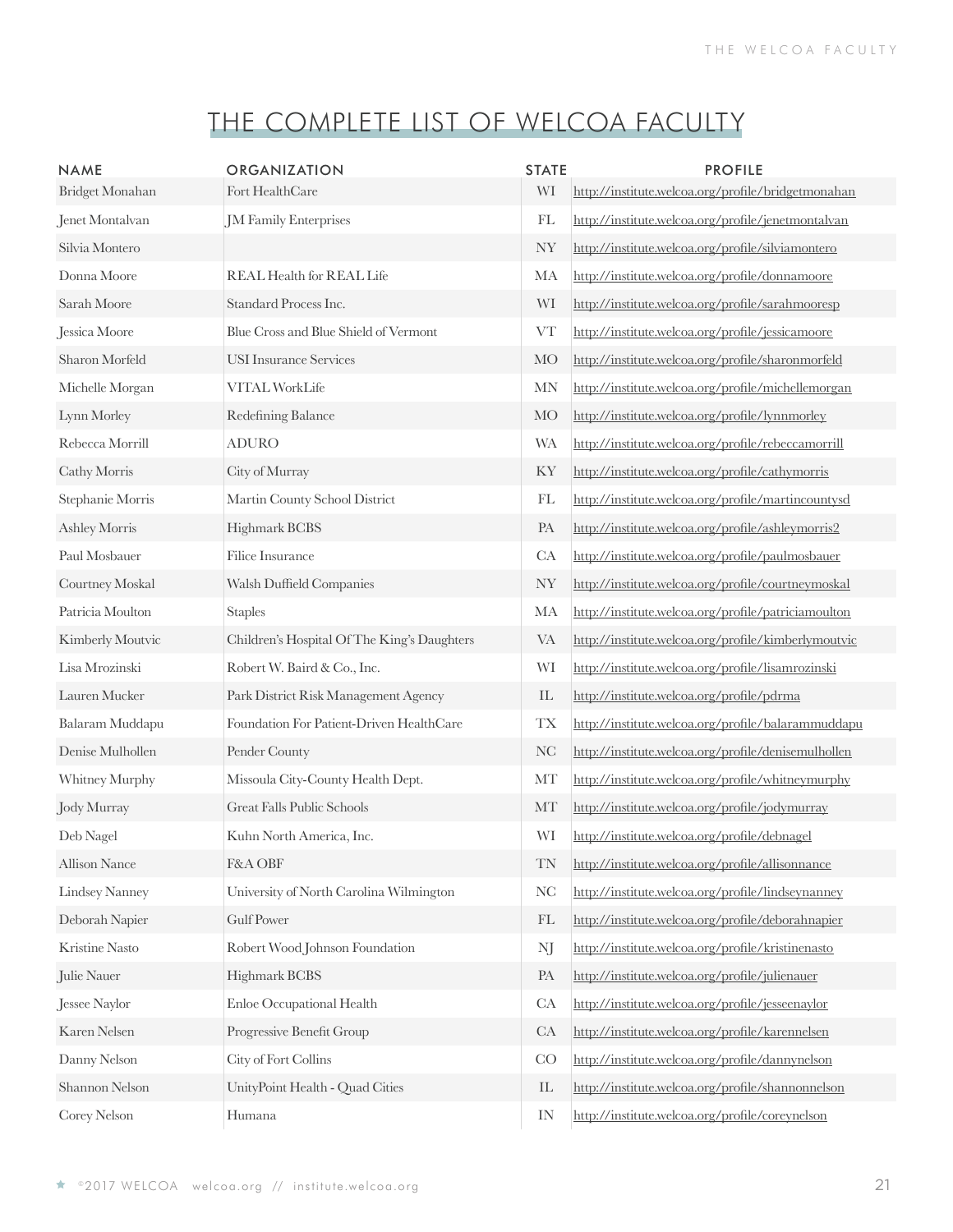| <b>NAME</b><br>Erika Nelson | <b>ORGANIZATION</b><br>Aetna Inc.                | <b>STATE</b><br>CA         | <b>PROFILE</b><br>http://institute.welcoa.org/profile/erikanelson |
|-----------------------------|--------------------------------------------------|----------------------------|-------------------------------------------------------------------|
| Anjanette Nero              | Catholic Charities of the Archdiocese of Chicago | IL                         | http://institute.welcoa.org/profile/anjanettenero                 |
| Patricia Ness               | West River Health Services                       | ND                         | http://institute.welcoa.org/profile/patricianess                  |
| Cindi Neubauer              | American Equity Investment Life                  | IA                         | http://institute.welcoa.org/profile/cindineubauer                 |
| Catherine Newkirk           | LG Health/Penn Medicine                          | PA                         | http://institute.welcoa.org/profile/catherine                     |
| <b>Taylor Newlove</b>       | Mercy Health                                     | <b>OH</b>                  | http://institute.welcoa.org/profile/taylornewlove                 |
| Doug Newton                 | Dollar General Corporation                       | TN                         | http://institute.welcoa.org/profile/dollargeneral                 |
| Mandy Nice                  | The Nice Life                                    | FL                         | http://institute.welcoa.org/profile/mandynice                     |
| Erik Nieuwenhuis            | Unity Point Health                               | IA                         | http://institute.welcoa.org/profile/eriknieuwenhuis               |
| Paula Nigro                 | North Kansas City Hospital                       | <b>MO</b>                  | http://institute.welcoa.org/profile/paulanigro                    |
| Karen Nixon                 | Nixon Benefits                                   | CA                         | http://institute.welcoa.org/profile/karennixon                    |
| Donna Nixon                 | Pierce Group Benefits                            | <b>NC</b>                  | http://institute.welcoa.org/profile/donnanixon                    |
| Mary Alice Noel             | <b>MEDICA</b>                                    | <b>MN</b>                  | http://institute.welcoa.org/profile/maryalicenoel                 |
| Aly Nonn                    | <b>KC</b> Wellness                               | KY                         | http://institute.welcoa.org/profile/alynonn                       |
| Denise Normandin            | Plymouth State University                        | <b>NH</b>                  | http://institute.welcoa.org/profile/plymouth                      |
| Winnie Norris               | Associated Benefits and Risk Consulting          | WI                         | http://institute.welcoa.org/profile/winnienorris                  |
| Kimberly Norris             | Glastender, Inc.                                 | MI                         | http://institute.welcoa.org/profile/kimberlynorris                |
| Pam Norton                  | <b>NFP</b>                                       | OK                         | http://institute.welcoa.org/profile/pamnorton                     |
| <b>Emily Novack</b>         | Sartori Company                                  | WI                         | http://institute.welcoa.org/profile/emilynovack                   |
| Fernando Nunez Ferrara      | Servicios Nunvaz SA de CV                        |                            | http://institute.welcoa.org/profile/fernandonunezferrara          |
| Tammy O'Berry               | <b>Richland County</b>                           | <b>SC</b>                  | http://institute.welcoa.org/profile/tammyoberry                   |
| Maura O'Brien               | Vermont Dept Human Resources                     | <b>VT</b>                  | http://institute.welcoa.org/profile/mauraobrien                   |
| Kari O'Connor               | <b>Eversource Energy</b>                         | CT                         | http://institute.welcoa.org/profile/karioconnor                   |
| Lee O'Donnell               | Orlando Health                                   | FL                         | http://institute.welcoa.org/profile/leeodonnell                   |
| Connie O'Donnell            | <b>ADURO</b>                                     | <b>WA</b>                  | http://institute.welcoa.org/profile/connieodonnell                |
| Dorothy O'Guin              | Gunster Yoakly & Stewart                         | $\mathop{\rm FL}\nolimits$ | http://institute.welcoa.org/profile/gunster                       |
| Wanya Ogata                 | Hawaiian Electric Company                        | HI                         | http://institute.welcoa.org/profile/wanyaogata                    |
| <b>Tracy Olson</b>          | Humana Inc.- No Florida                          | FL                         | http://institute.welcoa.org/profile/tracyolson                    |
| Josh Olson                  | Norton Healthcare                                | KY                         | http://institute.welcoa.org/profile/josholson                     |
| Andrew Orr                  | Humana Inc. - California                         | CA                         | http://institute.welcoa.org/profile/andreworr                     |
| <b>Beth Oslund</b>          | Harvest Land Cooperative                         | MN                         | http://institute.welcoa.org/profile/bethoslund                    |
| John Otto                   | Arvak Insurance Group                            | TX                         | http://institute.welcoa.org/profile/johnotto                      |
| Ann Pabst                   | Associated Benefits and Risk Consulting          | WI                         | http://institute.welcoa.org/profile/annpabst                      |
| Adam Paige                  | <b>WELCOA</b>                                    | <b>NE</b>                  | http://institute.welcoa.org/profile/apaige                        |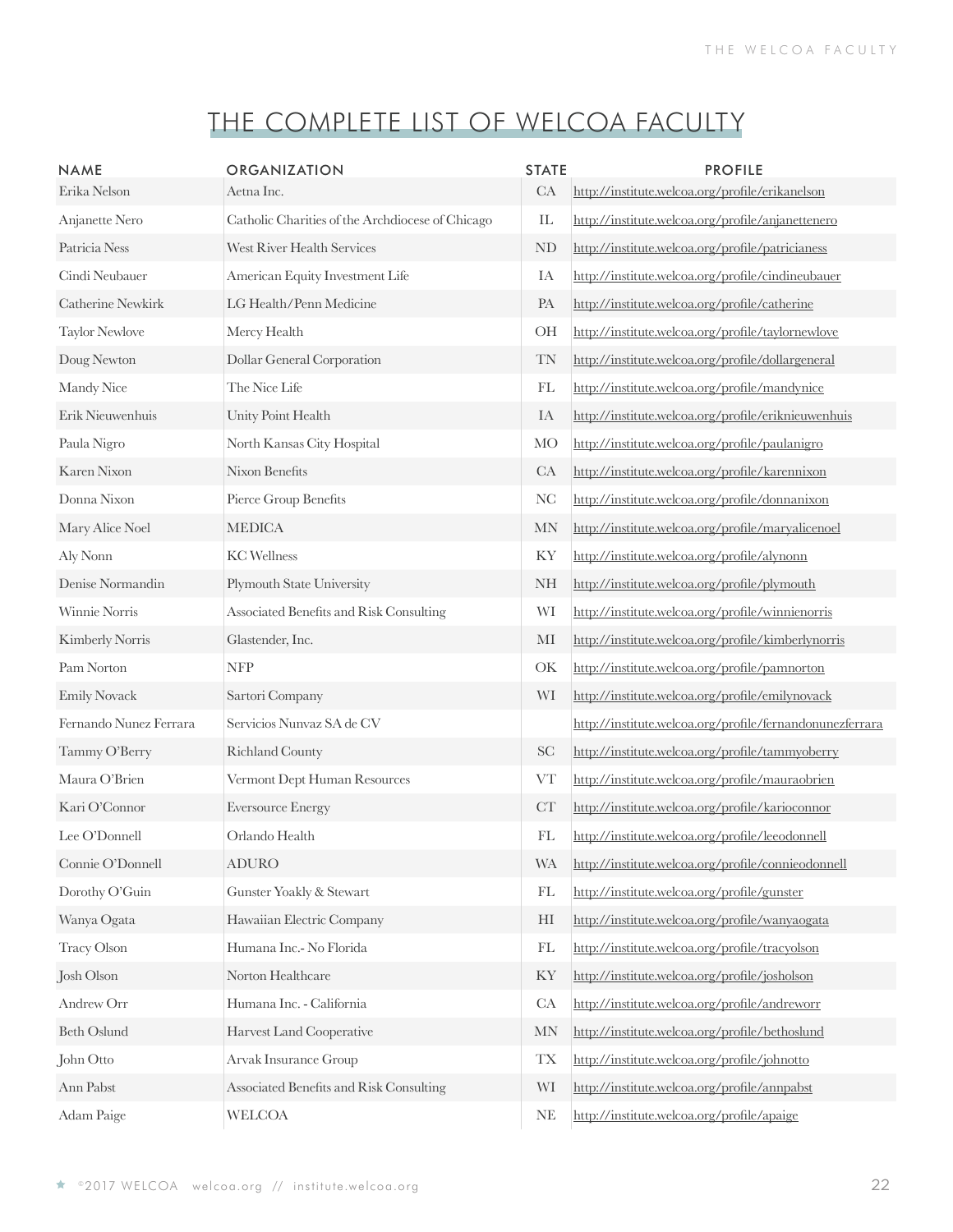| <b>NAME</b>                | ORGANIZATION                                 | <b>STATE</b>               | <b>PROFILE</b>                                         |
|----------------------------|----------------------------------------------|----------------------------|--------------------------------------------------------|
| Katie Pait                 | Norton Healthcare                            | KY                         | http://institute.welcoa.org/profile/katiepait          |
| Becky Papa                 | Reno Orthopaedic Clinic                      | NV                         | http://institute.welcoa.org/profile/beckypapa          |
| George Papagelis           | OneDigital                                   | CT                         | http://institute.welcoa.org/profile/georgepapagelis    |
| Paula Pape                 | Concentra (formerly Allison Transmission)    | IN                         | http://institute.welcoa.org/profile/paulapape          |
| Nimish Paripatyadar        | Kelsey-Seybold Clinic                        | <b>TX</b>                  | http://institute.welcoa.org/profile/nimishparipatyadar |
| Hillary Parker             | Sierra Nevada Brewing Company                | CA                         | http://institute.welcoa.org/profile/hillaryparker      |
| Hilda Parra                | Kaiser Permanente Healthworks                | CA                         | http://institute.welcoa.org/profile/hildaparra         |
| Tina Parsons               | MidMichigan Medical Offices - Campus Ridge 1 | MI                         | http://institute.welcoa.org/profile/midmichigan        |
| Nicole Patience            | Graceland University                         | IA                         | http://institute.welcoa.org/profile/graceland          |
| Jeanine Patterson          | Health Care Service Corporation              | <b>NM</b>                  | http://institute.welcoa.org/profile/jeaninepatterson   |
| Penny Paul                 | City-County Health Department                | MT                         | http://institute.welcoa.org/profile/pennypaul          |
| Lisa Pauly                 | Fond du Lac Convention & Visitors Bureau     | WI                         | http://institute.welcoa.org/profile/lisapauly          |
| Teri Payne                 | McLean County Health Department              | $\mathop{\rm IL}\nolimits$ | http://institute.welcoa.org/profile/teripayne          |
| Michelle Pearl             | STIHL Incorporated                           | <b>VA</b>                  | http://institute.welcoa.org/profile/michellepearl      |
| Sarah Pearson              | Simonson Properties                          | <b>MN</b>                  | http://institute.welcoa.org/profile/sarahpearson       |
| Patricia Pellicore         |                                              | PA                         | http://institute.welcoa.org/profile/ppellicore         |
| Deb Pence                  | Illinois Central College                     | $\mathop{\rm IL}\nolimits$ | http://institute.welcoa.org/profile/debpence           |
| Logan Pennington           | Humana Inc. - No Florida                     | FL                         | http://institute.welcoa.org/profile/loganpennington    |
| Stephanie Pereira da Silva | Kimberly-Clark Corporation                   | WI                         | http://institute.welcoa.org/profile/stephaniepereira   |
| Jose Perez                 | Humana Inc                                   | <b>TX</b>                  | http://institute.welcoa.org/profile/joseperez          |
| Cyndi Phillips             | American Specialty Health                    | <b>VA</b>                  | http://institute.welcoa.org/profile/cyndiphillips      |
| Diane Pierpont             | Smith Brothers Insurance                     | CT                         | http://institute.welcoa.org/profile/dianepierpont      |
| Shannon Piers              | $\ensuremath{\mathrm{ESPN}}$                 | CT                         | http://institute.welcoa.org/profile/michaeldeangelo    |
| Lillian Pineiro            | BlueCross BlueShield/Florida                 | FL                         | http://institute.welcoa.org/profile/lillianpineiro     |
| Tim Pingel                 | J.J. Keller & Associates, Inc.               | WI                         | http://institute.welcoa.org/profile/timpingel          |
| Romy Pinkovsky             | <b>NOVA</b> Chemicals                        | PA                         | http://institute.welcoa.org/profile/romypinkovsky      |
| Darcy Pinon                | ProView Resource Group/BB&T                  | CA                         | http://institute.welcoa.org/profile/darcypinon         |
| Rebecca Plavcan            | OneDigital                                   | CT                         | http://institute.welcoa.org/profile/rebeccaplaycan     |
| Sarah Plohocky             | Key Benefit Concepts, LLC                    | WI                         | http://institute.welcoa.org/profile/sarahplohocky      |
| Kelly Pogore               | Daemen College                               | <b>NY</b>                  | http://institute.welcoa.org/profile/kellypogore        |
| Mark Poindexter            | Shell Oil Company                            | $\mathcal{T}\mathcal{X}$   | http://institute.welcoa.org/profile/markpoindexter     |
| Melissa Pouch              | Monterey County Health Dept                  | CA                         | http://institute.welcoa.org/profile/melissapouch       |
| Mary Pozatek               | Northwestern Benefit Corporation             | GA                         | http://institute.welcoa.org/profile/marypozatek        |
| Kelly Price                | <b>Baptist Easley Hospital</b>               | <b>SC</b>                  | http://institute.welcoa.org/profile/kellyprice         |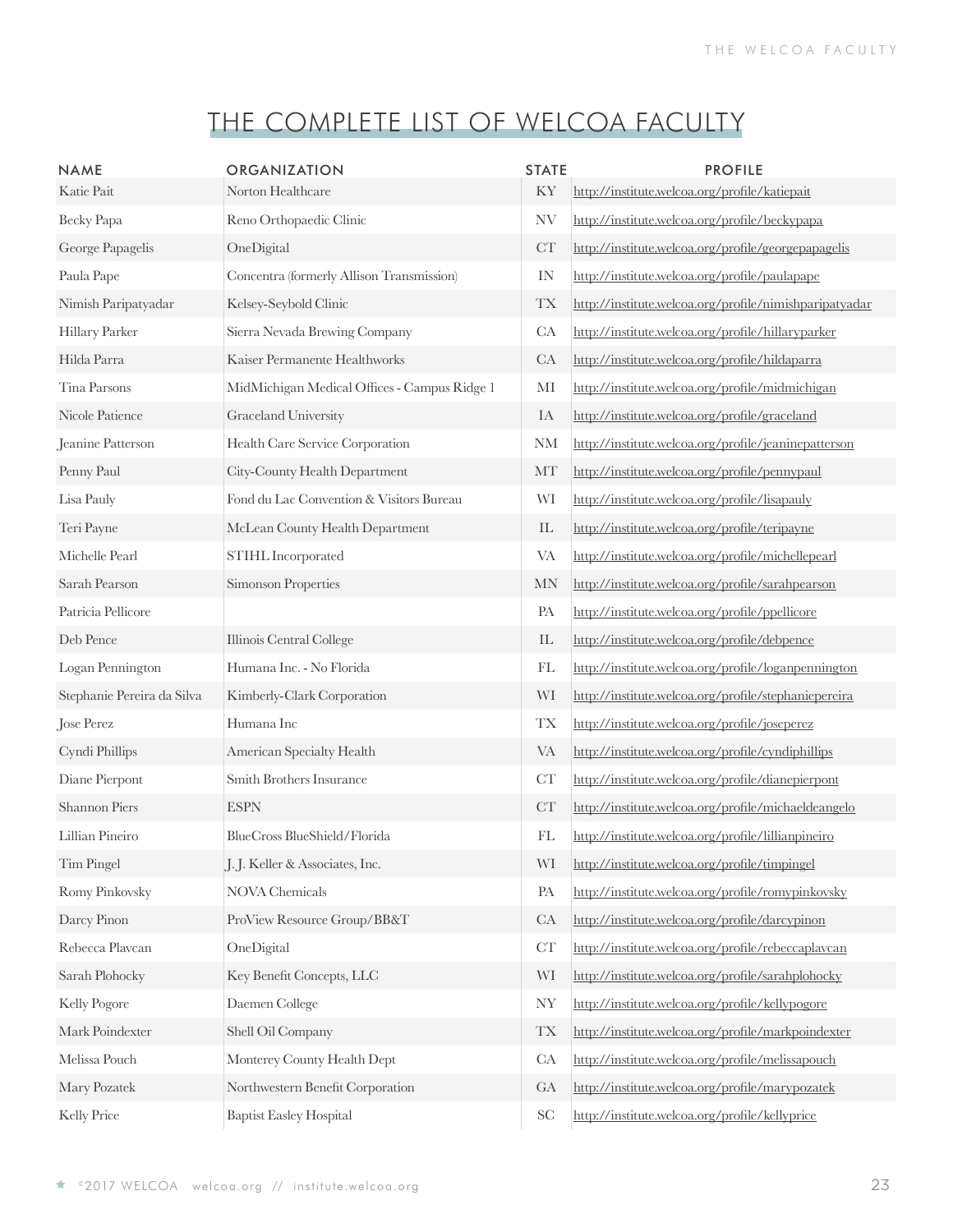| <b>NAME</b>               | <b>ORGANIZATION</b>                     | <b>STATE</b>   | <b>PROFILE</b>                                              |
|---------------------------|-----------------------------------------|----------------|-------------------------------------------------------------|
| Mary Prince               | Avista Corporation                      | <b>WA</b>      | http://institute.welcoa.org/profile/maryprince              |
| Jennifer Prince           | Kaiser Permanente                       | CA             | http://institute.welcoa.org/profile/jenniferprince          |
| Lachael Prouty            | Humana                                  | CA             | http://institute.welcoa.org/profile/lachaelprouty           |
| Phyllis Putman-Cotter     | Hutsville Hospital                      | AL             | http://institute.welcoa.org/profile/phyllisputmancotter     |
| Gary Quartararo           | LISHIP Inc.                             | <b>NY</b>      | http://institute.welcoa.org/profile/garyquartararo          |
| Casey Quintanilla         | North Kansas City Hospital              | <b>MO</b>      | http://institute.welcoa.org/profile/caseyquintanilla        |
| Anna Racelis              | UTHealth/EAP-Wellness                   | <b>TX</b>      | http://institute.welcoa.org/profile/annaracelis             |
| Jennifer Rachuy           | <b>ADURO</b>                            | <b>WA</b>      | http://institute.welcoa.org/profile/jenniferrachuy          |
| Jessica Raddemann         | Wellness Council of Wisconsin           | WI             | http://institute.welcoa.org/profile/jessicaraddemann        |
| Jill Ramquist             | <b>ADURO</b>                            | <b>WA</b>      | http://institute.welcoa.org/profile/jillramquist            |
| Christine Rancourt Bruzzi | <b>Wellness Based Decisions</b>         | R <sub>I</sub> | http://institute.welcoa.org/profile/christinerancourtbruzzi |
| Drew Rankin               | <b>Oswald Companies</b>                 | OH             | http://institute.welcoa.org/profile/drewrankin              |
| June Rausch               | Coldspring                              | <b>MN</b>      | http://institute.welcoa.org/profile/junerausch              |
| Jessica Reed              | Kaiser Permanente Healthworks           | GA             | http://institute.welcoa.org/profile/jessicareed             |
| Jennifer Reese            | Highmark BCBS                           | PA             | http://institute.welcoa.org/profile/jenniferreese           |
| Colleen Reetz             | TNT Health Beauty & Fitness Spa         | WI             | http://institute.welcoa.org/profile/colleenreetz            |
| Tiffany Reid              | McGohan Brabender                       | OH             | http://institute.welcoa.org/profile/tiffanyreid             |
| Leslie Reid               | Park District Risk Management Agency    | IL             | http://institute.welcoa.org/profile/lesliereid              |
| Suzanne Reigle            | Highmark BCBS                           | PA             | http://institute.welcoa.org/profile/suzannereigle           |
| Joan Reinhard             | Pencor Services, Inc.                   | PA             | http://institute.welcoa.org/profile/joanreinhard            |
| Kathleen Repoli           | Simplafyi                               | R <sub>I</sub> | http://institute.welcoa.org/profile/kathleenrepoli          |
| Courtney Retelle          | Sub-Zero Group, Inc.                    | WI             | http://institute.welcoa.org/profile/courtneyretelle         |
| Griffin Reynolds          | Tanner Health System                    | GA             | http://institute.welcoa.org/profile/tanner                  |
| Jai Reynolds              |                                         | VA             | http://institute.welcoa.org/profile/jaireynolds             |
| Michelle Reynolds         | Campbell County School District         | <b>WY</b>      | http://institute.welcoa.org/profile/michellereynolds        |
| Angie Rhodes              | City Of Fort Collins                    | CO             | http://institute.welcoa.org/profile/angierhodes             |
| Rose Rich                 | Aetna Inc.                              | <b>TX</b>      | http://institute.welcoa.org/profile/roserich                |
| Shelley Rich              | Health ICT                              | KS             | http://institute.welcoa.org/profile/shelleyrich             |
| Melissa Richardson        | Cross Insurance                         | R <sub>I</sub> | http://institute.welcoa.org/profile/melissarichardson       |
| Amy Richter               | Associated Benefits and Risk Consulting | WI             | http://institute.welcoa.org/profile/amyrichter              |
| Mike Rienerth             | State Of Ohio BWC                       | OH             | http://institute.welcoa.org/profile/mikerienerth            |
| Traci Riggle              | WellPoint / Anthem BCBS                 | CA             | http://institute.welcoa.org/profile/traciriggle             |
| <b>Ashley Riggs</b>       | Novant Health                           | <b>NC</b>      | http://institute.welcoa.org/profile/ashleyfogle             |
| Patti Rittling            | Rutherfoord Benefit Services            | VA             | http://institute.welcoa.org/profile/pattirittling           |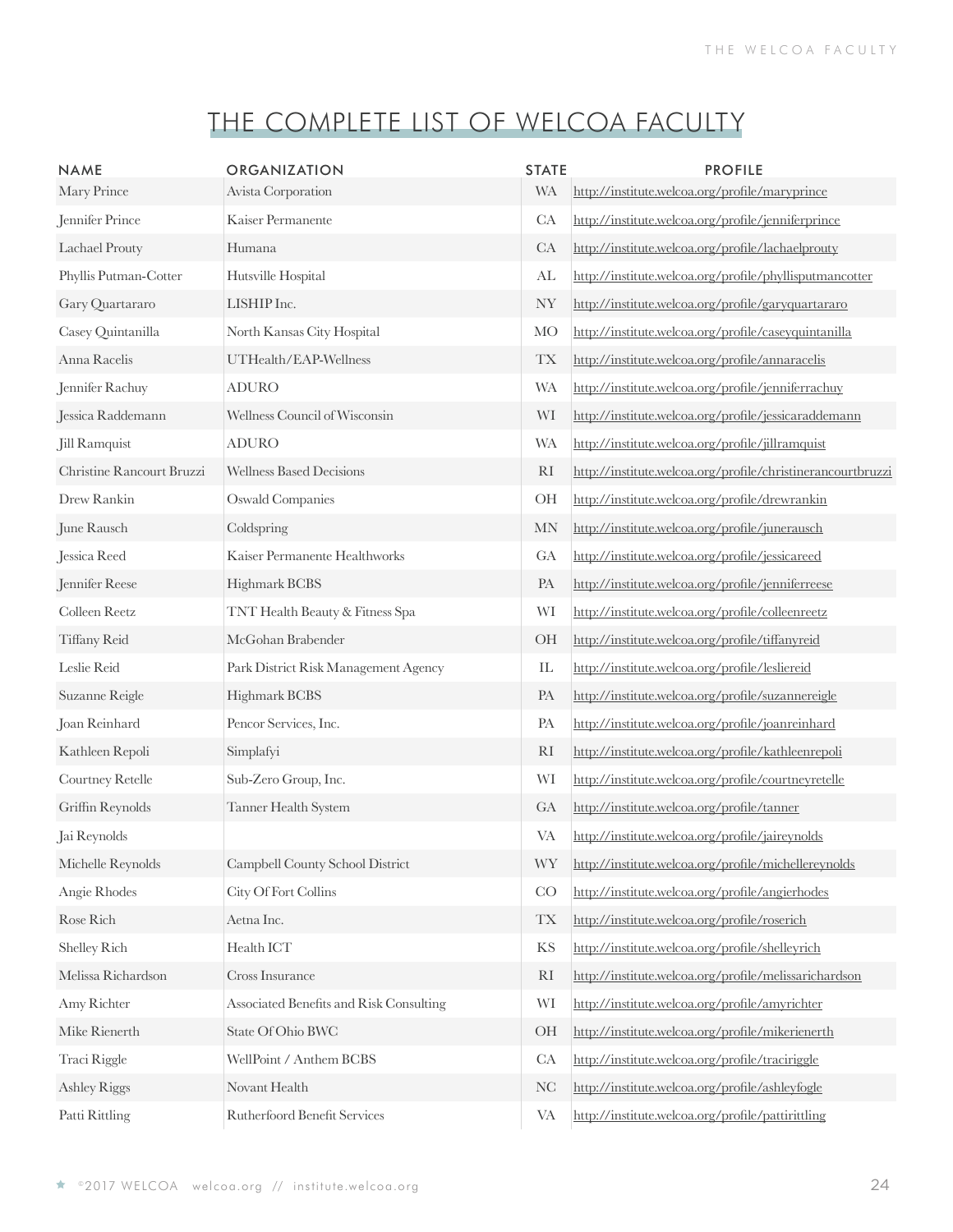| <b>NAME</b><br>Melissa Rivera | ORGANIZATION<br>Humana Inc. - No Florida     | <b>STATE</b><br>$\mathop{\rm FL}\nolimits$ | <b>PROFILE</b><br>http://institute.welcoa.org/profile/melissarivera |
|-------------------------------|----------------------------------------------|--------------------------------------------|---------------------------------------------------------------------|
| Shanna Roberts                | CompSource Mutual Insurance Company          | OK                                         | http://institute.welcoa.org/profile/shannareedaguilar               |
| Sandra Roberts                | Huntsville Hospital                          | AL                                         | http://institute.welcoa.org/profile/sandraroberts                   |
| Megen Roberts                 | Providence Health Plans                      | <b>OR</b>                                  | http://institute.welcoa.org/profile/megenroberts                    |
| Leslie Roberts                | Appalachian Regional Healthcare              | NC                                         | http://institute.welcoa.org/profile/leslieroberts                   |
| Barbara Robinson              | BlueCross BlueShield / Louisiana             | LA                                         | http://institute.welcoa.org/profile/barbararobinson                 |
| Meghan Roden                  | Humana                                       | AL                                         | http://institute.welcoa.org/profile/meghanroden                     |
| Jill Roesler                  | The Insurance Center                         | WI                                         | http://institute.welcoa.org/profile/jillroesler                     |
| Liliana Rojas                 | Montgomery College                           | MD                                         | http://institute.welcoa.org/profile/lilianarojas                    |
| Liz Roland                    | <b>Flint Hills Resources</b>                 | <b>TX</b>                                  | http://institute.welcoa.org/profile/lizroland                       |
| Stephanie Romito              | Highmark BCBS                                | PA                                         | http://institute.welcoa.org/profile/stephanieromito                 |
| Linnea Rooke                  | <b>ADURO</b>                                 | <b>WA</b>                                  | http://institute.welcoa.org/profile/linnearooke                     |
| Chelsea Rosenberg             | HealthYou                                    | CO                                         | http://institute.welcoa.org/profile/chelsearosenberg                |
| Mary-Michael Rosling          | <b>RCMD</b>                                  | MD                                         | http://institute.welcoa.org/profile/rcmd                            |
| Chip Ross                     | Syngenta                                     | NC                                         | http://institute.welcoa.org/profile/chipross                        |
| April Rounds                  | MedExpress Urgent Care at Hagerstown Staples | MD                                         | http://institute.welcoa.org/profile/aprilrounds                     |
| <b>Taylor Rowell</b>          | <b>BB&amp;H</b> Benefit Designs              | CA                                         | http://institute.welcoa.org/profile/taylorrowell                    |
| Meredith Roy                  | New Hampshire Interlocal Trust               | <b>NH</b>                                  | http://institute.welcoa.org/profile/meredithroy                     |
| Tina Ruggerio                 | Capitol Region Education Council             | CT                                         | http://institute.welcoa.org/profile/crec                            |
| Connie Russell                | Gwinnette Board of Health                    | GA                                         | http://institute.welcoa.org/profile/connierussell                   |
| JiJi Russell                  | American Public University System            | <b>WV</b>                                  | http://institute.welcoa.org/profile/jijirussell                     |
| Karri Ryan                    | <b>Blue Cross Of Idaho</b>                   | ID                                         | http://institute.welcoa.org/profile/karriryan                       |
| Lana Saal                     |                                              | <b>WA</b>                                  | http://institute.welcoa.org/profile/lanasaal                        |
| Ann Sabbag                    | Health Designs                               | FL                                         | http://institute.welcoa.org/profile/annsabbag                       |
| Marc Saenz                    | Kaiser Permanente Healthworks                | CA                                         | http://institute.welcoa.org/profile/marcsaenz                       |
| Carmen Salcido                | Kaiser Permanente Healthworks                | ${\rm CA}$                                 | http://institute.welcoa.org/profile/carmensalcido                   |
| Paige Sale                    | Blue Cross Blue Shield of GA                 | GA                                         | http://institute.welcoa.org/profile/paigesale                       |
| April Salinas                 | Liberty Lutheran                             | PA                                         | http://institute.welcoa.org/profile/aprilsalinas                    |
| Tracey Saliski                | CentraState Healthcare System                | NJ                                         | http://institute.welcoa.org/profile/traceysaliski                   |
| Pat Salzer                    | Excellus BlueCross BlueShield                | <b>NY</b>                                  | http://institute.welcoa.org/profile/patsalzer                       |
| Natalie Sam                   | Humana - So. Florida                         | FL                                         | http://institute.welcoa.org/profile/nataliesam                      |
| Lynn Sanchez                  | City Of Fort Collins                         | CO                                         | http://institute.welcoa.org/profile/lynnsanchez                     |
| <b>Irene Sanders</b>          | <b>ADURO</b>                                 | <b>WA</b>                                  | http://institute.welcoa.org/profile/irenesanders                    |
| Kristie Sanders               | Cigna                                        | TN                                         | http://institute.welcoa.org/profile/kristiesanders                  |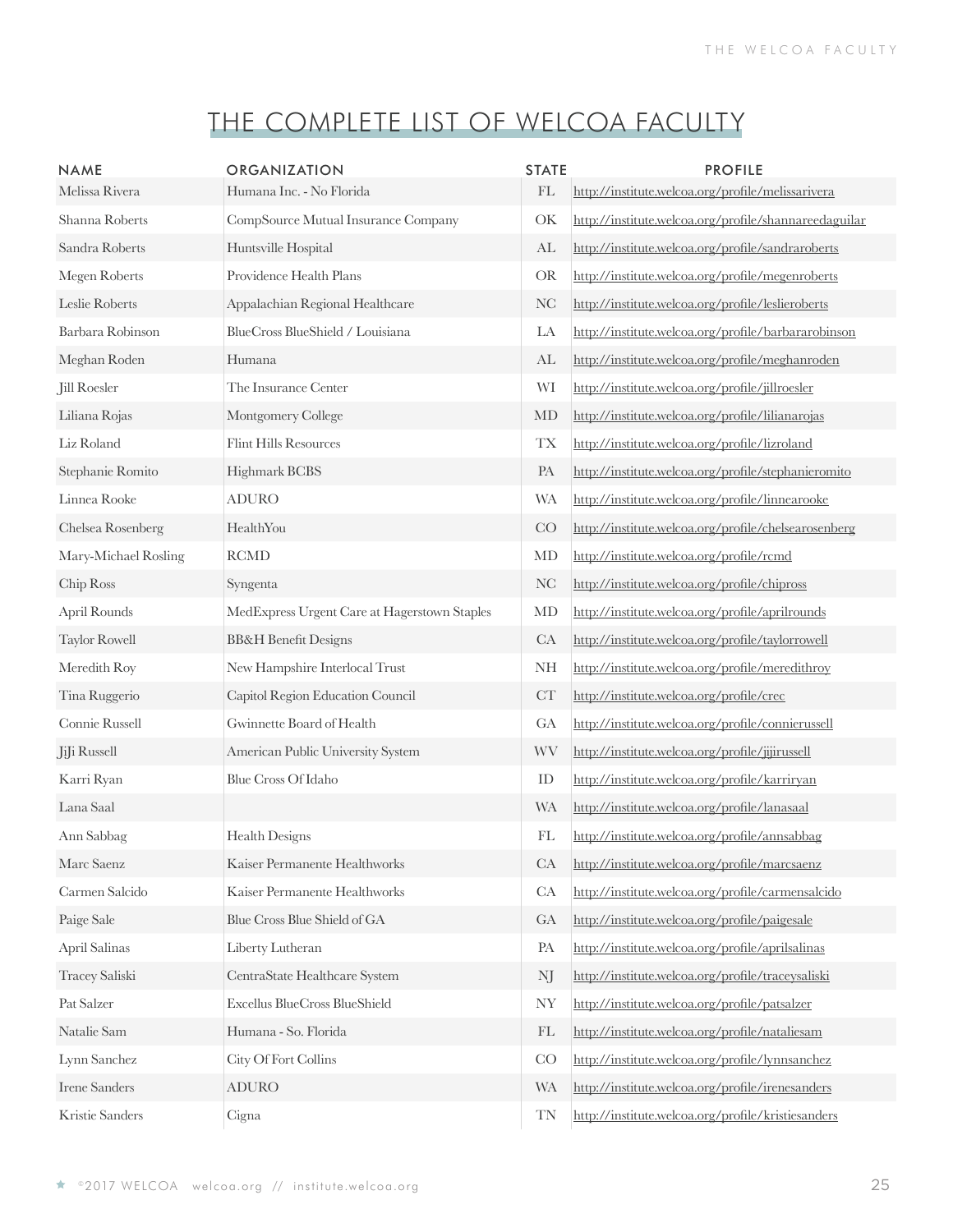| <b>NAME</b><br>Kimberly Sandmaier | <b>ORGANIZATION</b><br>Aetna              | <b>STATE</b><br>$\mathop{\rm FL}\nolimits$ | <b>PROFILE</b><br>http://institute.welcoa.org/profile/kimberlysandmaier |
|-----------------------------------|-------------------------------------------|--------------------------------------------|-------------------------------------------------------------------------|
| Alice Sandor                      | Humana, Inc.                              | WI                                         | http://institute.welcoa.org/profile/alicesandor                         |
| Jeannie Sands                     | Lincoln Surgical Hospital                 | NE                                         | http://institute.welcoa.org/profile/jeanniesands                        |
| Carla Sankar                      | Manatee County Government                 | FL                                         | http://institute.welcoa.org/profile/carlasankar                         |
| Laura Santin                      | <b>Body Systems Corporate Wellness</b>    | DF                                         | http://institute.welcoa.org/profile/laurasantin                         |
| Katie Sarno                       | West Central Ohio Reg Healthcare Alliance | OH                                         | http://institute.welcoa.org/profile/katiesarno                          |
| <b>Heather Sauls</b>              | American Specialty Health                 | CA                                         | http://institute.welcoa.org/profile/heathersauls                        |
| Carla Savage                      | CareFirst BlueCross BlueShield            | MD                                         | http://institute.welcoa.org/profile/carlasavage                         |
| Cerina Savino                     | Anthem                                    | CT                                         | http://institute.welcoa.org/profile/cerinasavino                        |
| Cindy Sayre                       | Bert Fish Medical Center                  | FL                                         | http://institute.welcoa.org/profile/cindysayre                          |
| Kari Schaller                     | The Insurance Center                      | WI                                         | http://institute.welcoa.org/profile/karischaller                        |
| Lori Schiffer                     | Corporate Fitness Works                   | KS                                         | http://institute.welcoa.org/profile/lorischiffer                        |
| Carol Schmidt                     | WC / Mountain View                        | <b>MO</b>                                  | http://institute.welcoa.org/profile/carolschmidt                        |
| Douglas Schmidt                   | Victor Central School                     | NY                                         | http://institute.welcoa.org/profile/douglasschmidt                      |
| Jayne Schmitz                     | MIIA Health Benefits Trust                | МA                                         | http://institute.welcoa.org/profile/jayneschmitz                        |
| Carla Schneider                   | <b>Beaumont Health</b>                    | MI                                         | http://institute.welcoa.org/profile/carlaschneider                      |
| Renee Schramm                     | HiRe Benefits                             | GA                                         | http://institute.welcoa.org/profile/reneeschramm                        |
| Melissa Schultz                   | Hausmann - Johnson Insurance, Inc.        | WI                                         | http://institute.welcoa.org/profile/melissaschultz                      |
| Allison Schultz                   | Kaiser Permanente Healthworks             | CA                                         | http://institute.welcoa.org/profile/allisonschultz                      |
| Heather Scott                     | Vermeer Manufacturing Company             | IA                                         | http://institute.welcoa.org/profile/heatherscott                        |
| Matthew Scott                     | LineDrive                                 | MN                                         | http://institute.welcoa.org/profile/matthewscott                        |
| <b>Andrew Scott</b>               |                                           | NJ                                         | http://institute.welcoa.org/profile/andrewscott                         |
| Tasha Scott                       | <b>Explorer Pipeline</b>                  | OK                                         | http://institute.welcoa.org/profile/tashascott                          |
| Lauren Seale                      | Piedmont Athens Regional                  | GA                                         | http://institute.welcoa.org/profile/laurenseale                         |
| Lacey Seefeldt                    | Avera McKennan Hospital                   | SD                                         | http://institute.welcoa.org/profile/laceyseefeldt                       |
| Pete Seljevold                    | Healthy North Dakota                      | ND                                         | http://institute.welcoa.org/profile/peteseljevold                       |
| Miriam Senft                      | Motivity Partnerships                     | <b>NY</b>                                  | http://institute.welcoa.org/profile/mimsenft                            |
| Peter Sepsis                      | Kaiser Permanente Healthworks             | CA                                         | http://institute.welcoa.org/profile/petersepsis                         |
| Christiana Serle                  | BlueCross BlueShield / Florida            | FL                                         | http://institute.welcoa.org/profile/christianaserle                     |
| Terry Shaffer                     | <b>Fisher Controls</b>                    | IA                                         | http://institute.welcoa.org/profile/epm                                 |
| Amanda Shanahan                   | Excellus BlueCross BlueShield             | <b>NY</b>                                  | http://institute.welcoa.org/profile/amandashanahan                      |
| Sheila Sharemet                   | CBRE / BP Wellness Center                 | <b>TX</b>                                  | http://institute.welcoa.org/profile/sheilasharemet                      |
| Ellen Sharkoski                   |                                           | PA                                         | http://institute.welcoa.org/profile/ellensharkoski                      |
| Vanessa Shaw                      | Humana Inc. - So Florida                  | $\mathop{\rm FL}\nolimits$                 | http://institute.welcoa.org/profile/vanessashaw                         |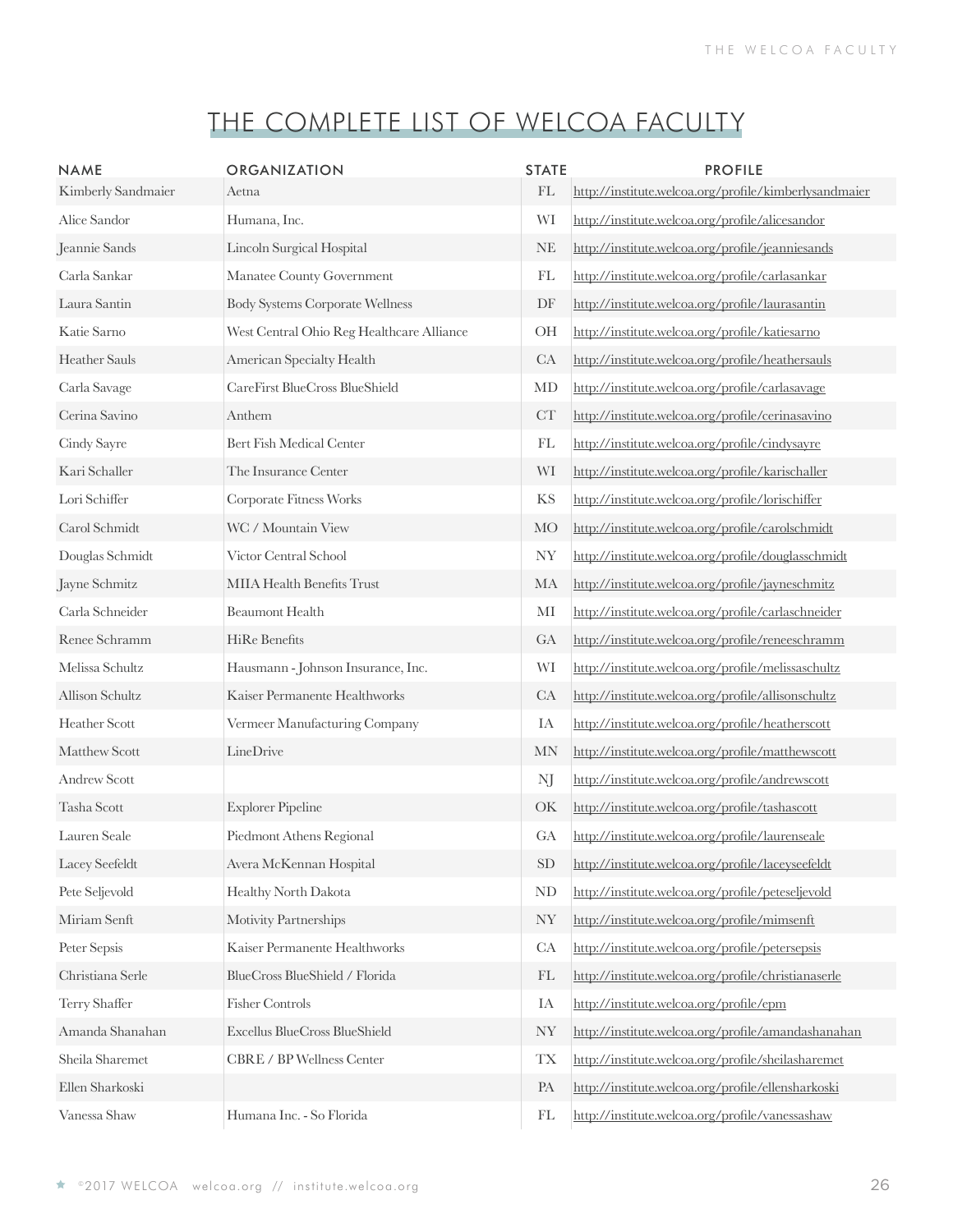| <b>NAME</b>             | ORGANIZATION                                           | <b>STATE</b>  | <b>PROFILE</b>                                           |
|-------------------------|--------------------------------------------------------|---------------|----------------------------------------------------------|
| Cindy Shelton           | Floyd Medical Center, Corporate Health                 | GA            | http://institute.welcoa.org/profile/cindyshelton         |
| Kathleen Shepherd       | Colonial Pipeline Company                              | GA            | http://institute.welcoa.org/profile/kathleenshepherd     |
| Steve Sheridan          | Humana Inc. - California                               | CA            | http://institute.welcoa.org/profile/stevesheridan        |
| Courtney Sheridan       | Health First                                           | FL            | http://institute.welcoa.org/profile/courtneysheridan     |
| Linda Sherman           | Blue Cross Blue Shield of Texas                        | <b>TX</b>     | http://institute.welcoa.org/profile/lindasherman         |
| John Shogren            | Cardinal Insulating Glass                              | WI            | http://institute.welcoa.org/profile/johnshogren          |
| Jeff Short              | $\mathop{\rm CMI-York}\nolimits$                       | MI            | http://institute.welcoa.org/profile/jeffshort            |
| Amelia Sieth            | Humana Inc - Illinois                                  | IL            | http://institute.welcoa.org/profile/ameliaseith          |
| Brenda Sillas           | Kaiser Permanente Healthworks                          | CA            | http://institute.welcoa.org/profile/brendasillas         |
| Karen Simpson           | Pima Medical Institute                                 | AZ            | http://institute.welcoa.org/profile/karensimpson         |
| Pamela Singleton-Nelson | Charles Drew Health Center                             | NE            | http://institute.welcoa.org/profile/pamsingletonnelson   |
| Heather Sittler         | Hylant                                                 | IN            | http://institute.welcoa.org/profile/heathersittler       |
| Nancy Skates            | <b>State Farm Insurance Company</b>                    | GA            | http://institute.welcoa.org/profile/nancyskates          |
| Dominic Sloma           | Verve, a credit union                                  | WI            | http://institute.welcoa.org/profile/dominicsloma         |
| Linda Smith             | Department of Family Medicine/Health@Work              | OK            | http://institute.welcoa.org/profile/lindagsmith          |
| Susan Smith             | <b>Employers Risk Services</b>                         | KY            | http://institute.welcoa.org/profile/ssmith               |
| Candice Smith           | Humana Inc. - Mountain                                 | CO            | http://institute.welcoa.org/profile/candicerachellesmith |
| Ashley Smith            | Humana, Inc. - Houston                                 | <b>TX</b>     | http://institute.welcoa.org/profile/ashleysmith          |
| Monica Smith            | Ad Tape and Label                                      | WI            | http://institute.welcoa.org/profile/monicasmith          |
| Jan Smith               | Dominion Questar Corporation                           | UT            | http://institute.welcoa.org/profile/jansmith             |
| <b>Brooke Smith</b>     | Quality Care Partners                                  | OH            | http://institute.welcoa.org/profile/brookesmith          |
| Kayce Smith             |                                                        | FL            | http://institute.welcoa.org/profile/kaycesmith           |
| Lisa Smith              | Plus One                                               | $\mathrm{NM}$ | http://institute.welcoa.org/profile/lisasmith            |
| Jonathan Smith          | Association Of Washington Cities                       | WA            | http://institute.welcoa.org/profile/jonathansmith        |
| Deb Smolensky           | <b>NFP</b>                                             | IL            | http://institute.welcoa.org/profile/debsmolensky         |
| Tori Snow               | Harden & Associates                                    | FL            | http://institute.welcoa.org/profile/torisnow             |
| Jenny Snyder            | Highmark BCBS                                          | PA            | http://institute.welcoa.org/profile/jennysnyder          |
| Amy Sonstroem           | <b>Starling Physicians</b>                             | CT            | http://institute.welcoa.org/profile/amysonstroem         |
| Valerie Sophocleous     | AJ Gallagher                                           | OH            | http://institute.welcoa.org/profile/valeriesophocleous   |
| Carol Spader            | Wellness Wisdom that Works                             | SD            | http://institute.welcoa.org/profile/carolspader          |
| Sarah Spang             | Fond du Lac County Economic Development<br>Corporation | WI            | http://institute.welcoa.org/profile/sarahspang           |
| Candice Spaulding       | Healthtrust                                            | NH            | http://institute.welcoa.org/profile/candicespaulding     |
| Michelle Spehr          | The Benefit Services Group, Inc.                       | WI            | http://institute.welcoa.org/profile/michellespehr        |
| Shannon Spence          | Humana                                                 | CO            | http://institute.welcoa.org/profile/shannonspence        |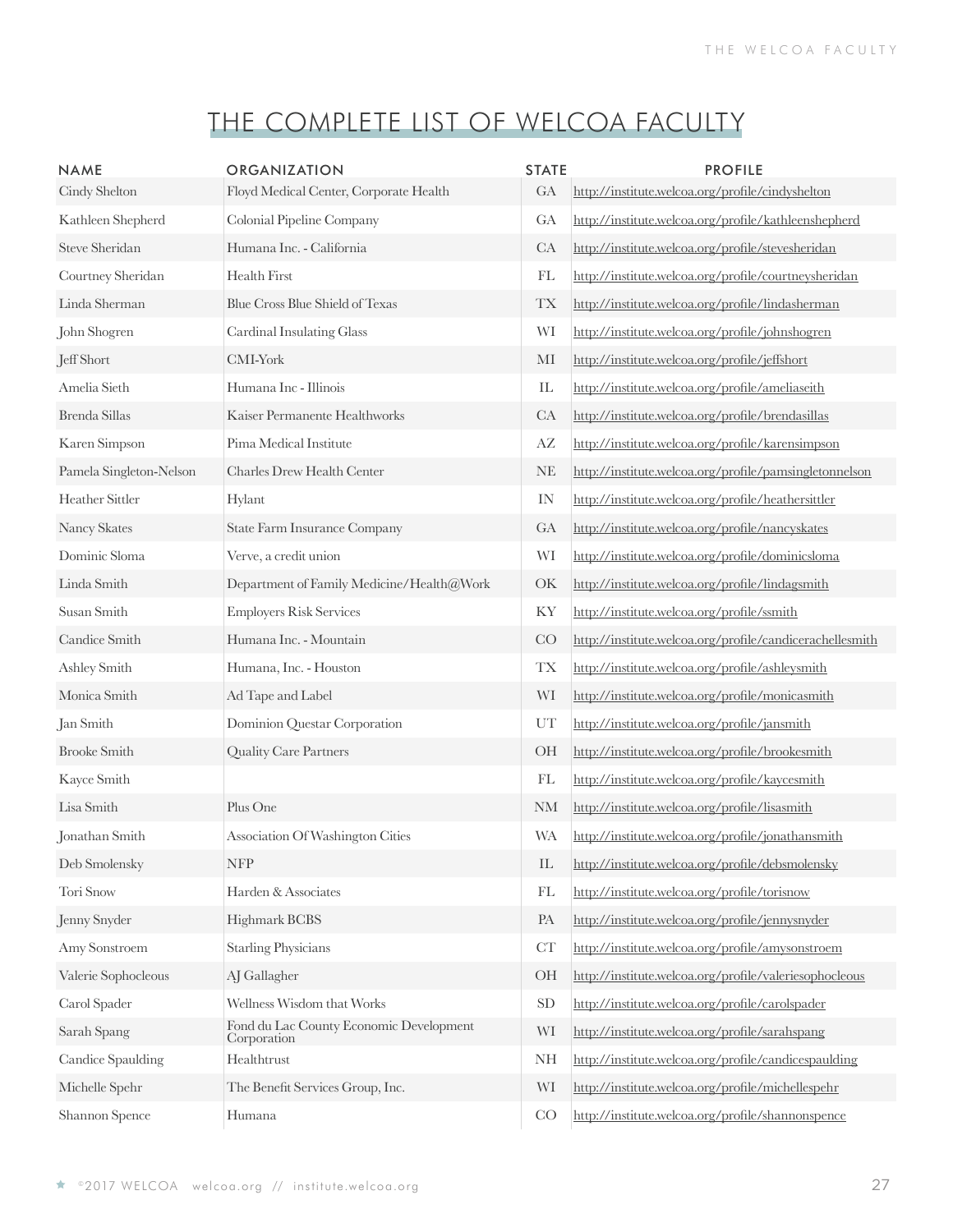| <b>NAME</b>              | ORGANIZATION                                         | <b>STATE</b>                    | <b>PROFILE</b>                                         |
|--------------------------|------------------------------------------------------|---------------------------------|--------------------------------------------------------|
| Pamela Spencer           | Employers                                            | NV                              | http://institute.welcoa.org/profile/pamelaspencer      |
| Harlan Spiva             | Proview Resource Group/BB&T                          | CA                              | http://institute.welcoa.org/profile/harlanspiva        |
| Jennifer Spock           | Bain and Comany, Inc.                                | $\mathop{\rm IL}\nolimits$      | http://institute.welcoa.org/profile/jenniferspock      |
| Stephanie St. Germain    | Humana                                               | $\mathop{\mathrm{IL}}\nolimits$ | http://institute.welcoa.org/profile/stephaniestgermain |
| Debbie Stallings         | JM Family Enterprises                                | FL                              | http://institute.welcoa.org/profile/debbiestallings    |
| Mary Starr               | The Starr Group                                      | WI                              | http://institute.welcoa.org/profile/marystarr          |
| <b>Stacy Steil</b>       | Resource Training and Solutions                      | <b>MN</b>                       | http://institute.welcoa.org/profile/stacysteil         |
| Rebecca Stevens          | City of Suffolk Human Resources                      | <b>VA</b>                       | http://institute.welcoa.org/profile/rebeccastevens     |
| Sandy Stewart            | Amerigroup Iowa                                      | IA                              | http://institute.welcoa.org/profile/sandystewart       |
| <b>Bridgette Stewart</b> | University of West Georgia                           | GA                              | http://institute.welcoa.org/profile/bridgettestewart   |
| Jeffrey Stieg            | Goodwill Industries of North Central Wisconsin, Inc. | WI                              | http://institute.welcoa.org/profile/jeffstieg          |
| Nancy Stobbe             | Fairway Independent Mortgage                         | WI                              | http://institute.welcoa.org/profile/nancystobbe        |
| Natalie Stohlman         | Humana Inc. - Ohio                                   | OH                              | http://institute.welcoa.org/profile/nataliestohlamn    |
| Marie Story              | Walsh Duffield                                       | NY                              | http://institute.welcoa.org/profile/mariestory         |
| Kelly Strouse            | Mercy Virtual                                        | <b>MO</b>                       | http://institute.welcoa.org/profile/kellystrouse       |
| Jennifer Stuart          | Enloe Occupational Health                            | CA                              | http://institute.welcoa.org/profile/jenniferstuart     |
| Denise Sullivan          | K-State Research & Extension                         | <b>KS</b>                       | http://institute.welcoa.org/profile/denisesullivan     |
| Becky Sullivan           | Mary Lanning HealthCare                              | <b>NE</b>                       | http://institute.welcoa.org/profile/beckysullivan      |
| Caroline Susie           | Methodist Health System                              | <b>TX</b>                       | http://institute.welcoa.org/profile/carolinesusie      |
| Lindsey Swann            | St. Jude Children's Research Hospital                | <b>TN</b>                       | http://institute.welcoa.org/profile/lindseyswann       |
| Elizabeth Swanson        | Woodruff Sawyer & Co                                 | CA                              | http://institute.welcoa.org/profile/elizabethswanson   |
| Tina Swanson             | City Of Bloomington                                  | $\mathop{\mathrm{IL}}\nolimits$ | http://institute.welcoa.org/profile/tinaswanson        |
| Catherine Sykes          | Innovation Credit Union                              | $\rm SK$                        | http://institute.welcoa.org/profile/catherinesykes     |
| Matthew Szenderski       | Keenan & Associates                                  | CA                              | http://institute.welcoa.org/profile/matthewszenderski  |
| Jocelyn Szymanski        | University Of Toledo                                 | OH                              | http://institute.welcoa.org/profile/jocelynszymanski   |
| Denise Tafone            | Sargent & Associates                                 | MA                              | http://institute.welcoa.org/profile/denisetafone       |
| Sarah Tambunga           | Shannon Health System                                | <b>TX</b>                       | http://institute.welcoa.org/profile/sarahtambunga      |
| Emily Taub               | City Of Highland Park                                | IL                              | http://institute.welcoa.org/profile/emilytaub          |
| Joy Taves                | CSWW, Inc.                                           | MT                              | http://institute.welcoa.org/profile/joytaves           |
| Carol Taylor             | <b>MasterCard</b>                                    | <b>MO</b>                       | http://institute.welcoa.org/profile/caroltaylor        |
| Rachel Taylor            | $CIGNA$                                              | $\rm MI$                        | http://institute.welcoa.org/profile/racheltaylor       |
| Jessica Teed             | Slumberland Furniture                                | <b>MN</b>                       | http://institute.welcoa.org/profile/jessicateed        |
| Guadalupe Terrazas       | Humana Inc. - California                             | CA                              | http://institute.welcoa.org/profile/guadalupeterrazas  |
| Carmen Terry             | $BLaST$ IU $17\,$                                    | PA                              | http://institute.welcoa.org/profile/carmenterry        |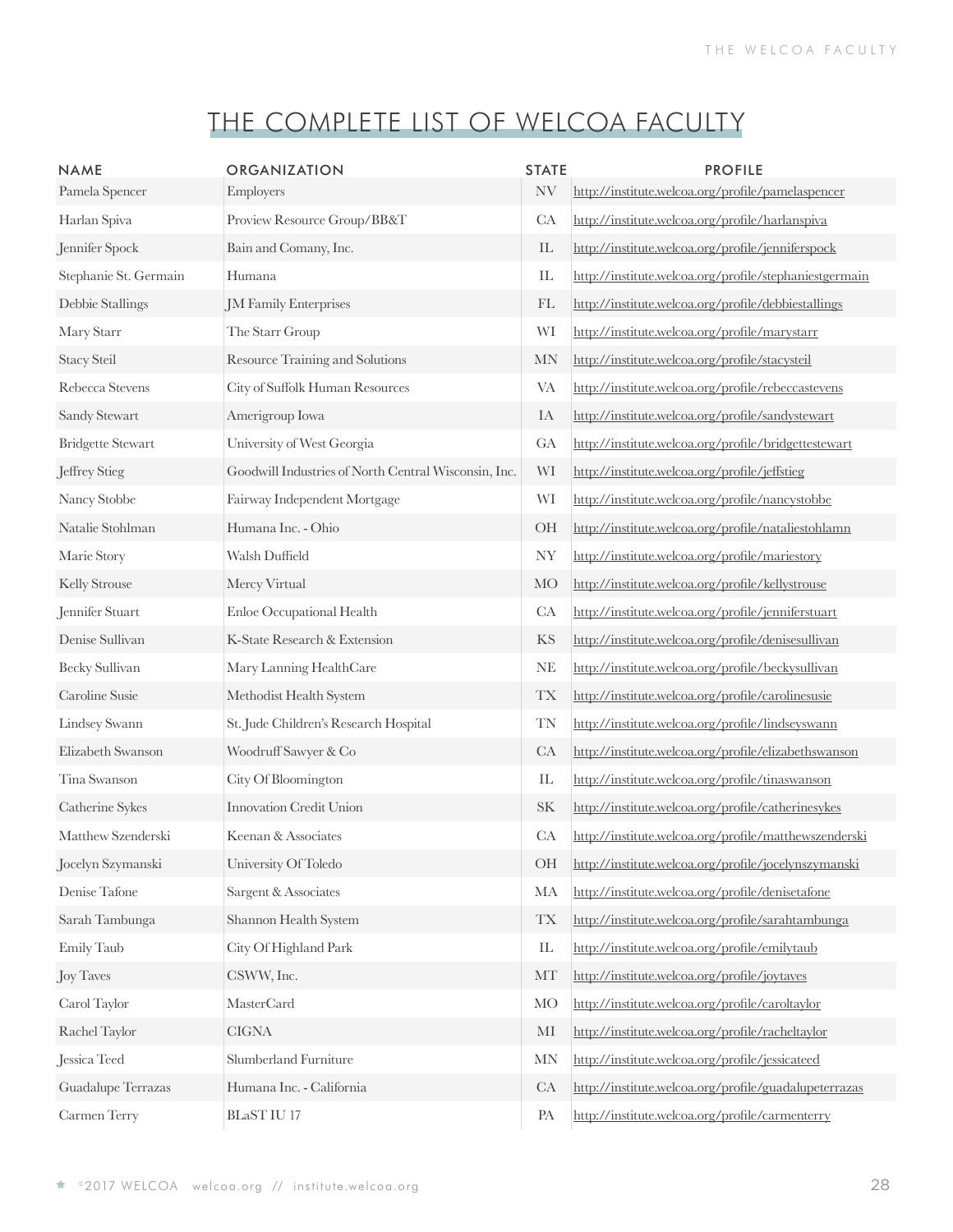| <b>NAME</b><br>Carolyn Thayer | ORGANIZATION<br><b>ADURO</b>          | <b>STATE</b><br><b>WA</b>  | <b>PROFILE</b><br>http://institute.welcoa.org/profile/carolynthayer |
|-------------------------------|---------------------------------------|----------------------------|---------------------------------------------------------------------|
| Renee Theisen                 | GeoComm                               | <b>MN</b>                  | http://institute.welcoa.org/profile/reneetheisen                    |
| Lisa Thiermann                | Wellness Council of Wisconsin         | WI                         | http://institute.welcoa.org/profile/lisathiermann                   |
| Jen Thomas                    | Western Maryland Health System        | MD                         | http://institute.welcoa.org/profile/jenthomas                       |
| Lori Thomas                   | Arthur J. Gallagher & Company         | $\rm{NE}$                  | http://institute.welcoa.org/profile/lorithomas                      |
| Susan Thompson                | Cooper Wellness Strategies / NI       | <b>TX</b>                  | http://institute.welcoa.org/profile/susanthompson                   |
| Margaret Toffoli              | Humana Inc. - So. Florida             | FL                         | http://institute.welcoa.org/profile/margarettoffoli                 |
| Kelley Tolliver               | Humana Inc. - Mountain                | CO                         | http://institute.welcoa.org/profile/kelleytolliver                  |
| Steven Toth                   | Aero Instruments & Avionics, Inc.     | <b>NY</b>                  | http://institute.welcoa.org/profile/steventoth                      |
| Penny Townsend                | <b>CIANBRO</b>                        | ME                         | http://institute.welcoa.org/profile/pennytownsend1                  |
| Wendy Treasure                | The Reschini Group                    | PA                         | http://institute.welcoa.org/profile/wendytreasure                   |
| Sarah Troup                   | myInertia                             | WI                         | http://institute.welcoa.org/profile/sarahtroup                      |
| Lisa Underwood                | CBIZ Benefits & Insurance Services    | KS                         | http://institute.welcoa.org/profile/lisaunderwood                   |
| Frederic Ungaro               |                                       | <b>FR</b>                  | http://institute.welcoa.org/profile/fredericungaro                  |
| Nancy Urick                   | Westmoreland Hospital / Excela Health | PA                         | http://institute.welcoa.org/profile/nancyurick                      |
| Amy Utzig                     | County of Dane                        | WI                         | http://institute.welcoa.org/profile/amyutzig                        |
| Lauren Valadez                | <b>CHC</b> Wellness                   | MA                         | http://institute.welcoa.org/profile/laurenvaladez                   |
| Erica Van Dyke                | UnityPoint Health - Quad Cities       | $\mathop{\rm IL}\nolimits$ | http://institute.welcoa.org/profile/ericavandyke                    |
| Kristina van Lankvelt         | Med-I-Well Services                   | <b>ON</b>                  | http://institute.welcoa.org/profile/kristinavanlankvelt             |
| Heather Vanca                 | Health Advocate                       | <b>NY</b>                  | http://institute.welcoa.org/profile/heathervanca                    |
| Amber Vandegriff              | Early Warning                         | AZ                         | http://institute.welcoa.org/profile/ambervandegriff                 |
| Amy Vandemerwe                | Humana Inc. - No Florida              | FL                         | http://institute.welcoa.org/profile/amyvandemerwe                   |
| Lorie Vanden Berg             | Priority Health                       | MI                         | http://institute.welcoa.org/profile/lorievandenberg                 |
| Cindy Vandenberg              | School District of Kimberly           | WI                         | http://institute.welcoa.org/profile/cindyvandenberg                 |
| Heather VanZee                | Midwest Machinery Co.                 | <b>MN</b>                  | http://institute.welcoa.org/profile/heathervanzee                   |
| Ashley Varol                  | University of Cincinnati              | OH                         | http://institute.welcoa.org/profile/ashleyvarol                     |
| Reed Vawter                   | University Of New Mexico              | <b>NM</b>                  | http://institute.welcoa.org/profile/reedvawter                      |
| Sandra Vera                   | Grace College & Seminary              | IN                         | http://institute.welcoa.org/profile/sandravera                      |
| Nicole Vermillion             | OneDigital                            | NC                         | http://institute.welcoa.org/profile/nicolevermillion                |
| Holly Vesledahl               | All Flex Inc,                         | <b>MN</b>                  | http://institute.welcoa.org/profile/hollyvesledahl                  |
| Leslie Viens                  | Aon Hewitt / PCS                      | FL                         | http://institute.welcoa.org/profile/leslieviens                     |
| Ken Viglio                    | Corporate Fitness Works               | FL                         | http://institute.welcoa.org/profile/kenviglio                       |
| Amy Vitale                    | Hays Companies                        | WI                         | http://institute.welcoa.org/profile/amyvitale                       |
| Michelle Vodrazka             |                                       |                            | http://institute.welcoa.org/profile/michellevodrazka                |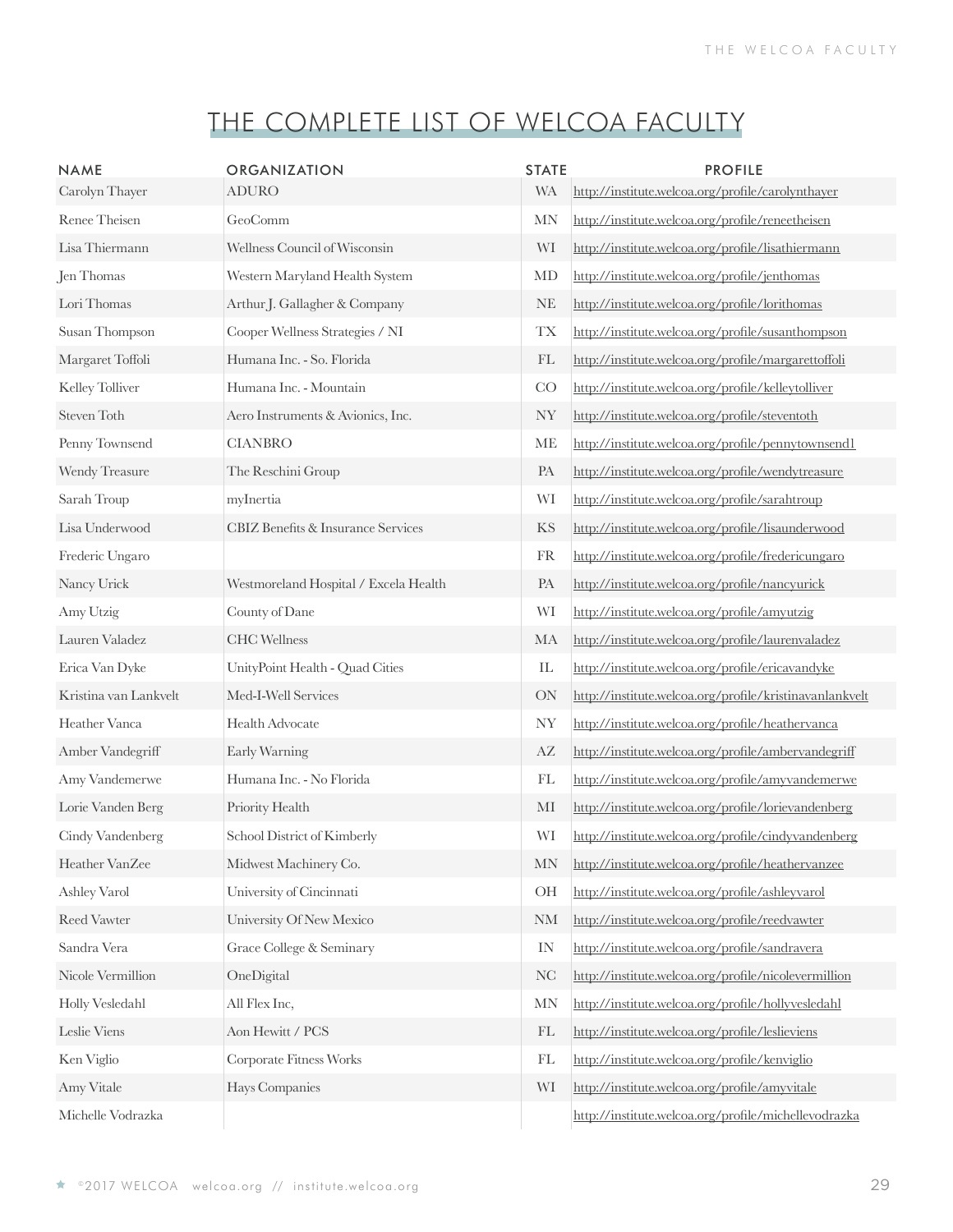| <b>NAME</b>           | ORGANIZATION                              | <b>STATE</b>               | <b>PROFILE</b>                                       |
|-----------------------|-------------------------------------------|----------------------------|------------------------------------------------------|
| Donna Vogel           | City Of Suffolk, VA                       | <b>VA</b>                  | http://institute.welcoa.org/profile/dvogel           |
| Wendy Voglmayr        | Personal Computers Inc.                   | NY                         | http://institute.welcoa.org/profile/wendyvoglmayr    |
| Samantha Voltz        | <b>CHC</b> Wellness                       | $\mathop{\rm IL}\nolimits$ | http://institute.welcoa.org/profile/samanthapeltzer  |
| Kevin Vondergeest     | Lodi Health                               | CA                         | http://institute.welcoa.org/profile/kevinvondergeest |
| Christy vonLinsowe    | Pioneer State Mutual Insurance Company    | MI                         | http://institute.welcoa.org/profile/pamemmendorfer   |
| Andy Vuknic           | Humana Inc. - So Florida                  | FL                         | http://institute.welcoa.org/profile/andyvuknic       |
| Joanne Wade           | Dearborn Public Schools                   | MI                         | http://institute.welcoa.org/profile/joannewade       |
| <b>Bonnie Walke</b>   | <b>WPS Health Insurance</b>               | WI                         | http://institute.welcoa.org/profile/bonniewalke      |
| Kelly Walker          | Valley Health                             | <b>VA</b>                  | http://institute.welcoa.org/profile/kellywalker      |
| Amy Walloch           | Cambia Health Solutions                   | <b>WA</b>                  | http://institute.welcoa.org/profile/amywalloch       |
| Karen Walters         | Independence Blue Cross                   | PA                         | http://institute.welcoa.org/profile/karenwalters     |
| Linda Ward            | Summit Medical Group                      | <b>TN</b>                  | http://institute.welcoa.org/profile/lindaward        |
| Carol Waring          | Diocese of Palm Beach                     | FL                         | http://institute.welcoa.org/profile/carolwaring      |
| Frank Warren          | Strategy4Fitness                          | <b>NY</b>                  | http://institute.welcoa.org/profile/frankwarren      |
| Felicia Watts         | Georgia Power Company                     | GA                         | http://institute.welcoa.org/profile/feliciawatts     |
| Wendy Weaver          | Humana Inc. - No Florida                  | FL                         | http://institute.welcoa.org/profile/wendy            |
| Janna Weaver          | Group & Pension Administrators            | $\mathcal{T}\mathcal{X}$   | http://institute.welcoa.org/profile/jannaweaver      |
| <b>Andrew Weeks</b>   | Premise Health                            | MA                         | http://institute.welcoa.org/profile/andrewweeks      |
| Renee Weglarz-James   | Domtar                                    | $\rm MI$                   | http://institute.welcoa.org/profile/reneewi          |
| Andrew Weiler         | Salt River Pima-Maricopa Indian Community | $\mathbf{A}\mathbf{Z}$     | http://institute.welcoa.org/profile/andrewweiler     |
| Debra Wein            | Wellness Workdays / Sensible Nutrition    | MA                         | http://institute.welcoa.org/profile/debrawein        |
| <b>Judy Weisseg</b>   | HarbisonWalker International              | PA                         | http://institute.welcoa.org/profile/judyweisseg      |
| Mindy Weissenborn     | Quad/Graphics Inc                         | WI                         | http://institute.welcoa.org/profile/mindyweissenborn |
| <b>Susan Wendling</b> | PODS Enterprises, Inc.                    | FL                         | http://institute.welcoa.org/profile/susanwendling    |
| Janiel Werner         | Humana                                    | <b>TX</b>                  | http://institute.welcoa.org/profile/janielwerner     |
| Emily Wert            | Arthur J. Gallagher & Co.                 | $\ensuremath{\text{MN}}$   | http://institute.welcoa.org/profile/emilywert        |
| Marian West           | Humana Inc - KY/IN                        | KY                         | http://institute.welcoa.org/profile/marianwest       |
| Teresa West           | Central Community College                 | <b>NE</b>                  | http://institute.welcoa.org/profile/teresawest       |
| Taryn West            | MultiCare Health System                   | <b>WA</b>                  | http://institute.welcoa.org/profile/tarynwest        |
| Janette Westman       | Excellus BlueCross BlueShield             | <b>NY</b>                  | http://institute.welcoa.org/profile/janettewestman   |
| Lisa Weston           | Bagnall                                   | $\mathbf{A}\mathbf{Z}$     | http://institute.welcoa.org/profile/lisaweston       |
| Monique Whitaker      | <b>COLSA</b> Corporation                  | AL                         | http://institute.welcoa.org/profile/moniquewhitaker  |
| Johnny White          | Logan Aluminum                            | KY                         | http://institute.welcoa.org/profile/johnnywhite      |
| Michelle White        | City Of Greensboro                        | <b>NC</b>                  | http://institute.welcoa.org/profile/mwhite           |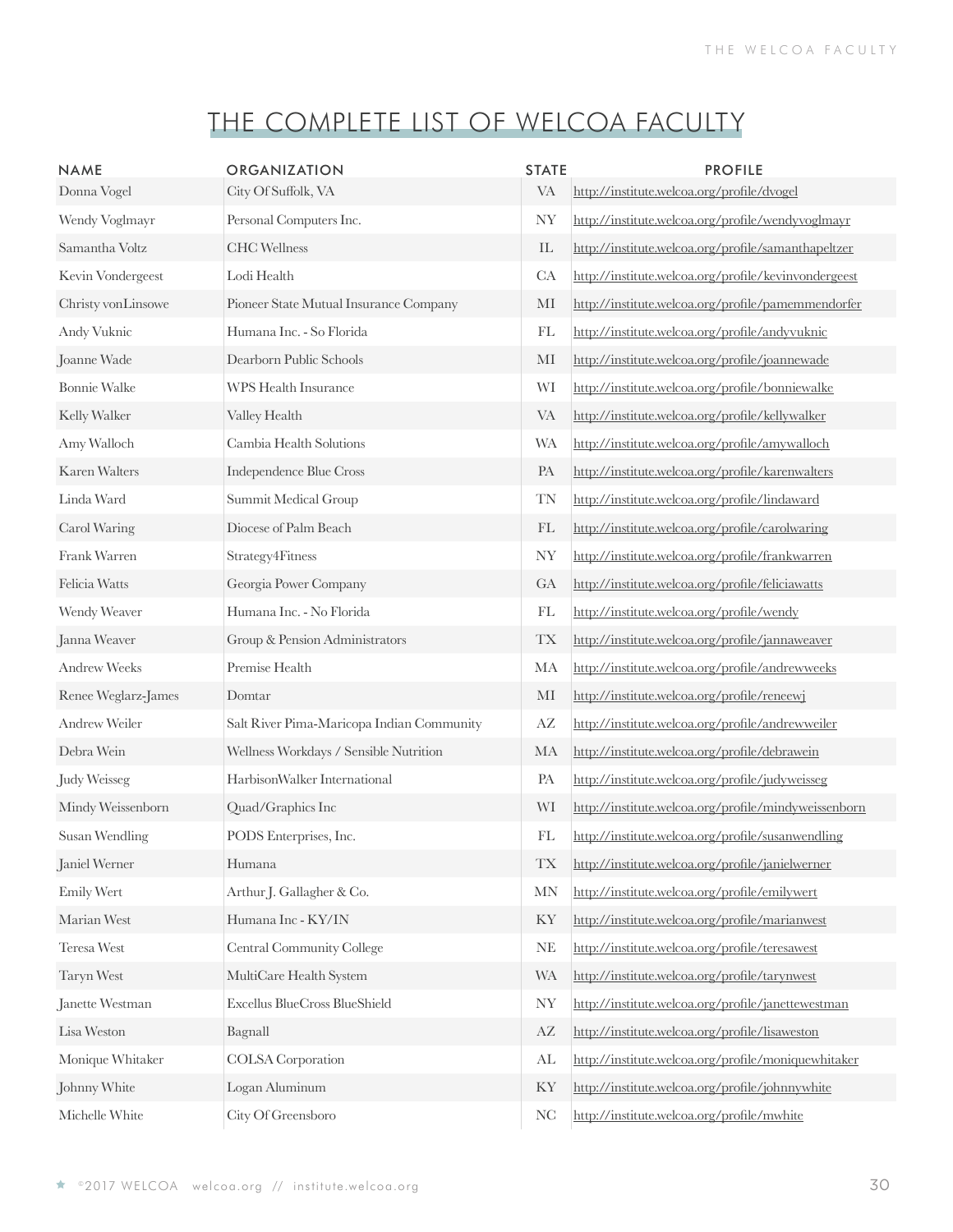| <b>NAME</b><br>Morgan White | ORGANIZATION                    | <b>STATE</b><br>NC | <b>PROFILE</b><br>http://institute.welcoa.org/profile/morganwhite |
|-----------------------------|---------------------------------|--------------------|-------------------------------------------------------------------|
| Mary Whitt                  | Cobalt Benefits, Inc.           | IN                 | http://institute.welcoa.org/profile/marywhitt                     |
| Erin Wiedmar                | Norton Healthcare               | KY                 | http://institute.welcoa.org/profile/erinwiedmar                   |
| Margaret Wieland            | Humana, Inc.                    | WI                 | http://institute.welcoa.org/profile/margaretwieland               |
| Natalie Wiersma             |                                 | MO                 | http://institute.welcoa.org/profile/nataliewiersma                |
| Amanda Wiggins              | Sioux Center Health             | IA                 | http://institute.welcoa.org/profile/amandawiggins                 |
| Sarah Willer                | Walsh Duffield                  | <b>NY</b>          | http://institute.welcoa.org/profile/sarahwiller                   |
| Carol Williams              | Payne West Insurance            | <b>WA</b>          | http://institute.welcoa.org/profile/carolwilliams                 |
| Amy Williams                | Humana Inc - Illinois           | IL                 | http://institute.welcoa.org/profile/amybwilliams                  |
| Michelle Williamson         | Fidelity Communications         | MO                 | http://institute.welcoa.org/profile/michellewilliamson            |
| Vicki Willis                | Peoria County                   | IL                 | http://institute.welcoa.org/profile/vickiwillis                   |
| Kristin Willman             | Select Health Of South Carolina | <b>SC</b>          | http://institute.welcoa.org/profile/kristinwillman                |
| Rebekah Wilson              | Radio Systems Corporation       | TN                 | http://institute.welcoa.org/profile/rebekahwilson                 |
| Mark Wilson                 | Nixon Benefits                  | CA                 | http://institute.welcoa.org/profile/markwilson                    |
| Teri Wilson                 | CareSource Management Group     | OH                 | http://institute.welcoa.org/profile/teriwilson                    |
| Stephanie Wilson            | Secure Health Plans             | GA                 | http://institute.welcoa.org/profile/stephaniewilson               |
| Cassie Wilson               | Miami University                | OH                 | http://institute.welcoa.org/profile/muohio                        |
| Alyssa Wink                 | Samaritan Health Services, Inc. | <b>OR</b>          | http://institute.welcoa.org/profile/alyssawink                    |
| Nicole Winslow              | Benefit Intelligence, Inc.      | AZ                 | http://institute.welcoa.org/profile/nicolewinslow                 |
| Tracey Witkowski            | Sibson Consulting               | MA                 | http://institute.welcoa.org/profile/traceywitkowski               |
| Tara Witt                   | Milwaukee Public Schools        | WI                 | http://institute.welcoa.org/profile/tarawitt                      |
| June Woitas Rodgers         | Workforce Development Inc       | <b>MN</b>          | http://institute.welcoa.org/profile/junewoitasrodgers             |
| Trisha Wolfe                | Michael Foods                   | PA                 | http://institute.welcoa.org/profile/trishawolfe                   |
| Eileen Wolff                | Excellus BlueCross BlueShield   | <b>NY</b>          | http://institute.welcoa.org/profile/eileenwolff                   |
| Michele Wong                | <b>Active Wellness</b>          | CA                 | http://institute.welcoa.org/profile/michelewong                   |
| Ken Wood                    | Kalamazoo College               | MI                 | http://institute.welcoa.org/profile/kenwood                       |
| Sasha Woodward              | Royal Caribbean Cruises Ltd     | <b>OR</b>          | http://institute.welcoa.org/profile/sashawoodward                 |
| Natalie Yakunich            | <b>Oswald Companies</b>         | OH                 | http://institute.welcoa.org/profile/natalieyakunich               |
| Amanda Yarmuth              | Group & Pension Administrators  | <b>TX</b>          | http://institute.welcoa.org/profile/amandayarmuth                 |
| Alice Yau                   | Humana - Illinois               | ${\rm IL}$         | http://institute.welcoa.org/profile/aliceyau                      |
| Shona Yaws                  | Southwire Co.                   | GA                 | http://institute.welcoa.org/profile/shonayaws                     |
| Jennifer Yee                | <b>BB&amp;T</b>                 | CA                 | http://institute.welcoa.org/profile/jenniferyee                   |
| Susan Yochum                | Good Samaritan                  | IN                 | http://institute.welcoa.org/profile/susanyochum                   |
| Michelle Yocom              | Pitt Ohio                       | PA                 | http://institute.welcoa.org/profile/michelleyocom                 |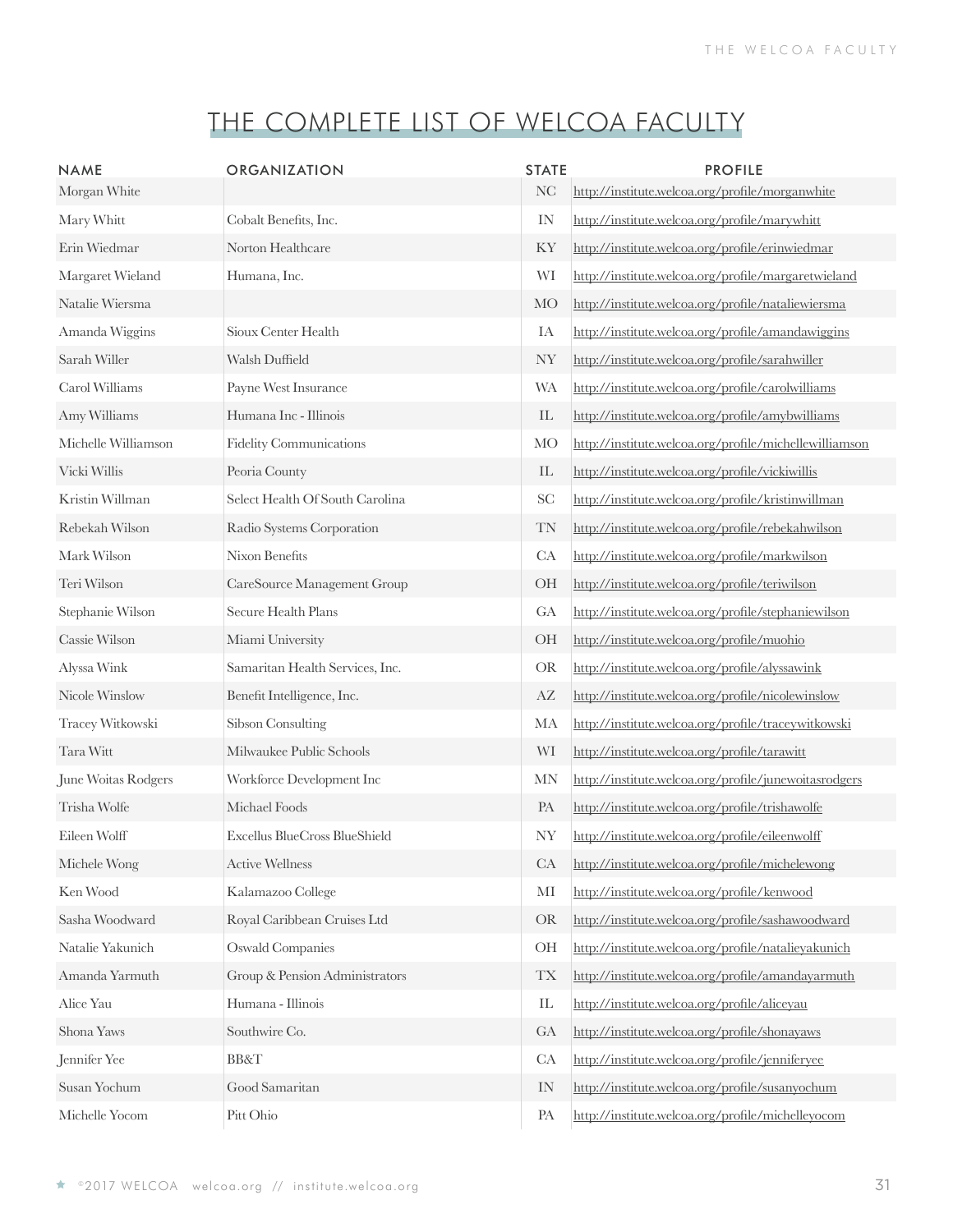| <b>NAME</b>            | <b>ORGANIZATION</b>                    | <b>STATE</b> | <b>PROFILE</b>                                           |
|------------------------|----------------------------------------|--------------|----------------------------------------------------------|
| Michelle Yoder         | Siemens Healthineers                   | PA           | http://institute.welcoa.org/profile/michelleyoder        |
| Jody Young             | CareFirst BlueCross BlueShield         | MD           | http://institute.welcoa.org/profile/jodyyoung            |
| Debbie Youngblood      | Hilliard City Schools                  | <b>OH</b>    | http://institute.welcoa.org/profile/debbieyoungblood     |
| <b>Cassie Youngs</b>   | Acrisure                               | MI           | http://institute.welcoa.org/profile/cassieyoungs         |
| Patti Younkin          | Ellison Group, Inc. (The)              | <b>OH</b>    | http://institute.welcoa.org/profile/pattiyounkin         |
| Natalie Yragui         | Kaiser Permanente Healthworks          | CA           | http://institute.welcoa.org/profile/natalieyragui        |
| Dora Yung              | Kaiser Permanente Healthworks          | CA           | http://institute.welcoa.org/profile/dorayung             |
| Mary Lynne Zahler      | Akron Children's Hospital              | <b>OH</b>    | http://institute.welcoa.org/profile/mzahler              |
| Tricia Zamora          | Santa Clara County Office of Education | CA           | http://institute.welcoa.org/profile/triciazamora         |
| Julie Zaruba Fountaine | College of St Scholastica              | MN           | http://institute.welcoa.org/profile/juliezarubafountaine |
| Jody Zauha             | Division of Human Resources            | ID           | http://institute.welcoa.org/profile/jodyzauha            |
| Angela Zausch          | The Horton Group                       | WI           | http://institute.welcoa.org/profile/angelazausch         |
| Eric Ziarek            | Children's Hospital of Wisconsin       | WI           | http://institute.welcoa.org/profile/ericziarek           |
| Debbie Zimmerman       | Polk County School Board               | FL           | http://institute.welcoa.org/profile/dzimmerman           |
| Megan Zimmerman        | Solstice Health                        | WI           | http://institute.welcoa.org/profile/meganzimmerman       |
| Kristina Zoeller       | Humana Inc. - So Florida               | FL           | http://institute.welcoa.org/profile/kristinazoeller      |
| Richard Zuehl          | Humana, Inc.                           | WI           | http://institute.welcoa.org/profile/richardzuehl         |